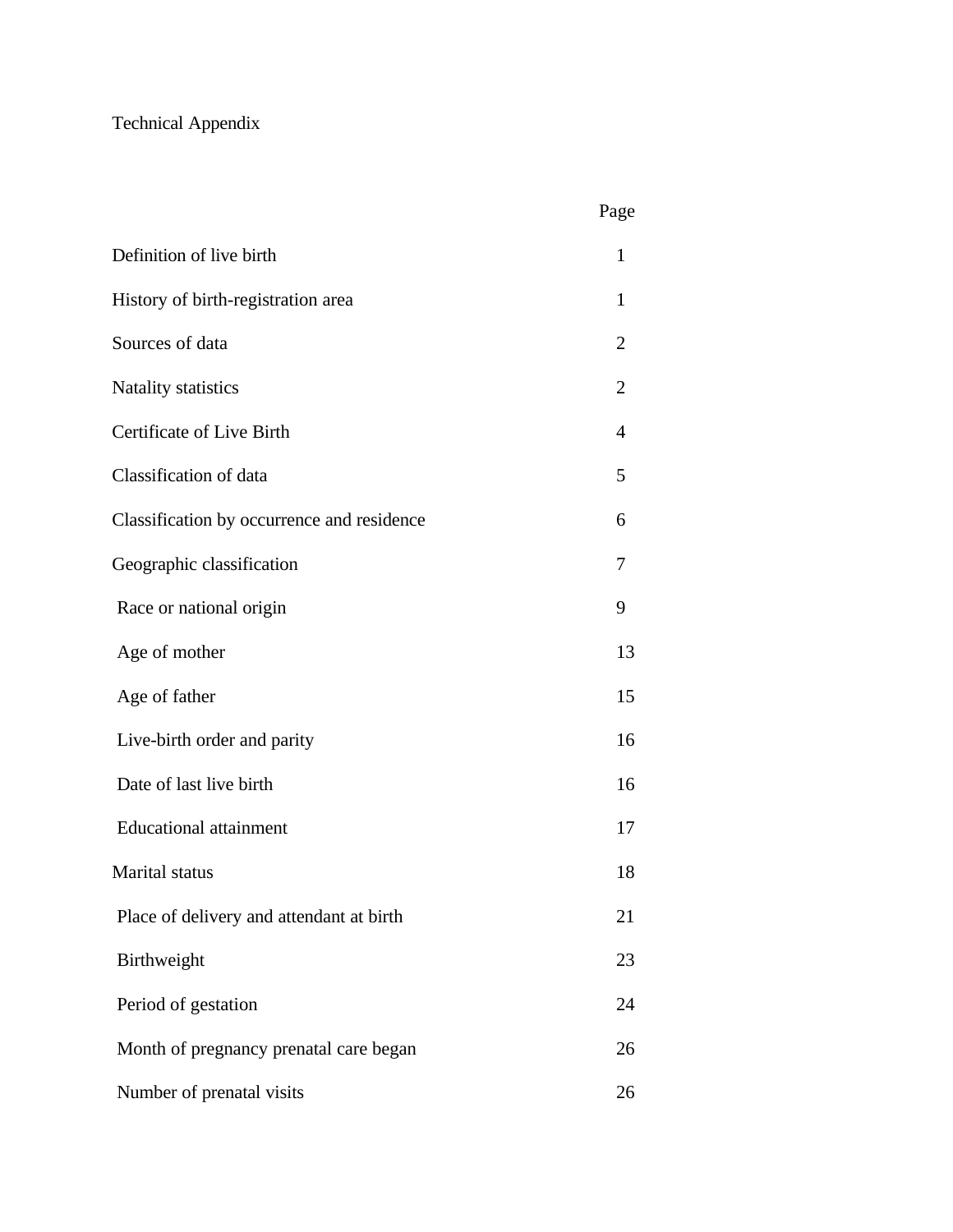# Apgar score 27

- Tobacco and alcohol use during pregnancy 27
- Weight gained during pregnancy 28
- Medical risk factors for this pregnancy 28
- Obstetric procedures 30
- Complications of labor and/or delivery 31
- Abnormal conditions of the newborn 33
- Congenital anomalies of child 34
- Method of delivery 36
- Hispanic parentage 37 Quality of data 38
- Completeness of registration 38
- Discontinuation of adjustment for underregistration, 1960-- 39 Completeness of reporting 40
- Quality control procedures 40
- Small frequencies 41
- Computation of rates and other measures 43
- Population bases 44 Net census undercounts and overcounts 49
- Cohort fertility tables 50
- Age-sex-adjusted birth rates 51
- Total fertility rate 52 Intrinsic vital rates 52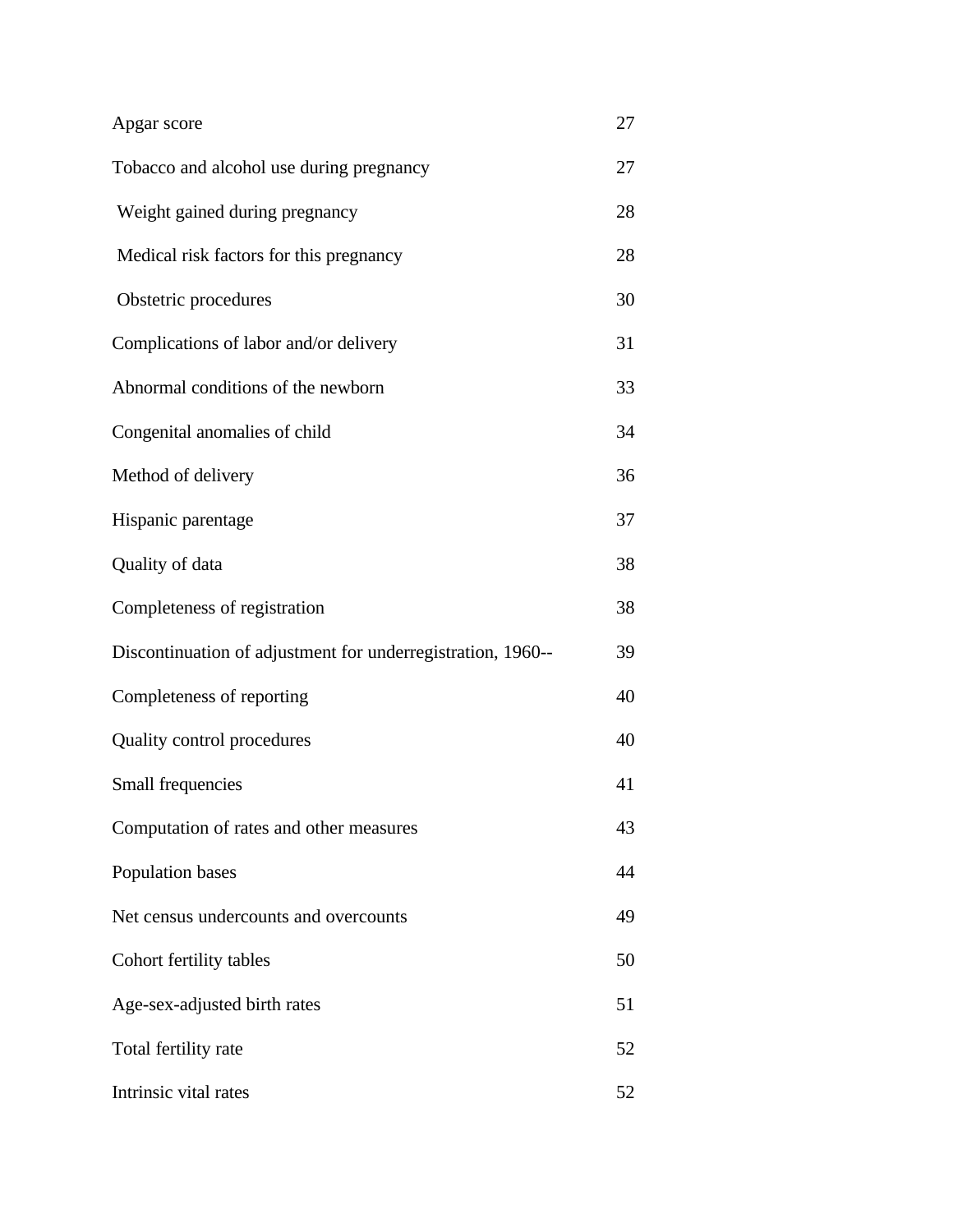| Seasonal adjustment of rates                | 53 |
|---------------------------------------------|----|
| Computation of percents, medians, and means | 53 |
| References                                  | 54 |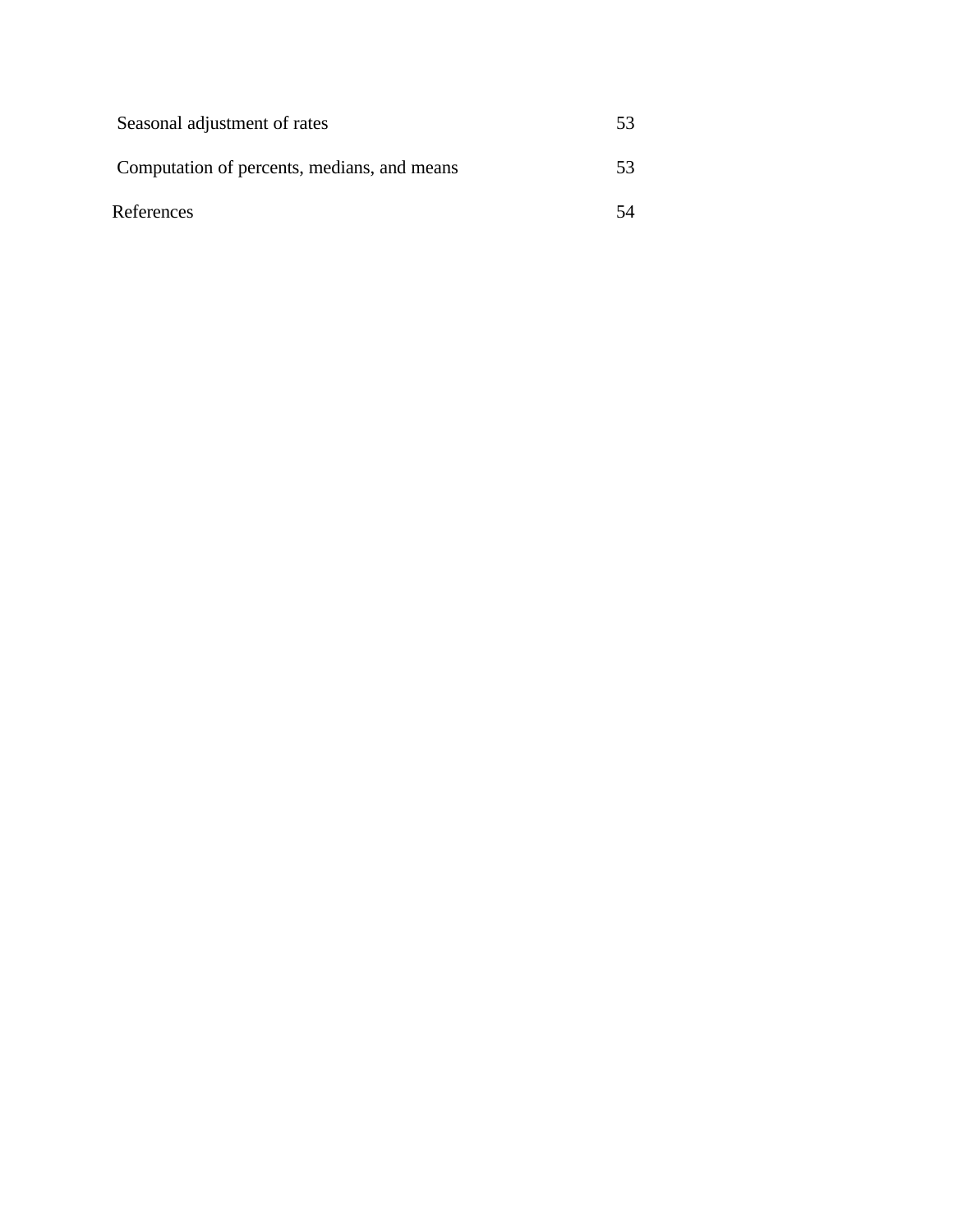Definition of live birth

Every product of conception that gives a sign of life after birth, regardless of the length of the pregnancy, is considered a live birth. This concept is included in the definition set forth by the World Health Organization (1):

Live birth is the complete expulsion or extraction from its mother of a product of conception, irrespective of the duration of pregnancy, which, after such separation, breathes or shows any other evidence of life, such as beating of the heart, pulsation of the umbilical cord, or definite movement of voluntary muscles, whether or not the umbilical cord has been cut or the placenta is attached; each product of such a birth is considered liveborn.

This definition distinguishes in precise terms a live birth from a fetal death (see the section on fetal deaths in the Technical Appendix of volume II, Vital Statistics of the United States). In the interest of comparable natality statistics, both the Statistical Commission of the United Nations and the National Center for Health Statistics (NCHS) have adopted this definition (2,3).

# History of birth-registration area

The national birth-registration area was proposed in 1850 and established in 1915. By 1933 all 48 States and the District of Columbia were participating in the registration system. The organized territories of Hawaii and Alaska were admitted in 1929 and 1950, respectively; data from these areas were prepared separately until they became States--Alaska in 1959 and Hawaii in 1960. Currently the birth-registration system of the United States covers the 50 States, the District of Columbia, the independent registration area of New York City, Puerto Rico, the U.S. Virgin Islands, Guam, American Samoa, and the Commonwealth of the Northern Mariana Islands.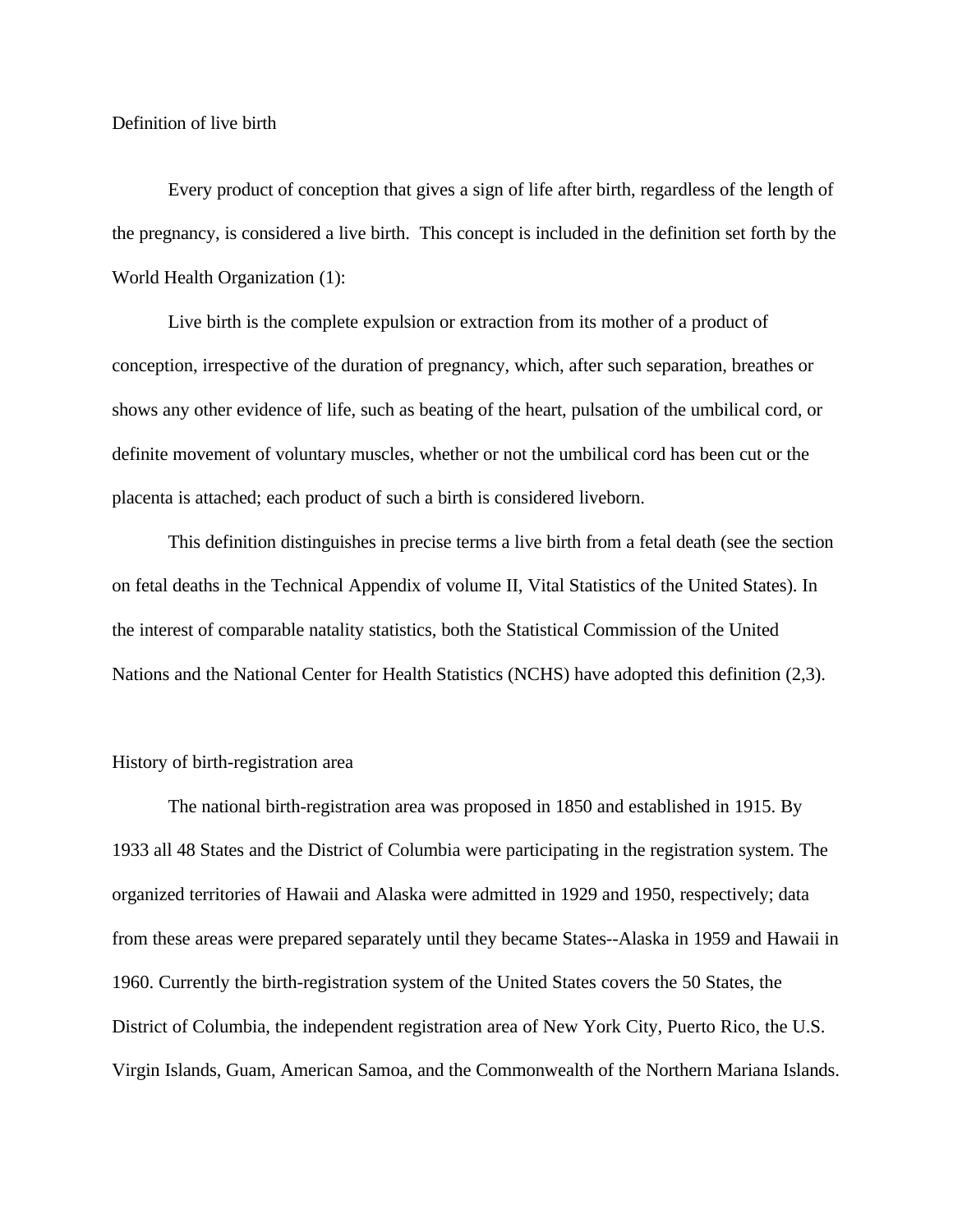However, in the statistical tabulations, "United States" refers only to the aggregate of the 50 States (including New York City) and the District of Columbia.

The original birth-registration area of 1915 consisted of 10 States and the District of Columbia. The growth of this area is indicated in table 4-1. This table also presents for each year through 1932 the estimated midyear population of the United States and of those States included in the registration system.

Because of the growth of the area for which data have been collected and tabulated, a national series of geographically comparable data before 1933 can be obtained only by estimation. Annual estimates of births have been prepared by P. K. Whelpton for 1909-34 (4). These estimates include adjustments for underregistration and for States that were not part of the birth-registration area before 1933.

# Sources of data

## Natality statistics

Since 1985 natality statistics for all States and the District of Columbia have been based on information from the total file of records. The information is received on computer data tapes coded by the States and provided to NCHS through the Vital Statistics Cooperative Program. NCHS receives these tapes from the registration offices of all States, the District of Columbia, and New York City. Information for PuertoRico is also received on computer tapes through the Vital Statistics Cooperative Program. Information for the Virgin Islands and Guam is obtained from microfilm copies of original birth certificates and is based on the total file of records for all years.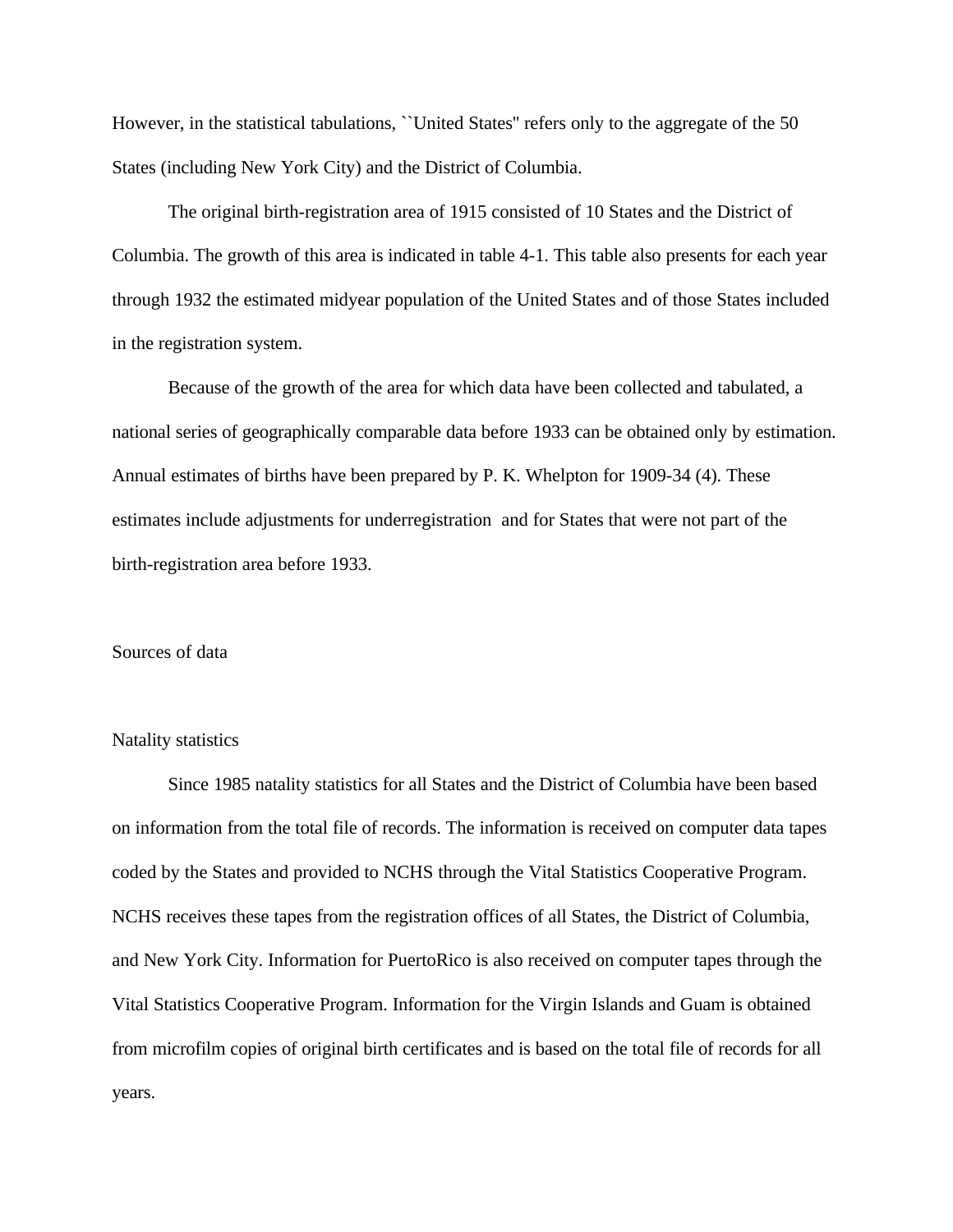Birth statistics for years prior to 1951 and for 1955 are based on the total file of birth records. Statistics for 1951-54, 1956-66, and 1968-71 are based on 50-percent samples except for data for Guam and the Virgin Islands, which are based on all records filed. During the processing of the 1967 data the sampling rate was reduced from 50 percent to 20 percent. For details of this procedure and its consequences for the 1967 data see pages 3-9 to 3-11 in volume I of Vital Statistics of the United States, 1967. From 1972 to 1984 statistics are based on all records filed in the States submitting computer tapes and on a 50-percent sample of records in all other States.

Information for years prior to 1970 for Puerto Rico, the Virgin Islands, and Guam is published in the annual vital statistics reports of the Department of Health of the Commonwealth of Puerto Rico, the Department of Public Health of the Virgin Islands, the Department of Public Health and Social Services of the Government of Guam, and in selected Vital Statistics of the United States annual reports.

U.S. natality data are limited to births occurring within the United States, including those occurring to U.S. residents and nonresidents. Births to nonresidents of the United States have been excluded from all tabulations by place of residence beginning in 1970 (for further discussion see ``Classification by occurrence and residence''). Births occurring to U.S. citizens outside the United States are not included in any tabulations in this report. Similarly the data for Puerto Rico, the Virgin Islands, and Guam are limited to births registered in these areas.

## Standard certificate of live birth

The U.S. Standard Certificate of Live Birth, issued by the Public Health Service, has served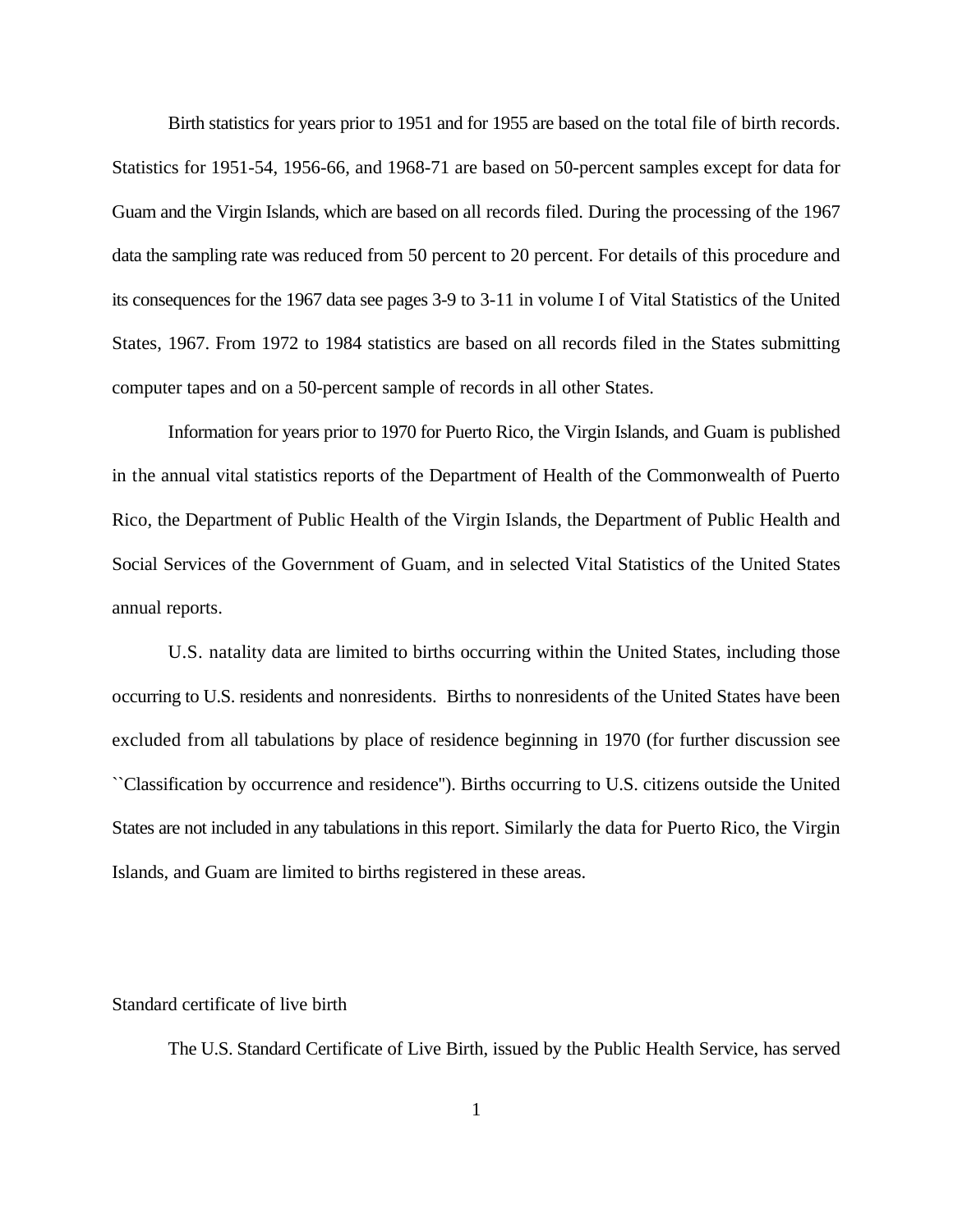for many years as the principal means of attaining uniformity in the content of the documents used to collect information on births in the United States. It has been modified in each State to the extent required by the particular State's needs or by special provisions of the State's vital statistics law. However, most State certificates conform closely in content to the standard certificate.

The first standard certificate of birth was developed in 1900. Since then, it has been revised periodically by the national vital statistics agency through consultation with State health officers and registrars; Federal agencies concerned with vital statistics; national, State, and county medical societies; and others working in public health, social welfare, demography, and insurance. This procedure has assured careful evaluation of each item for its current and future usefulness for legal, medical, demographic, and research purposes. New items have been added when necessary, and old items have been modified to ensure better reporting or, in some cases, dropped when their usefulness appeared to be limited.

1989 revision--Effective January 1, 1989, a revised U.S. Standard Certificate of Live Birth (figure 4-A) replaced the 1978 revision. This revision provided a wide variety of new information on maternal and infant health characteristics, representing a significant departure from previous versions in both content and format. The most significant format change was the use of checkboxes to obtain detailed medical and health information about the mother and child. It has been demonstrated that this format produces higher quality and more complete information than do open-ended items.

The reformatted items included ``Medical Risk Factors for This Pregnancy,'' which combines the former items ``Complications of Pregnancy'' and ``Concurrent Illnesses or Conditions Affecting the Pregnancy.'' ``Complications of Labor and/or Delivery'' and ``Congenital Anomalies of Child'' also have been revised from the open-ended format. For each of these items at least 15 specific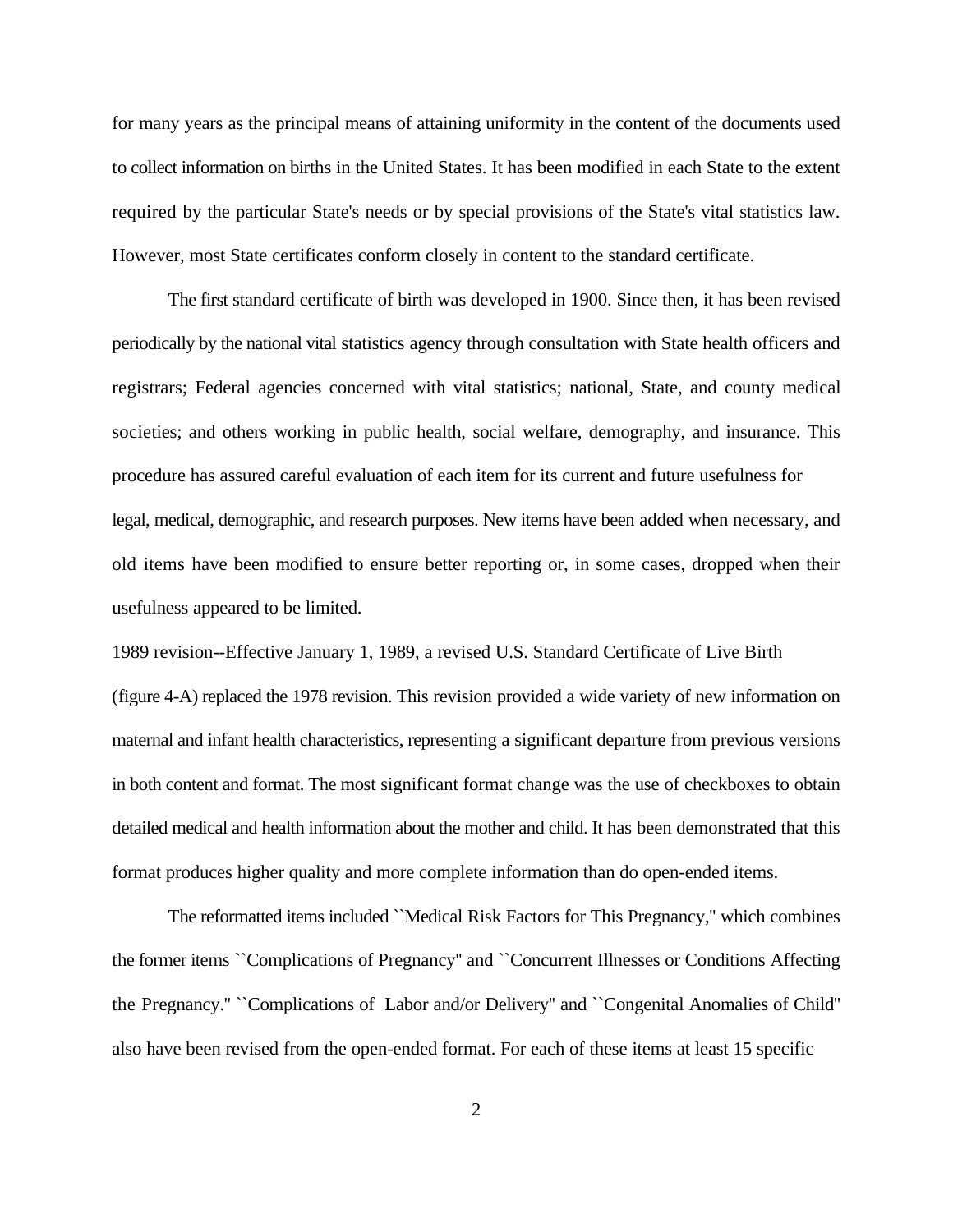conditions have been identified.

Several new items were added to the revised certificate. Included are items to obtain information on tobacco and alcohol use during pregnancy, weight gain during pregnancy, obstetric procedures, method of delivery, and abnormal conditions of the newborn. These items can be used to monitor the health practices of the mother that can affect pregnancy and the use of technology in childbirth, and to identify babies with specific abnormal conditions. When combined with other socioeconomic and health data, these items provide a wealth of information relevant to the etiology of low birthweight and other adverse pregnancy outcomes.

Another modification was the addition of a Hispanic identifier for the mother and father. Although NCHS had recommended that States add items to identify the Hispanic or ethnic origin of the newborn's parents, concurrent with the 1978 revision of the U.S. Standard Certificate of Live Birth and reported data from the cooperating States since that year, the item was new to the U.S. Standard Certificate for 1989.

The 1989 revised certificate also provided more detail than previously requested on the birth attendant and place of birth. This permits a more in-depth analysis of the number and characteristics of births by attendant and type of facility and a comparison of differences in outcome. For further discussion see individual sections for each item.

# Classification of data

One of the principal values of vital statistics data is realized through the presentation of rates that are computed by relating the vital events of a class to the population of a similarly defined class. Vital statistics and population statistics, therefore, must be classified according to similarly defined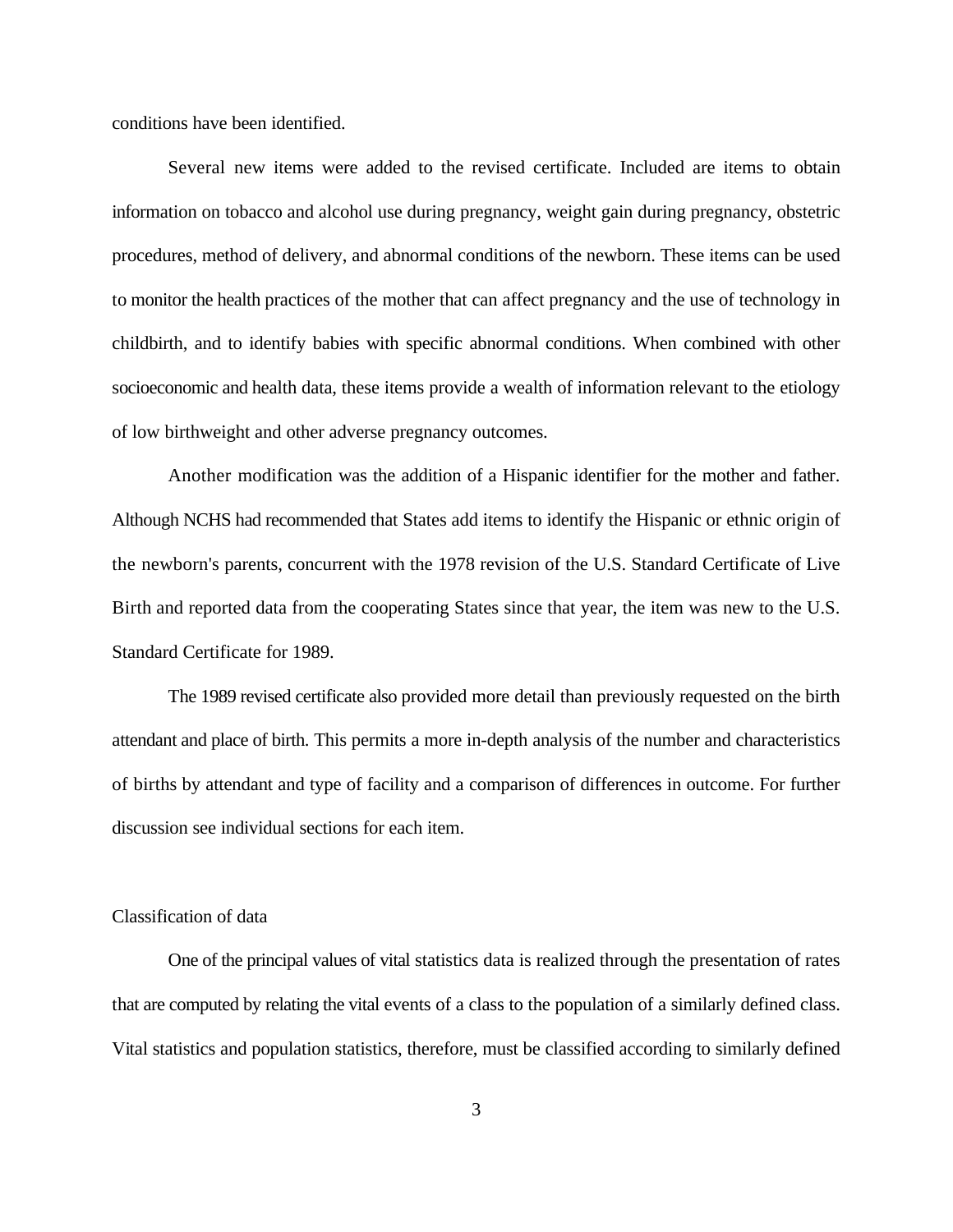systems and tabulated in comparable groups. Even when the variables common to both, such as geographic area, age, race, and sex, have been similarly classified and tabulated, differences between the enumeration method of obtaining population data and the registration method of obtaining vital statistics data may result in significant discrepancies.

The general rules used to classify geographic and personal items for live births are set forth in ``Vital Statistics Classification and Coding Instructions for Live Birth Records, 1994,'' NCHS Instruction Manual, Part 3a. The classification of certain important items is discussed in the following pages.

#### Classification by occurrence and residence

Births to U.S. residents occurring outside this country are not reallocated to the United States. In tabulations by place of residence, births occurring within the United States to U.S. citizens and to resident aliens are allocated to the usual place of residence of the mother in the United States, as reported on the birth certificate. Beginning in 1970 births to nonresidents of the United States occurring in the United States are excluded from these tabulations. From 1966 to 1969 births occurring in the United States to mothers who were nonresidents of the United States were considered as births to residents of the exact place of occurrence; in 1964 and 1965 all such births were allocated to "balance of county" of occurrence even if the birth occurred in a city. The change in coding beginning in 1970 to exclude births to nonresidents of the United States from residence data significantly affects the comparability of data with years before 1970 only for Texas.

For the total United States the tabulations by place of residence and by place of occurrence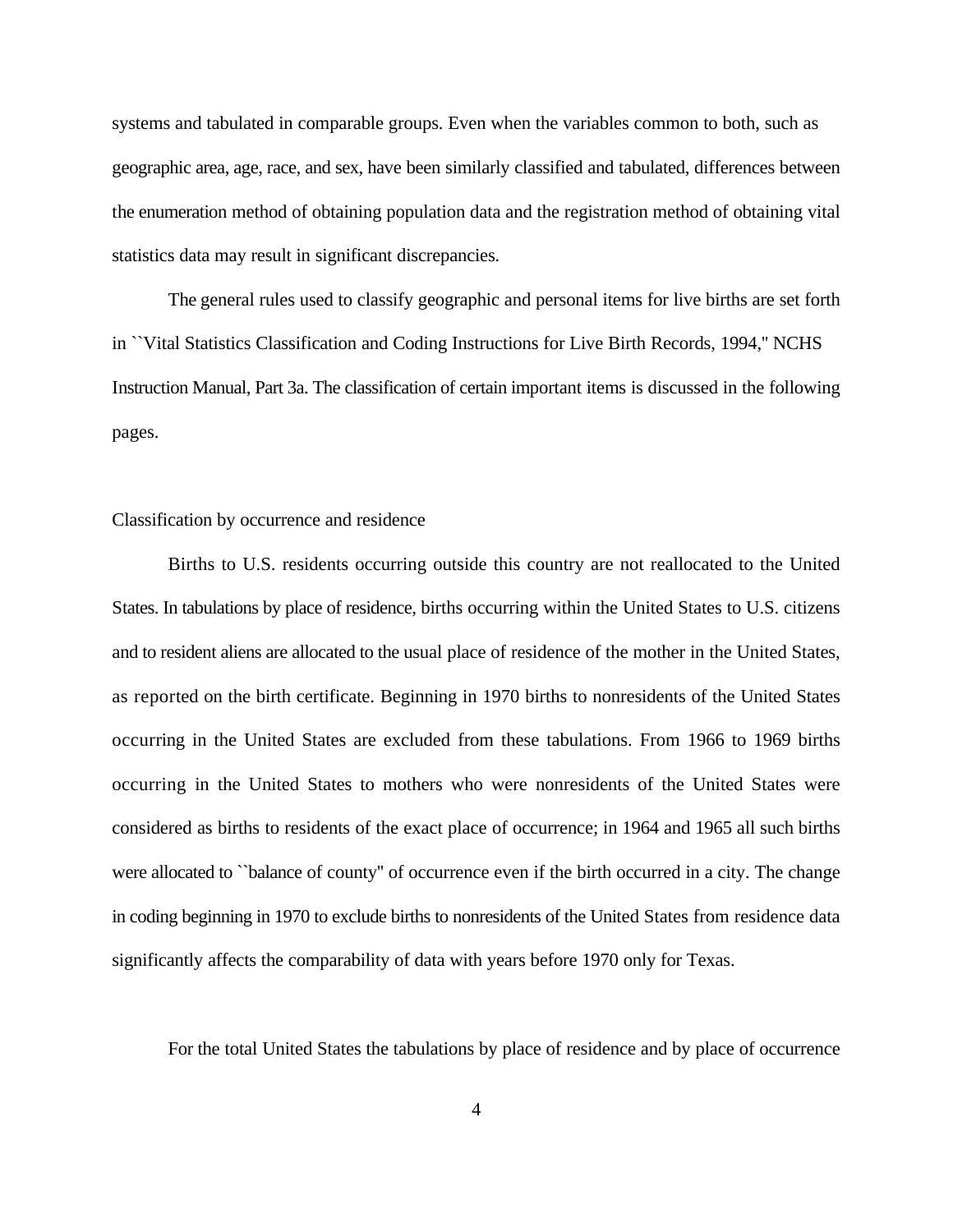are not identical. Births to nonresidents of the United States are included in data by place of occurrence but excluded from data by place of residence, as previously indicated.

Residence error--A nationwide test of birth-registration completeness in 1950 provided measures of residence error for natality statistics. According to this test, errors in residence reporting for the country as a whole tend to overstate the number of births to residents of urban areas and to understate the number of births to residents of other areas. This tendency has assumed special importance because of a concomitant development--the increased utilization of hospitals in cities by residents of nearby places--with the result that a number of births are erroneously reported as having occurred to residents of urban areas. Another factor that contributes to this overstatement of urban births is the customary procedure of using ``city'' addresses for persons living outside the city limits. Incomplete residence--Beginning in 1973 where only the State of residence is reported with no city or county specified and the State named is different from the State of occurrence, the birth is allocated to the largest city of the State of residence. Before 1973 such births were allocated to the exact place of occurrence.

# Geographic classification

The rules followed in the classification of geographic areas for live births are contained in the instruction manual mentioned previously. The geographic code structure for 1994 is given in another manual, ``Vital Records Geographic Classification, 1982,'' NCHS Instruction Manual , Part 8.

United States--In the statistical tabulations, ``United States'' refers only to the aggregate of the 50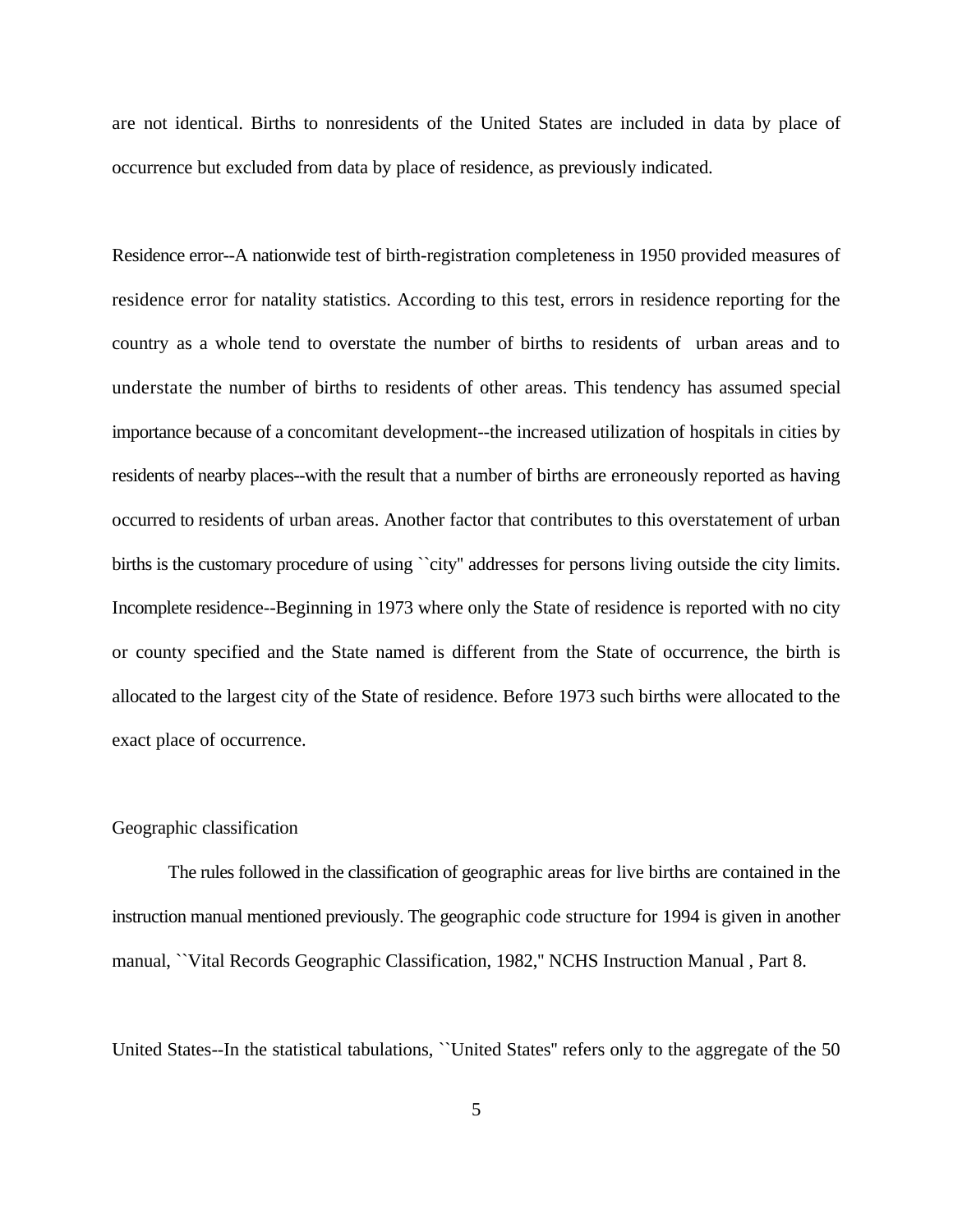States and the District of Columbia. Alaska has been included in the U.S. tabulations since 1959 and Hawaii since 1960.

Metropolitan statistical areas--The metropolitan statistical areas and primary metropolitan statistical areas (MSA's and PMSA's) used in this report are those established by the U.S. Office of Management and Budget as of April 1, 1990, and used by the U.S. Bureau of the Census (5) except in the New England States.

Except in the New England States, an MSA has either a city with a population of at least 50,000, or a Bureau of the Census urbanized area of at least 50,000 and a total MSA population of at least 100,000. A PMSA consists of a large urbanized county, or cluster of counties, that demonstrates very strong internal economic and social links and has a population over 1 million. When PMSA's are defined, the large area of which they are component parts is designated a Consolidated Metropolitan Statistical Area (CMSA) (6).

In the New England States the U.S. Office of Management and Budget uses towns and cities rather than counties as geographic components of MSA's and PMSA's. NCHS cannot, however, use this classification for these States because its data are not coded to identify all towns. Instead, the New England County Metropolitan Areas (NECMA's) are used. These areas are established by the U.S. Office of Management and Budget (7) and are made up of county units.

Metropolitan and nonmetropolitan counties-- Independent cities and counties included in MSA's and PMSA's or NECMA's are included in data for metropolitan counties; all other counties are classified as nonmetropolitan.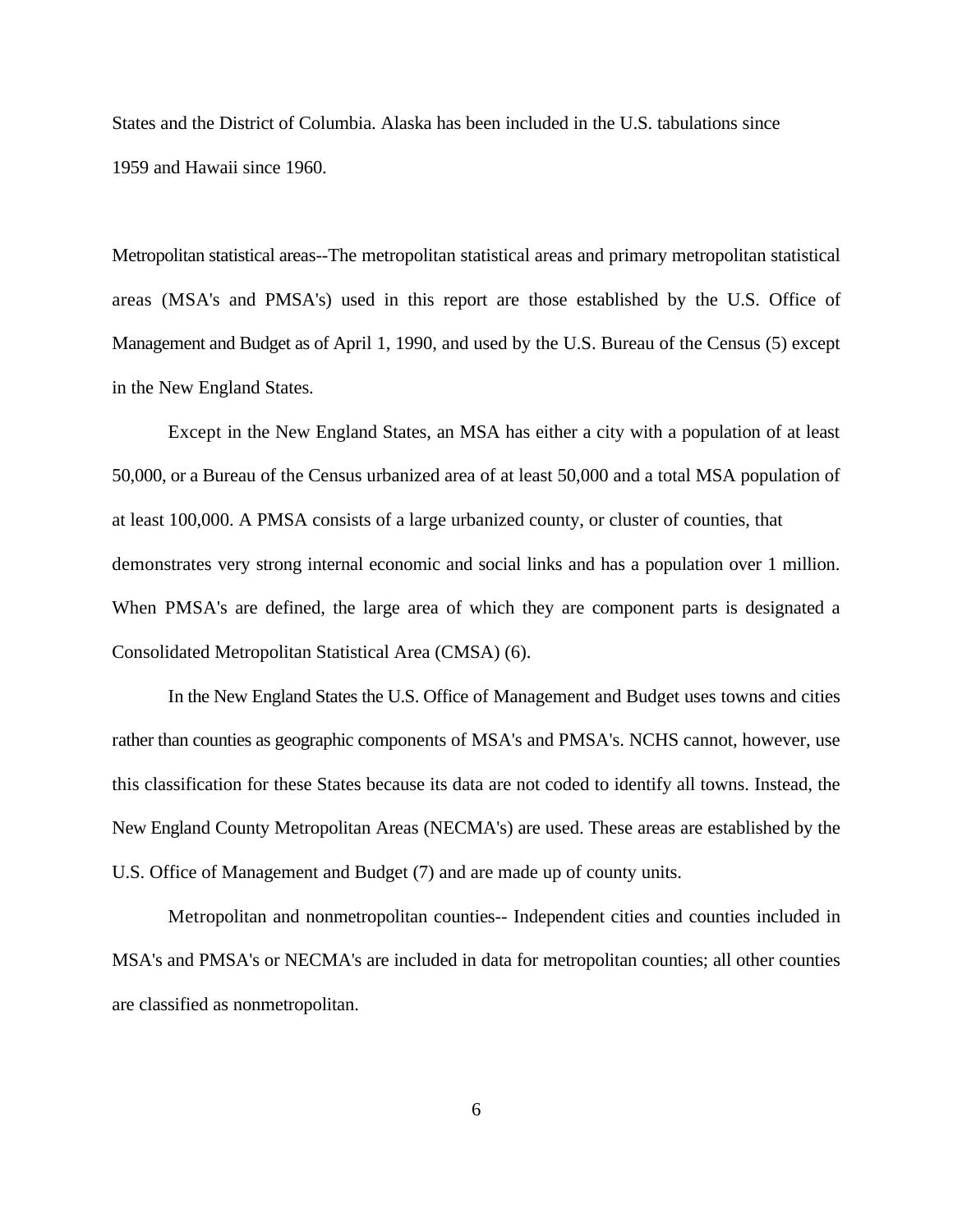Population-size groups--Beginning in 1994 vital statistics data for cities and certain other urban places have been classified according to the population enumerated in the 1990 Census of Population. Data are available for individual cities and other urban places of 10,000 or more population. Data for the remaining areas not separately identified are shown in the tables under the heading ``Balance of area'' or ``Balance of county.'' Classification of areas for 1982-93 was determined by the population enumerated in the 1980 Census of Population. As a result of changes in the enumerated population between 1980 and 1990, some urban places identified in previous reports are no longer included, and a number of other urban places have been added.

Urban places other than incorporated cities for which vital statistics data are shown in this report include the following:

- Each town in New England, New York, and Wisconsin and each township in Michigan, New Jersey, and Pennsylvania that had no incorporated municipality as a subdivision and had either 25,000 inhabitants or more, or a population of 10,000 to 25,000 and a density of 1,000 persons or more per square mile.
- Each county in States other than those indicated above that had no incorporated municipality within its boundary and had a density of 1,000 persons or more per square mile. (Arlington County, Virginia, is the only county classified as urban under this rule.)
- Each place in Hawaii with 10,000 or more population. (There are no incorporated cities in Hawaii.)

# Race or national origin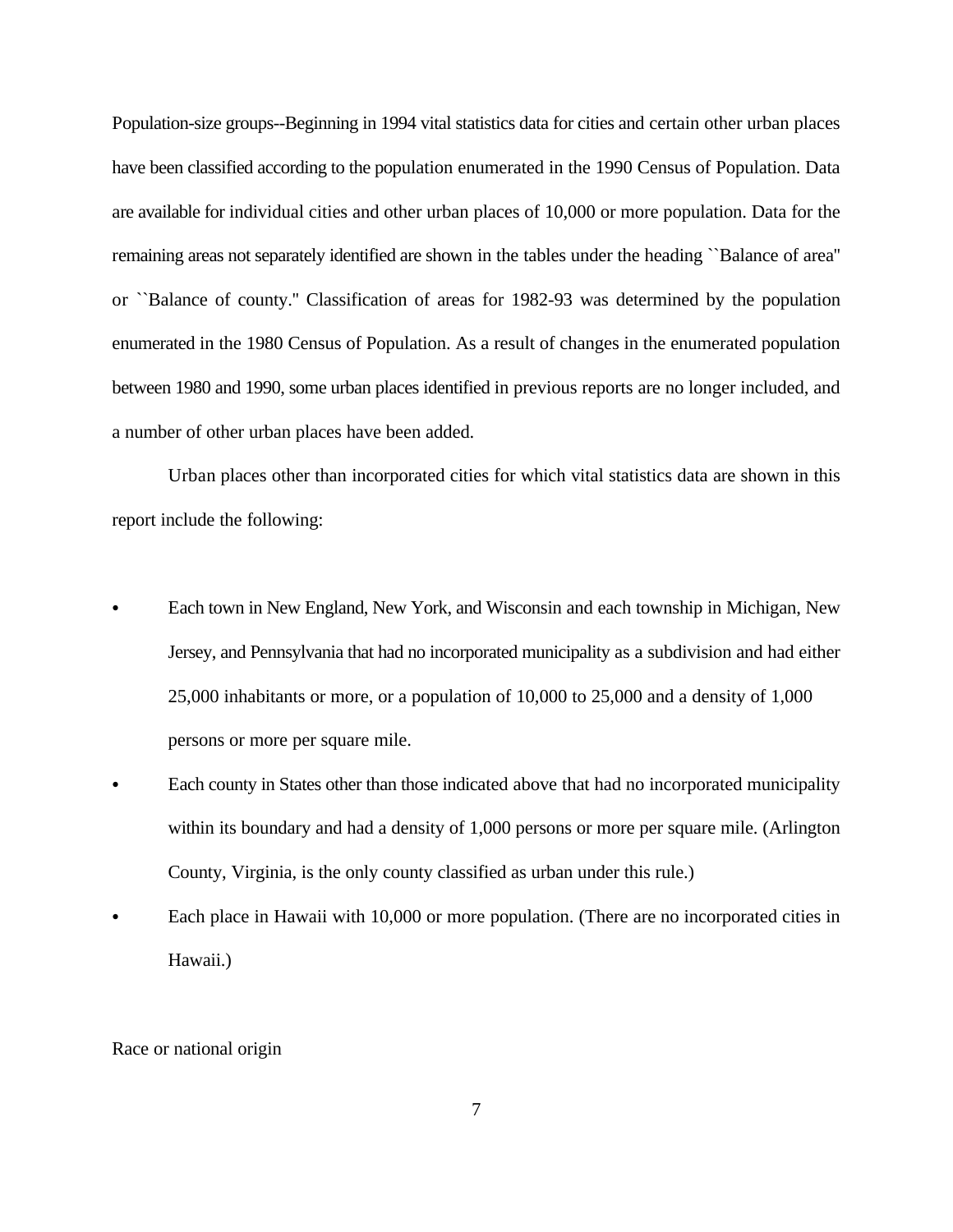Beginning with the 1989 data year birth data are tabulated primarily by race of mother. In 1988 and prior years the race or national origin shown in tabulations was that of the newborn child. The race of the child was determined for statistical purposes by an algorithm based on the race of the mother and father as reported on the birth certificate. When the parents were of the same race, the race of the child was the same as the race of the parents. When the parents were of different races and one parent was white, the child was assigned to the race of the other parent. When the parents were of different races and neither parent was white, the child was assigned to the race of the father, with one exception--if either parent was Hawaiian, the child was assigned to Hawaiian. If race was missing for one parent, the child was assigned the race of the parent for whom it was reported. When information on race was missing for both parents, the race of the child was considered not stated and the birth was allocated according to rules discussed on page 4 of the Technical Appendix, volume I, Vital Statistics of the United States, 1988. In 1989 the criteria for reporting the race of the parents did not change and continues to reflect the response of the informant (usually the mother).

The most important factor influencing the decision to tabulate births by race of the mother was the decennial revision of the U.S. Standard Certificate of Live Birth in 1989. This revision included many more health questions that are directly associated with the mother, including alcohol and tobacco use, weight gain during pregnancy, medical risk factors, obstetric procedures, complications of labor and/or delivery, and method of delivery. Additionally, many of the other items that have been on the birth certificate for more than two decades also relate directly to the mother, for example, marital status, education level, and receipt of prenatal care. It is more appropriate to use the race of the mother than the race of the child in tabulating these items.

A second factor has been the increasing incidence of interracial parentage. In 1994, 4.4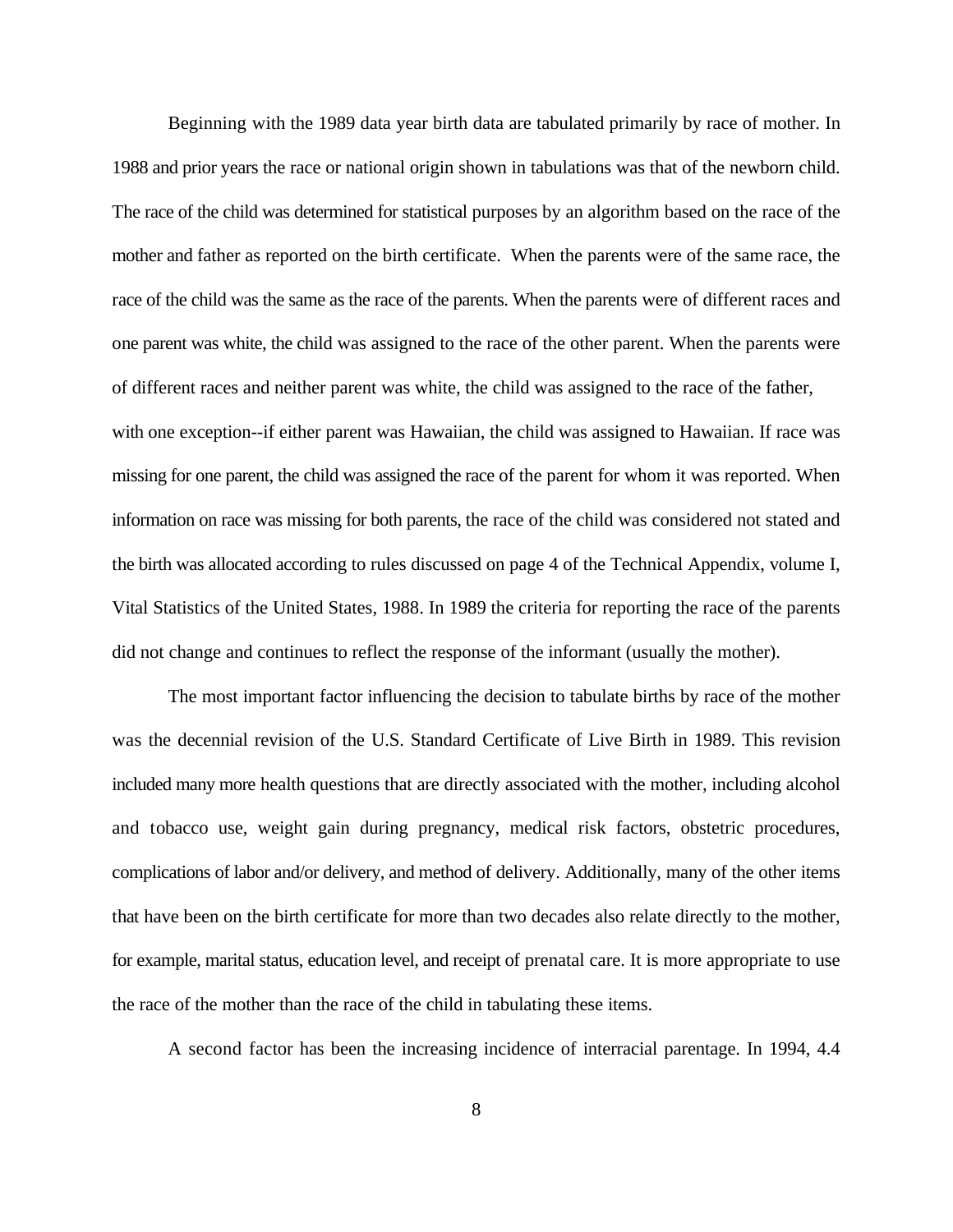percent of births were to parents of different races, compared with just 1.7 percent in 1974. About half of these births were to white mothers and fathers of another race. There have been two major consequences of the increasing interracial parentage. One is the effect on birth rates by race. The number of white births under the former procedures has been arbitrarily limited to infants whose parents were both white (or one parent if the race of only one parent was reported). At the same time, the number of births of other races has been arbitrarily increased to include all births to white mothers and fathers of other races. Thus, prior to 1989, if race of mother had been used, birth rates per 1,000 white women in a given age group would have been higher, while comparable rates for black women and women of other races would have been lower. The other consequence of increasing interracial parentage is the impact on the racial differential in various characteristics of births, particularly in cases where there is generally a large racial disparity, such as the incidence of low birthweight. In this instance, the racial differential is larger when the data are tabulated by race of mother rather than by race of child. The same effect has been noted for characteristics such as nonmarital childbearing, preterm births, late or no prenatal care, and low educational attainment of mother.

The third factor influencing the change is the growing proportion of births with race of father not stated, 16 percent in 1994 compared with 9 percent in 1974. This reflects the increase in the proportion of births to unmarried women; in many cases no information is reported on the father. These births were already assigned the race of the mother on a de facto basis. Tabulating births by race of mother provides a more uniform approach, rather than a necessarily arbitrary combination of parental races.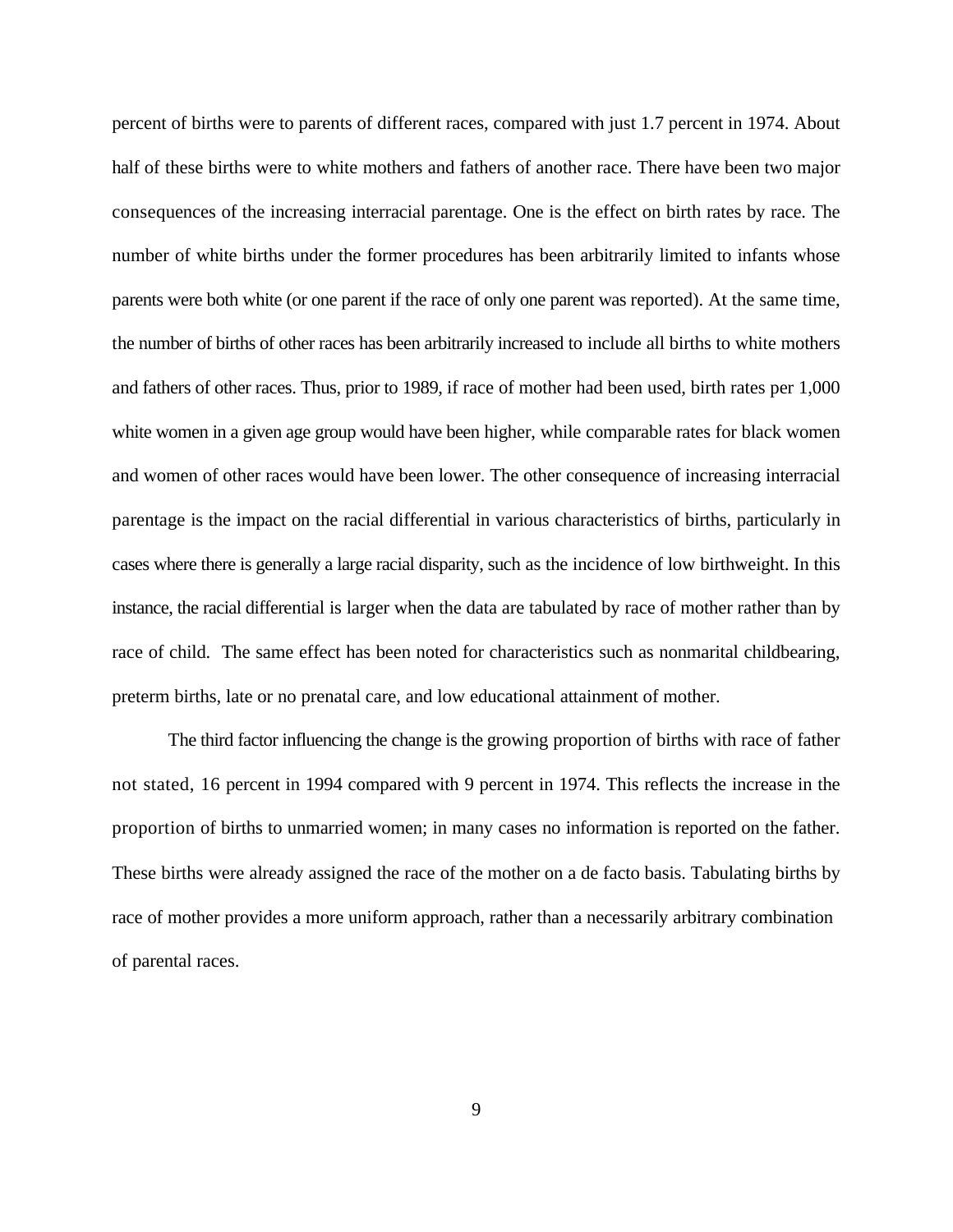The change in the tabulation of births by race presents some problems when analyzing birth data by race, particularly trend data. The problem is likely to be acute for races other than white and black.

The categories for race or national origin are "White," "Black," "American Indian" (including Aleuts and Eskimos), ``Chinese,'' ``Japanese,'' ``Hawaiian,'' ``Filipino,'' and ``Other Asian or Pacific Islander'' (including Asian Indian). Before 1992 there was also an ``other'' category, which is now combined with the ``Not stated'' category. Before 1978 the category ``Other Asian or Pacific Islander'' was not identified separately but included with ``Other'' races. The separation of this category allows identification of the category ``Asian or Pacific Islander'' by combining the new category ``Other Asian or Pacific Islander'' with Chinese, Japanese, Hawaiian, and Filipino.

The category ``White'' comprises births reported as white and births where race is reported as Hispanic. Before 1964 all births for which race or national origin was not stated were classified as white. Beginning in 1964 changes in the procedures for allocating race when race or national origin is not stated have changed the composition of this category. (See discussion on ``Race or national origin not stated.'')

If the race or national origin of an Asian parent is ill-defined or not clearly identifiable with one of the categories used in the classification (for example, if ``Oriental'' is entered), an attempt is made to determine the specific race or national origin from the entry for place of birth. If the birthplace is China, Japan, or the Philippines, the race of the parent is assigned to that category. When race cannot be determined from birthplace, it is assigned to the category ``Other Asian or Pacific Islander.''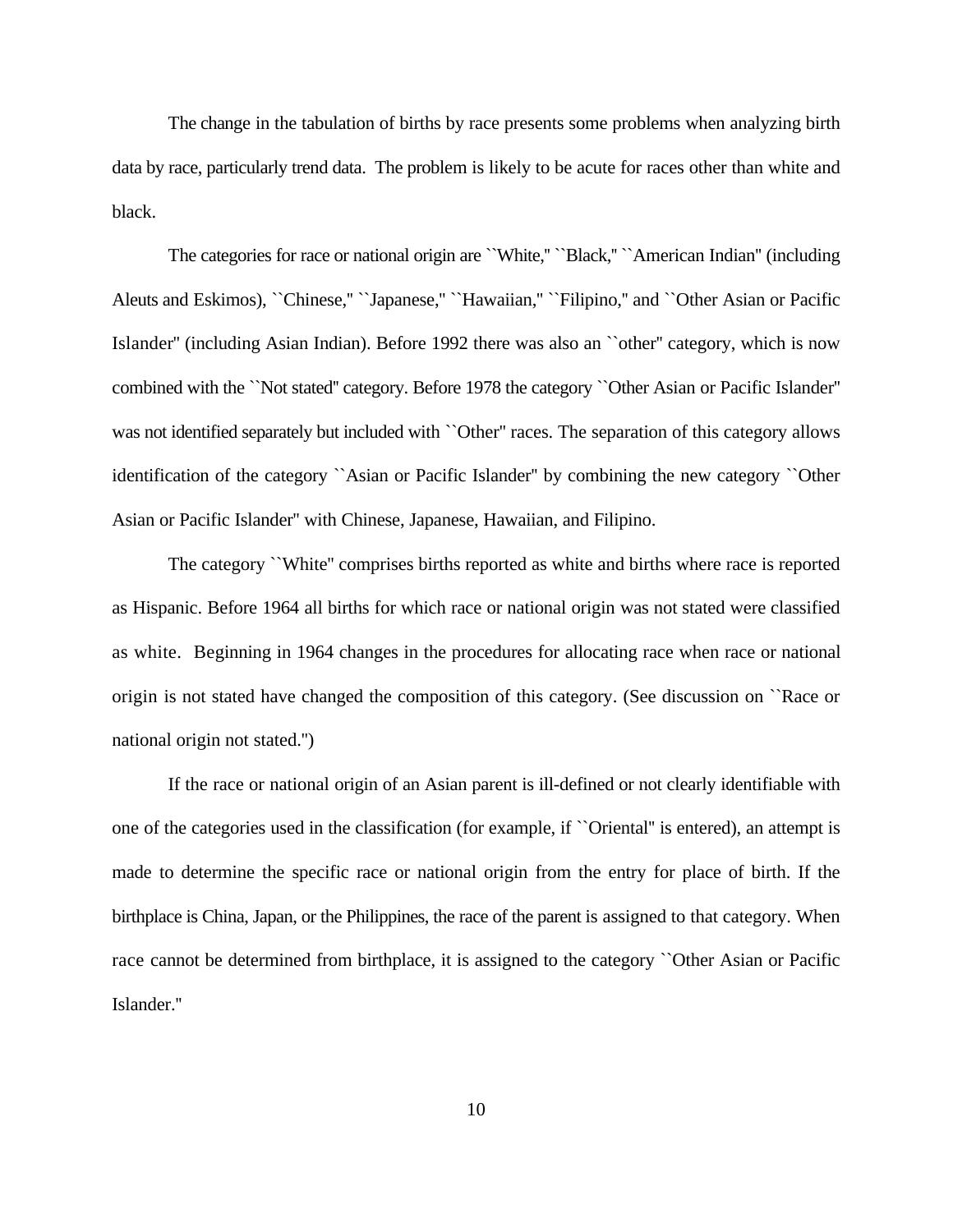Race or national origin not stated--If the race of the mother is not defined or not identifiable with one of the categories used in the classification and the race of the father is known, the race of the father is assigned to the mother. Where information for both parents is missing, the race of the mother is allocated electronically according to the specific race of the mother on the preceding record with a known race of mother. Data for both parents were missing for only 0.5 percent of birth certificates for 1994. Nearly all statistics by race or national origin for the United States as a whole in 1962 and 1963 are affected by a lack of information for New Jersey, which did not report the race of the parents in those years. Birth rates by race for those years are computed on a population base that excluded New Jersey. For the method of estimating the U.S. population by age, sex, and race excluding New Jersey in 1962 and 1963, see page 4-8 in the Technical Appendix of volume I, Vital Statistics of the United States, 1963.

Beginning in 1992, NCHS contracted with seven States with the highest API populations to code births to additional API subgroups. The API subgroups include births to Vietnamese, Asian Indian, Korean, Samoan, Guamanian, and other API women. The seven States included in this reporting area are: California, Hawaii, Illinois, New Jersey, New York, Texas, and Washington. At least two-thirds of the U.S. population of each of these additional API groups lived in the seven-State reporting area(8). The data are available on the detailed natality tapes and CD-ROMs beginning with the 1992 data year. An analytic report based on the 1992 data year is also available upon request(9).

# Age of mother

Beginning in 1989 an item on the birth certificate asks for ``Date of Birth.'' In previous years,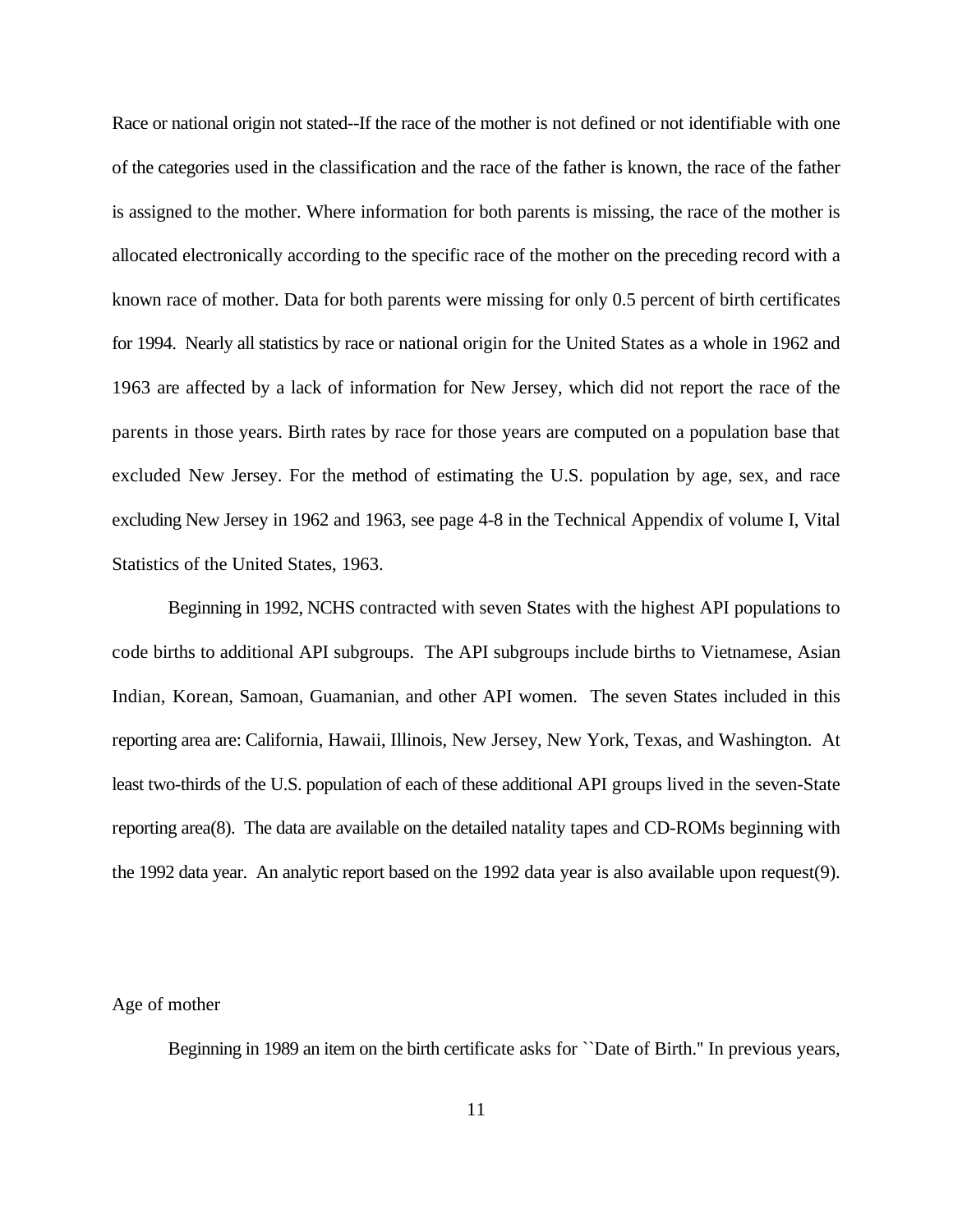``Age (at time of this birth)'' was requested. Not all States have revised this item for 1989, and therefore the age of mother either is derived from the reported month and year of birth or coded as stated on the certificate. The age of mother is edited for upper and lower limits. When the age of mother is computed to be under 10 years or 50 years or over, it is considered not stated and is assigned as described below.

Age-specific birth rates are based on populations of women by age, prepared by the U.S. Bureau of the Census. In census years the decennial census counts are used. In intercensal years, estimates of the population of women by age are published by the U.S. Bureau of the Census in Current Population Reports.

The 1990 Census of Population derived age in completed years as of April 1, 1990, from the responses to questions on age at last birthday and month and year of birth, with the latter given preference. In the 1960, 1970, and the 1980 Census of Population, age was also derived from month and year of birth. ``Age in completed years'' was asked in censuses before 1960. This was nearly the equivalent of the former birth certificate question, which the 1950 test of matched birth and census records confirms by showing a high degree of consistency in reporting age in these two sources (10).

Median age of mother--Median age is the value that divides an age distribution into two equal parts, one-half of the values being less and one-half being greater. Median ages of mothers for 1960 to the present have been computed from birth rates for 5-year age groups rather than from birth frequencies. This method eliminates the effects of changes in the age composition of the childbearing population over time. Changes in the median ages from year to year can thus be attributed solely to changes in the age-specific birth rates.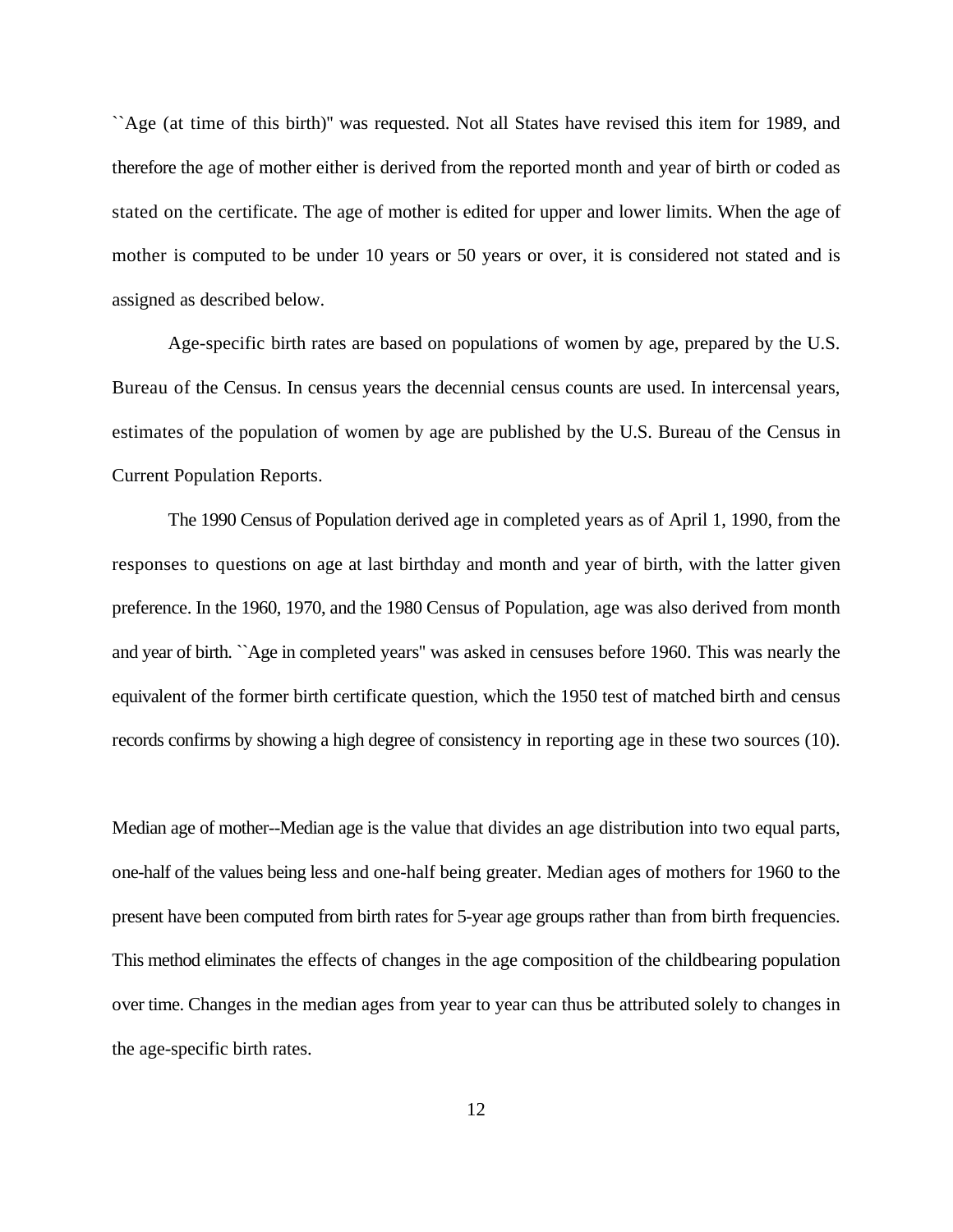Not stated date of birth of mother--Beginning in 1964 birth records with date of birth of mother and/or age of mother not stated have had age imputed according to the age of mother from the previous birth record of the same race and total-birth order (total of fetal deaths and live births). (See ``Vital Statistics Computer Edits for Natality Data,'' NCHS Instruction Manual , Part 12, page 9.) In 1963 birth records with age not stated were allocated according to the age appearing on the record previously processed for a mother of identical race and parity (number of live births). For 1960-62 not stated ages were distributed in proportion to the known ages for each racial group. Before 1960 this was done for age-specific birth rates but not for the birth frequency tables, which showed a separate category for age not stated.

# Age of father

Age of father is derived from the reported date of birth or coded as stated on the birth certificate. If the age is under 10 years, it is considered not stated and grouped with those cases for which age is not stated on the certificate. Information on age of father is often missing on birth certificates of children born to unmarried mothers, greatly inflating the number of ``not stated'' in all tabulations by age of father. In computing birth rates by age of father, births tabulated as age of father not stated are distributed in the same proportions as births with known age within each 5-year-age classification of the mother. This procedure is done separately by race. The resulting distributions are summed to form a composite frequency distribution that is the basis for computing birth rates by age of father. This procedure avoids the distortion in rates that would result if the relationship between age of mother and age of father were disregarded.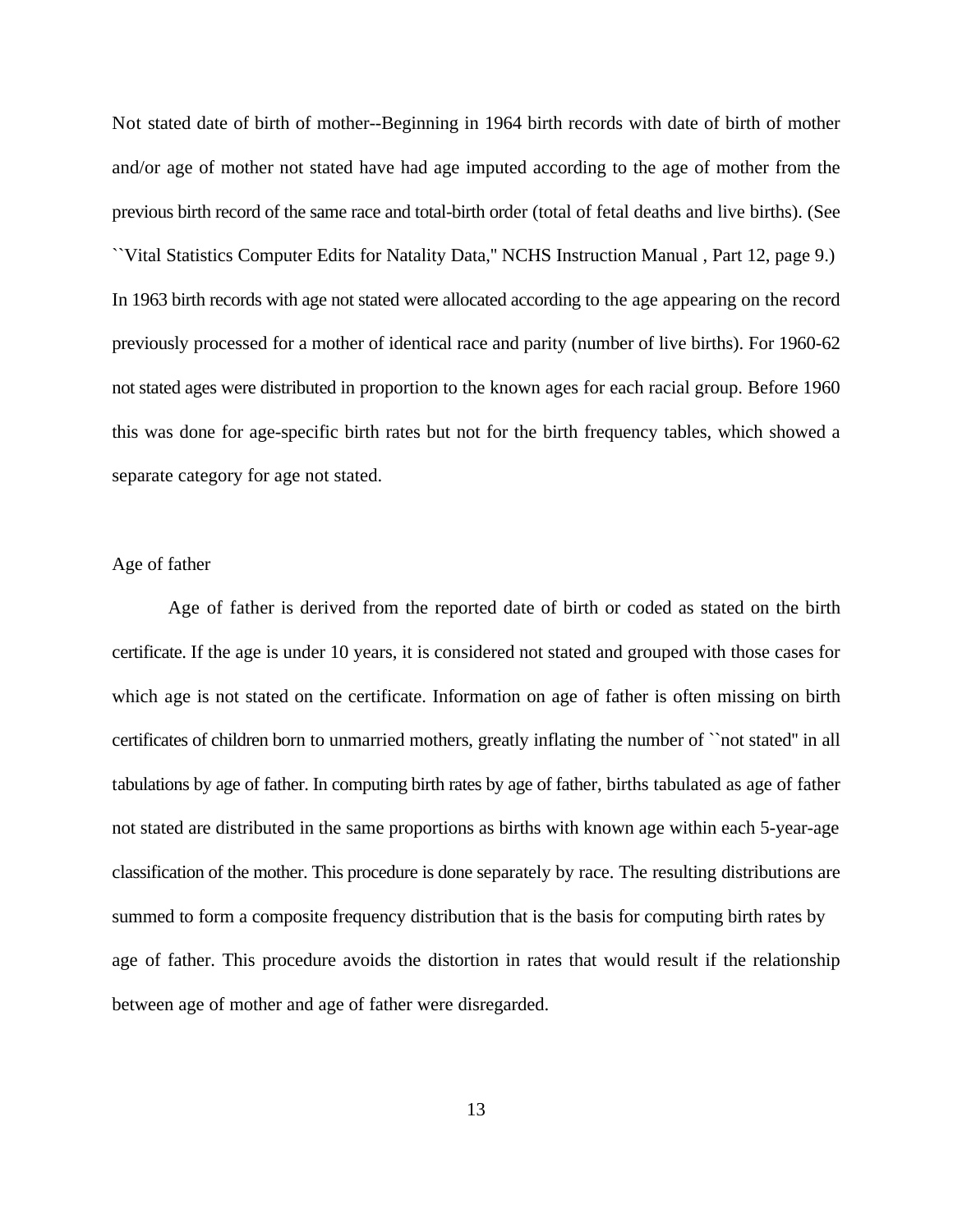Live-birth order and parity

Live-birth order and parity classifications shown in this volume refer to the total number of live births the mother has had including the 1994 birth. Fetal deaths are excluded.

Live-birth order indicates what number the present birth represents; for example, a baby born to a mother who has had two previous live births (even if one or both are not now living) has a live-birth order of three. Parity indicates how many live births a mother has had. Before delivery a mother having her first baby has a parity of zero and a mother having her third baby has a parity of two. After delivery the mother of a baby who is a first live birth has a parity of one and the mother of a baby who is a third live birth has a parity of three.

Live-birth order and parity are determined from two items on the birth certificate, ``Live births now living'' and ``Live births now dead.''

Not stated birth order--Before 1969 if both of these items were blank, the birth was considered a first birth. Beginning in 1969, births for which the pregnancy history items were not completed have been tabulated as live-birth order not stated. As a result of this revised procedure, 22,686 births in 1969 that would have been assigned to the ``First birth order'' category under the old rules were assigned to the ``Not stated'' category.

All births tabulated in the ``Not stated birth order'' category are excluded from the computation of percents. In computing birth rates by live-birth order, births tabulated as birth order not stated are distributed in the same proportion as births of known live-birth order.

Date of last live birth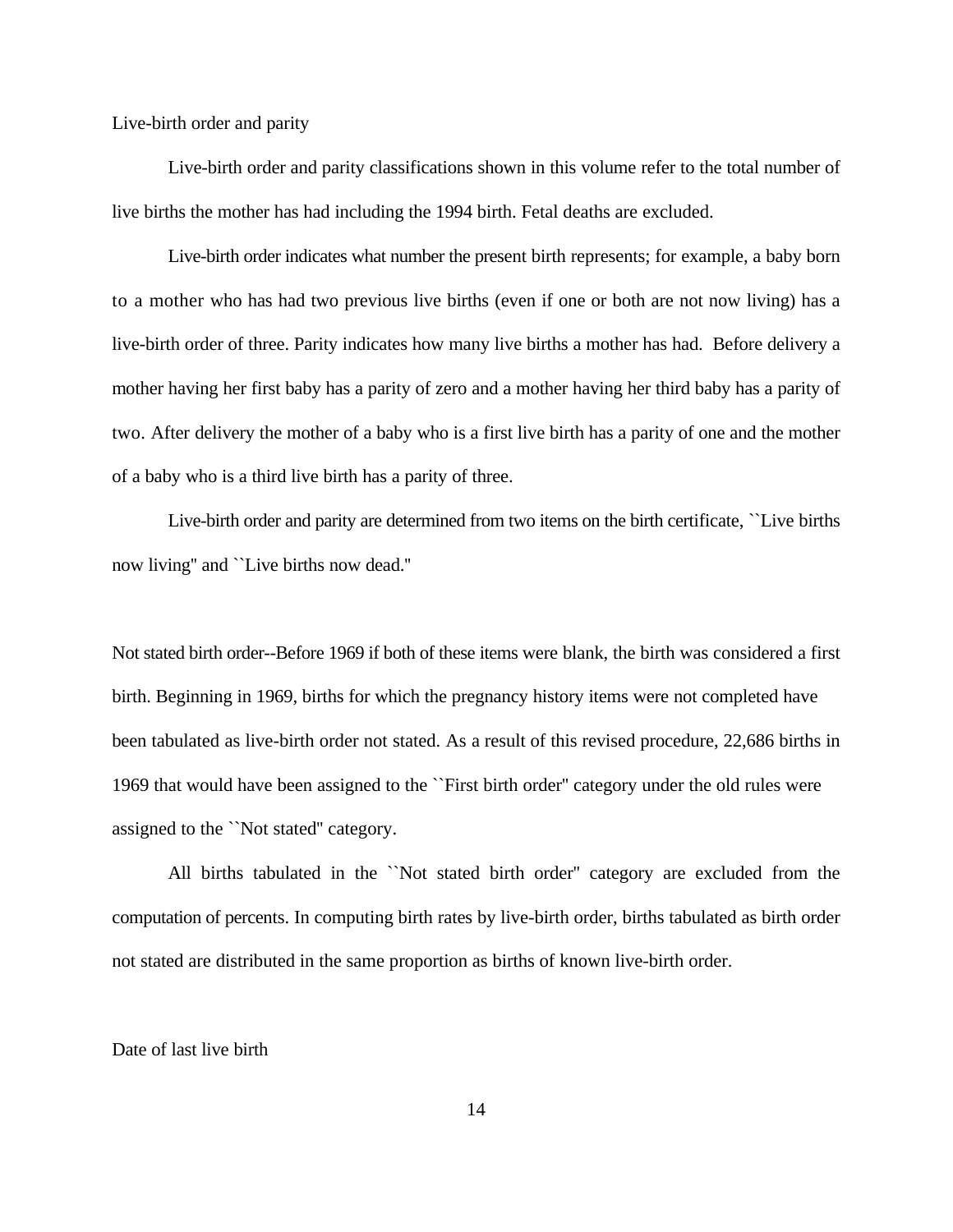The date of last live birth was added to the U.S. Standard Certificate of Live Birth in 1968 for the purpose of providing information on child spacing. The interval since the last live birth is the difference between the date of last live birth and the date of present birth. For an interval to be computed, both the month and year of the last live birth must be valid. This interval is computed only for events to mothers who have had at least one previous live birth.

Births for which the interval since last live birth is not stated are excluded from the computation of percents and means.

Zero interval--An interval of zero months since the last live birth indicates the second born of a set of twins, the second or third born of a set of triplets, and so forth. Births with an interval of zero months are excluded from the computation of mean intervals.

# Educational attainment

Data on the educational attainment of both parents were collected beginning in 1968 and tabulated for publication in 1969 for the first time.

The educational attainment of either parent is defined as ``the number of years of school completed.'' Only those years completed in ``regular'' schools are counted, that is, a formal educational system of public schools or the equivalent in accredited private or parochial schools. Business or trade schools, such as beauty and barber schools, are not considered ``regular'' schools for the purposes of this item. No attempt has been made to convert years of school completed in foreign school systems, ungraded school systems, and so forth, to equivalent grades in the American school system. Such entries are included in the category ``Not stated.''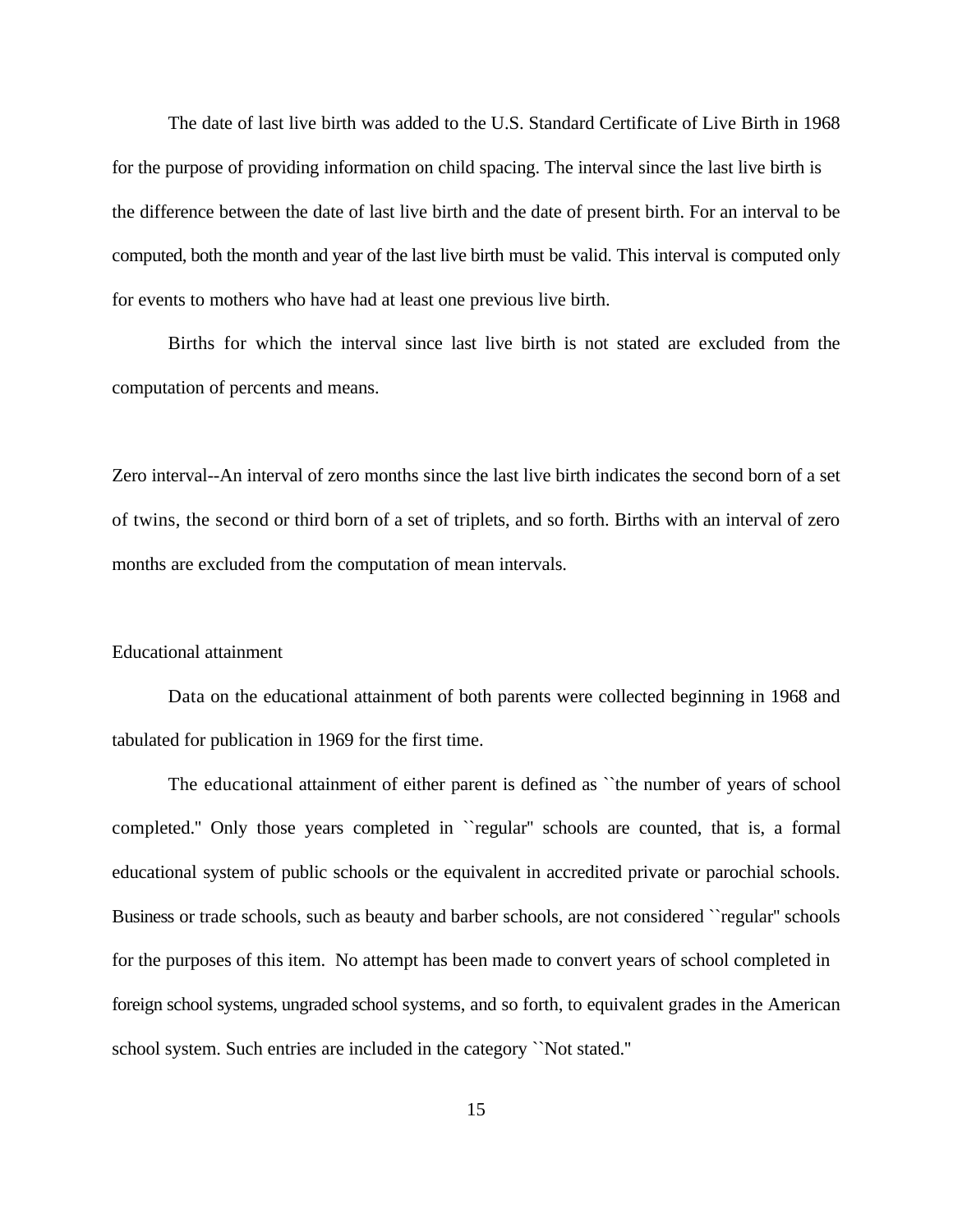Persons who have completed only a partial year in high school or college are tabulated as having completed the highest preceding grade. For those certificates on which a specific degree is stated, years of school completed is coded to the level at which the degree is most commonly attained; for example, persons reporting B.A., A.B., or B.S. degrees are considered to have completed 16 years of school.

Education not stated--The category ``Not stated'' includes all records in reporting areas for which there is no information on years of school completed as well as all records for which the information provided is not compatible with coding specifications.

Births tabulated as education not stated are excluded from the computations of percents.

# Marital status

Beginning with 1980 data, national estimates of births to unmarried women are derived from two sources. In 1994 marital status was reported directly on the birth certificates of 45 States and the District of Columbia. In the remaining five States, which lack such an item (California, Connecticut, Michigan, Nevada, and New York), marital status is inferred from a comparison of the child's and parents' surnames. This procedure represents a substantial departure from the method used before 1980 to prepare national estimates of births to unmarried women, which assumed that the incidence of births to unmarried women in States with no direct question on marital status was the same as the incidence in reporting States in the same geographic division.

The current method uses related information on the birth certificate to improve the quality of national data on this topic, as well as to provide data for the individual nonreporting States. Beginning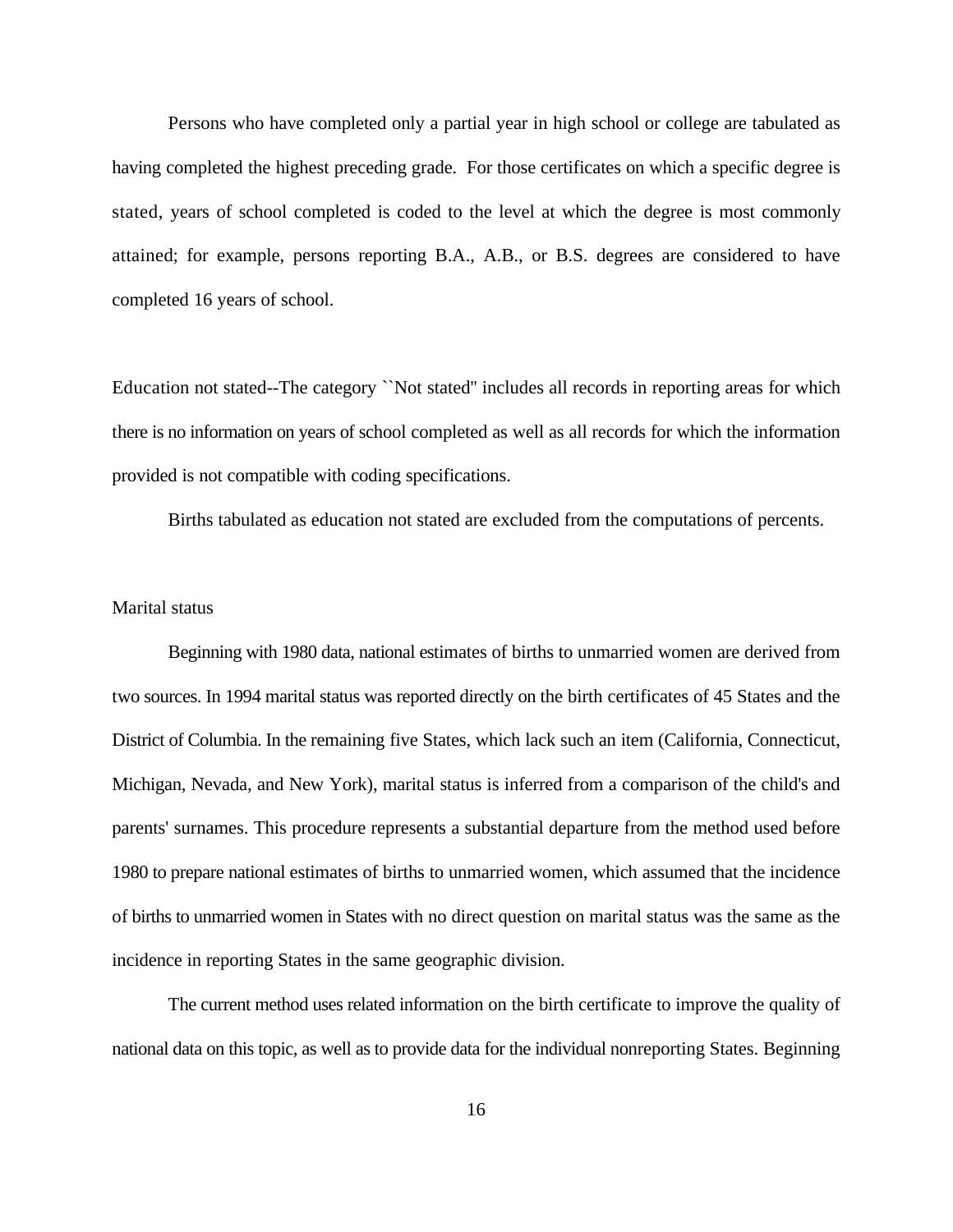in 1980 a birth in a nonreporting State is classified as occurring to a married woman if the parents' surnames are the same, or if the child's and father's surnames are the same and the mother's current surname cannot be obtained from the informant item of the birth certificate. A birth is classified as occurring to an unmarried woman if the father's name is missing, if the parents' surnames are different, or if the father's and child's surnames are different and the mother's current surname is missing.

Because of the continued substantial increases in nonmarital childbearing throughout the 1980's, the data have been intensively evaluated in each year, 1985-94. There has been continuing concern that the current method might overstate the number of births to unmarried women because it incorporates data based on a comparison of surnames. This is because births to women who have retained their maiden surname as their legal surname after marriage and who are frequently older, well-educated women, would be classified as nonmarital births. Trends based on data incorporating inferential statistics can be compared with trends based on the geographic estimates for the 1980-94 period to show the impact of the two methods. The trends for the two methods are similar for all races combined and for white and black births. Between 1980 and 1994, birth rates for unmarried white women increased 112 percent based on data incorporating inferential information and 116 percent based on the geographic estimates. Birth rates for unmarried black women increased 1 percent based on the inferential data and declined 2 percent based on geographic estimates.

Michigan and Texas births--The number of births to unmarried women in Michigan was underreported during the years 1988-93, but the greatest undercount, numerically, was for 1990-93. Michigan had separate counts of the numbers of births with paternity acknowledgments, but did not include them with the counts of unmarried women based on the general inferential procedures that were provided to NCHS. The underreporting began in 1988, and was about 25 percent for the years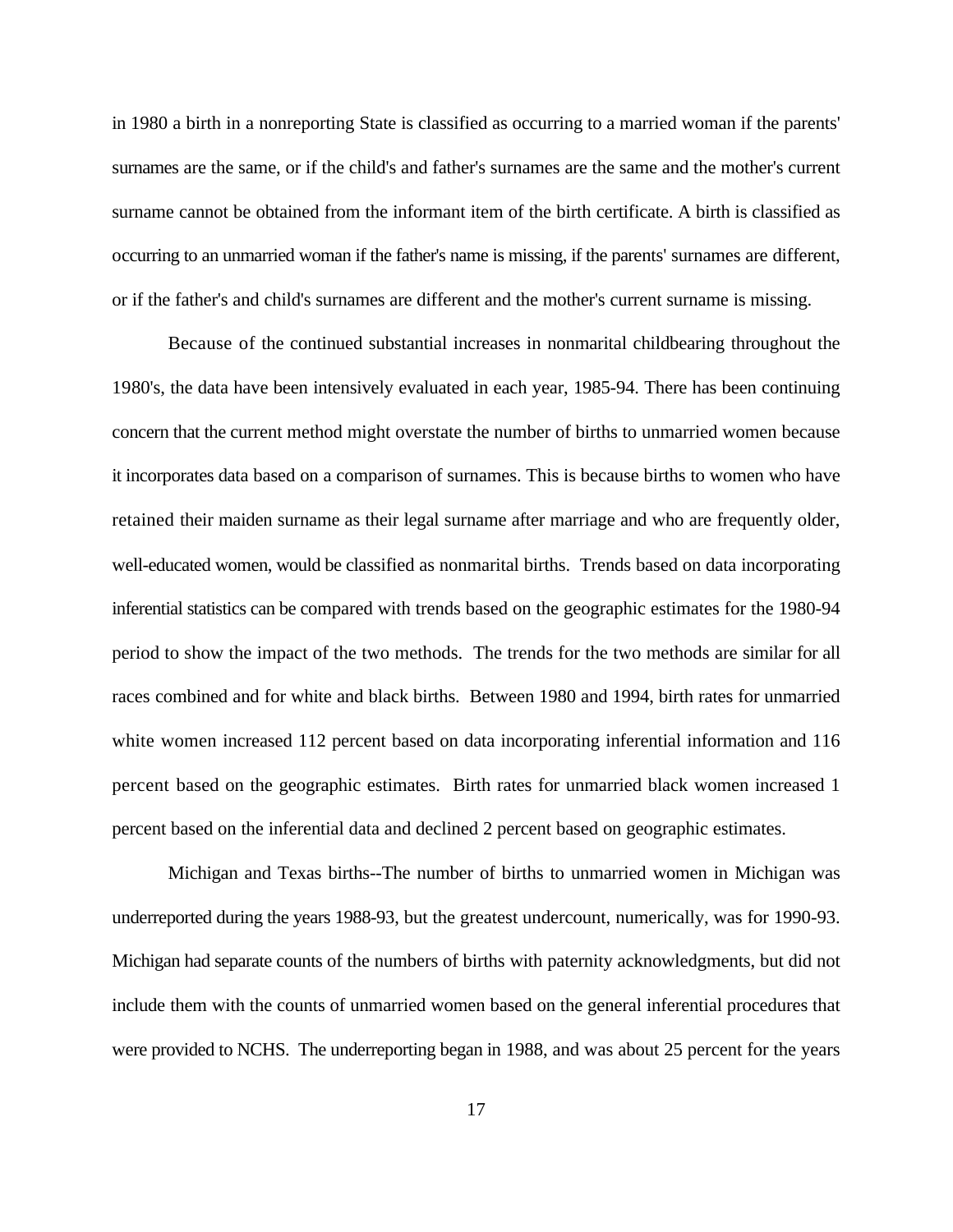1988-93. In 1993 NCHS reported 36,326 births to unmarried women in Michigan, 26 percent below the number that included paternity affidavits (49,281) (11). Thus, there is a considerable discontinuity in the nonmarital birth data for Michigan from 1993 to 1994. The proportion of nonmarital births reported to NCHS increased from 26 percent to 35 percent.

The number of births to unmarried women in Texas was underreported during the years 1989- 93. As a result of legislation passed in 1989, a birth was considered to have occurred to a married woman if the mother provides any information about the father, or if a paternity affidavit has been filed. The measurement of marital status for Texas births improved beginning with the 1994 data year because a direct question on marital status was added to the Texas birth certificate. However, there is a considerable discontinuity in the data for Texas from 1993 to 1994. The proportion of births to unmarried mothers increased from 17 to 29 percent.

No adjustments are made during the data processing for errors in the reporting of marital status on the birth records of the 45 reporting States and the District of Columbia because the extent of this reporting problem is unknown. When marital status is not stated on the birth certificate of a reporting area, the mother is considered married.

When births to unmarried women are reported as second- or higher-order births, it is not known whether the mother was married or unmarried when the previous deliveries occurred, because her marital status at the time of these earlier births is not available from the birth record.

Rates for 1940 and 1950 are based on decennial census counts. Rates for 1955-94 are based on a smoothed series of population estimates (12). Because of sampling error, the original U.S. Bureau of the Census population estimates by marital status fluctuate erratically from year to year; therefore, they have been smoothed so that the rates do not show similar variations. These rates differ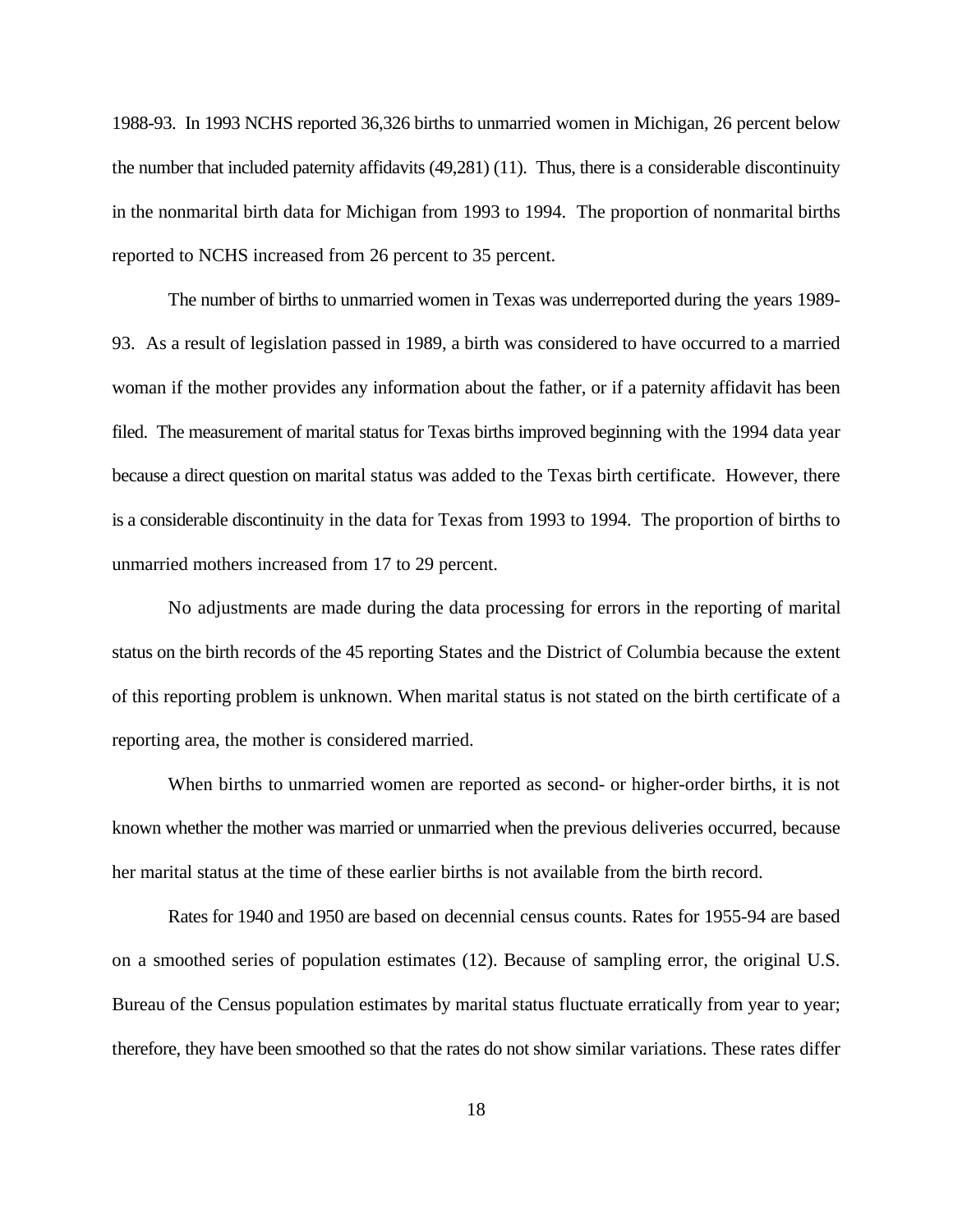from those published in volumes of Vital Statistics of the United States before 1969, which were based on the original estimates provided annually by the U.S. Bureau of the Census. Birth rates by marital status for 1971-79 have been revised and differ from rates published before 1980 in volumes of Vital Statistics of the United States (see ``Computation of rates and other measures'').

# Place of delivery and attendant at birth

The 1989 revision of the U.S. Standard Certificate of Live Birth included separate categories for freestanding birthing centers, the mother's residence, and clinic or doctor's office as the place of birth. Prior to 1989, place of birth was classified simply as either ``In hospital'' or ``Not in hospital.'' Births occurring in hospitals, institutions, clinics, centers, or homes were included in the category ``In hospital." In this context the word ``homes" does not refer to the mother's residence but to an institution, such as a home for unmarried women. Birthing centers were included in either category, depending on each State's assessment of the facility. Beginning in 1989 births occurring in clinics and in birthing centers not attached to a hospital are classified as ``Not in hospital.'' This change in classification may account in part for the lower proportion of ``In hospital'' births compared with previous years. (The change in classification of clinics should have minor impact because comparatively few births occur in these facilities, but the effect of any change in classification of freestanding birthing centers is unknown.)

Beginning in 1975 the attendant at birth and place of delivery items were coded independently, primarily to permit the identification of the person in attendance at hospital deliveries. The 1989 certificate includes separate classifications for ``M.D.'' (Doctor of Medicine), ``D.O.'' (Doctor of Osteopathy), ``C.N.M.'' (certified nurse midwife), ``Other midwife,'' and ``Other'' attendants. In earlier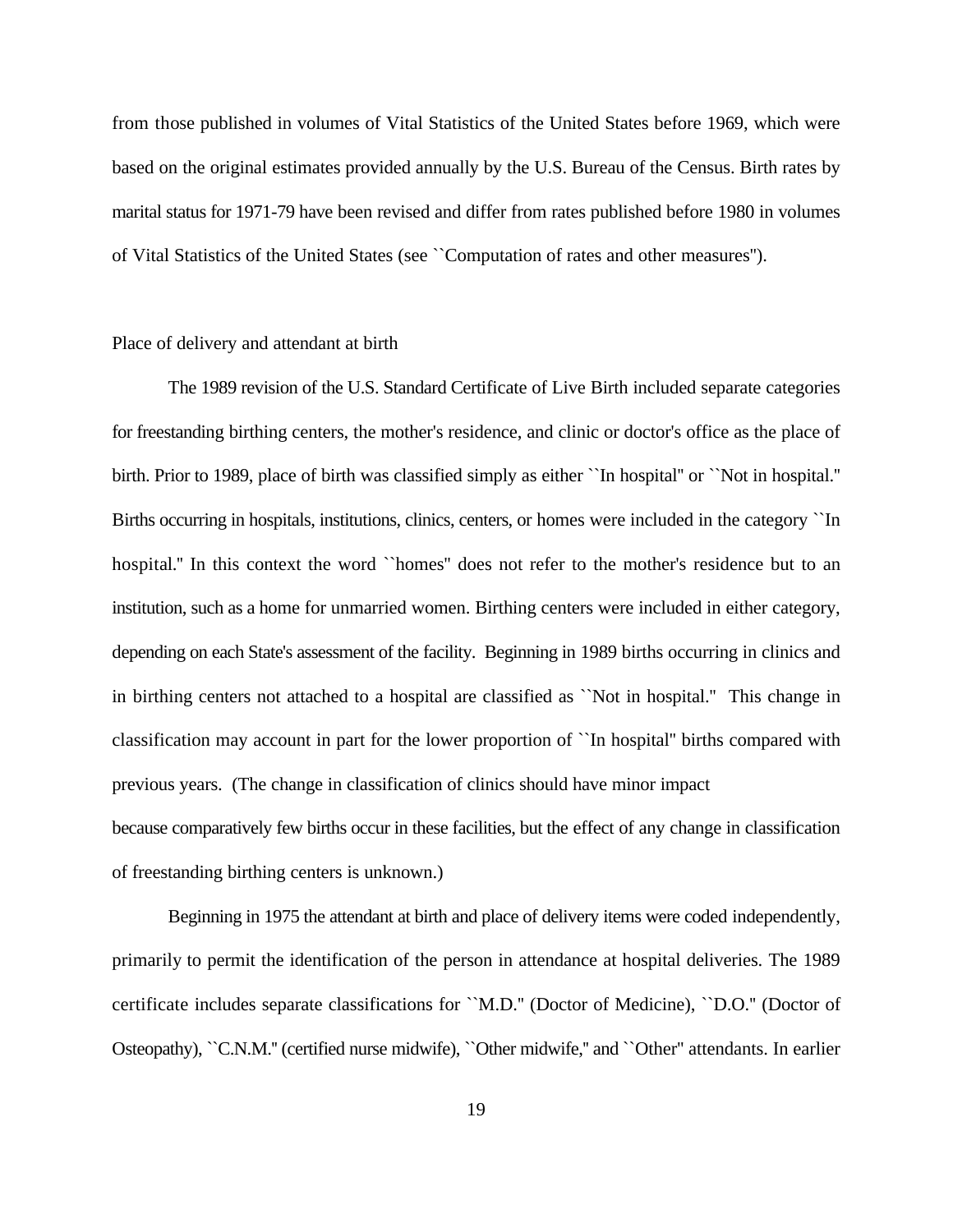certificates births attended by certified nurse midwives were grouped with those attended by lay midwives. The new certificate also facilitates the identification of home births, births in freestanding birthing centers, and births in clinics or physician offices.

Data for the ``In hospital" category for 1975-88 include all births in clinics or maternity centers, regardless of the attendant. Data for 1975-77 published before 1980 included clinic and center births in the category ``In hospital'' only when the attendant was a physician. Data shown for 1975-77 published after 1980 will, therefore, differ from data published before 1980. As a result of this change, for 1975 an additional 12,352 births are now classified as occurring in hospitals, raising the percent of births occurring in hospitals from 98.7 to 99.1. Similarly, for 1976 the number of births occurring in hospitals increased by 14,133 and the percent in hospitals raised from 98.6 to 99.1; for 1977 the increase is 15,937 and the percent in hospitals raised from 98.5 to 99.0. For 1974 and earlier the ``In hospital'' category includes all births in hospitals or institutions and births in clinics, centers, or maternity homes only when attended by physicians.

The ``Not in hospital'' category includes births for which no information is reported on place of birth. Before 1975 births for which the stated place of birth was a ``doctor's office'' and delivery was by a physician were included in the category ``In hospital." Beginning in 1975 these births were tabulated as ``Not in hospital'' and included with births delivered by physicians in this category. Although the actual number of such births is unknown, the effect of the change is minimal. In 1974, 0.3 percent of all births were delivered by physicians outside of hospitals; in 1975 this proportion was 0.4 percent.

Babies born on the way to or on arrival at the hospital are classified as having been born in the hospital. This may account for some of the hospital births not delivered by physicians or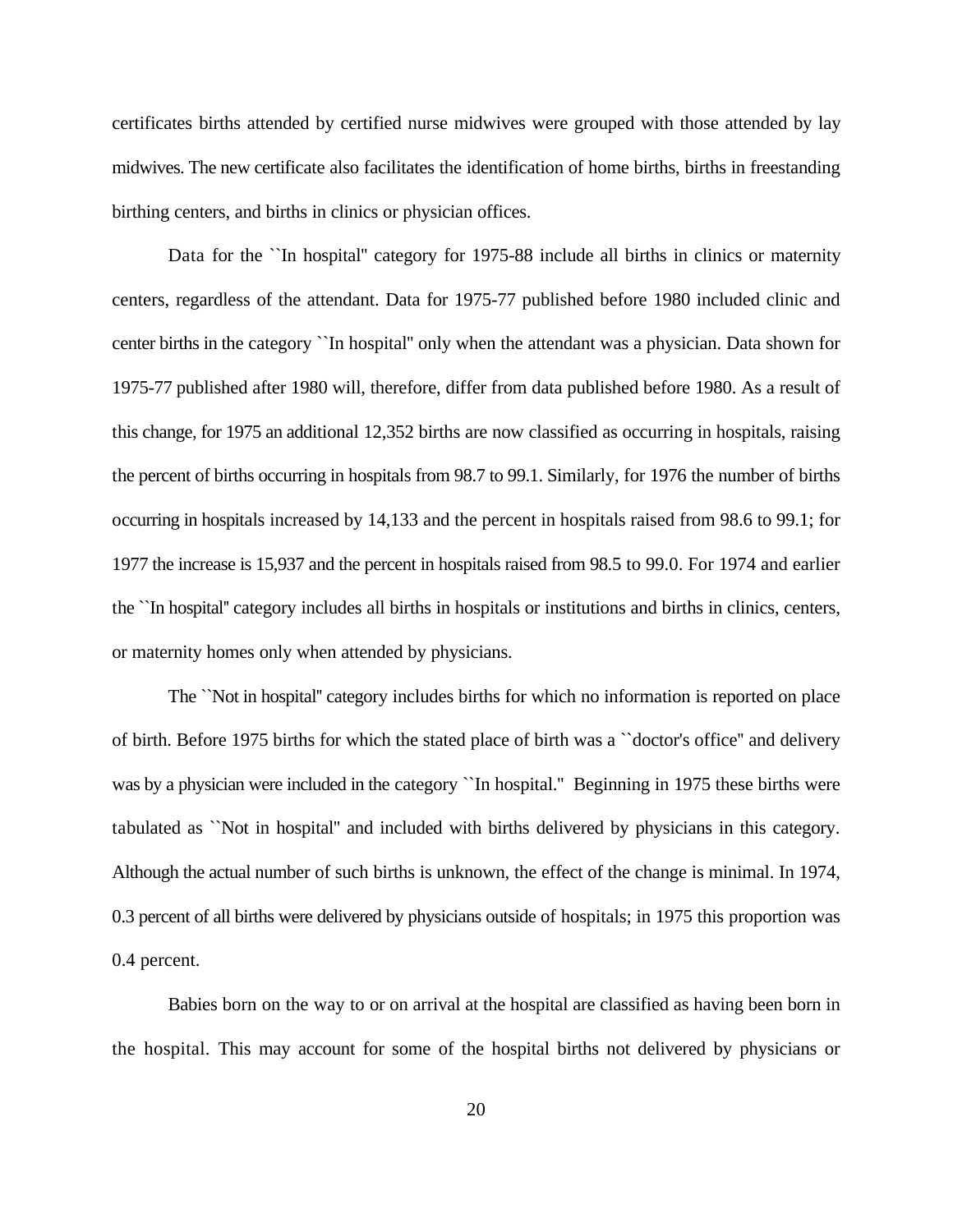midwives.

Beginning in 1993, all in-hospital births occurring in Illinois where the attendant was classified as an "other" midwife were changed to certified nurse-midwife. This was necessary because almost all of these births were delivered by midwives certified by the American College of Nurse Midwives but because Illinois does not certify midwives, many of these births were classified as "other" midwives.

## Birthweight

Birthweight is reported in some areas in pounds and ounces rather than in grams. However, the metric system has been used in tabulating and presenting the statistics to facilitate comparison with data published by other groups. The categories for birthweight were changed in 1979 to be consistent with the recommendations in the Ninth Revision of the International Classification of Diseases (ICD-9). The categories in gram intervals and their equivalents in pounds and ounces are as follows:

Less than 500 grams  $= 1$  lb 1 oz or less

500-999 grams = 1 lb 2 oz-2 lb 3 oz

1,000-1,499 grams = 2 lb 4 oz-3 lb 4 oz

1,500-1,999 grams = 3 lb 5 oz-4 lb 6 oz

2,000-2,499 grams = 4 lb 7 oz-5 lb 8 oz

2,500-2,999 grams = 5 lb 9 oz-6 lb 9 oz

3,000-3,499 grams = 6 lb 10 oz-7 lb 11 oz

3,500-3,999 grams = 7 lb 12 oz-8 lb 13 oz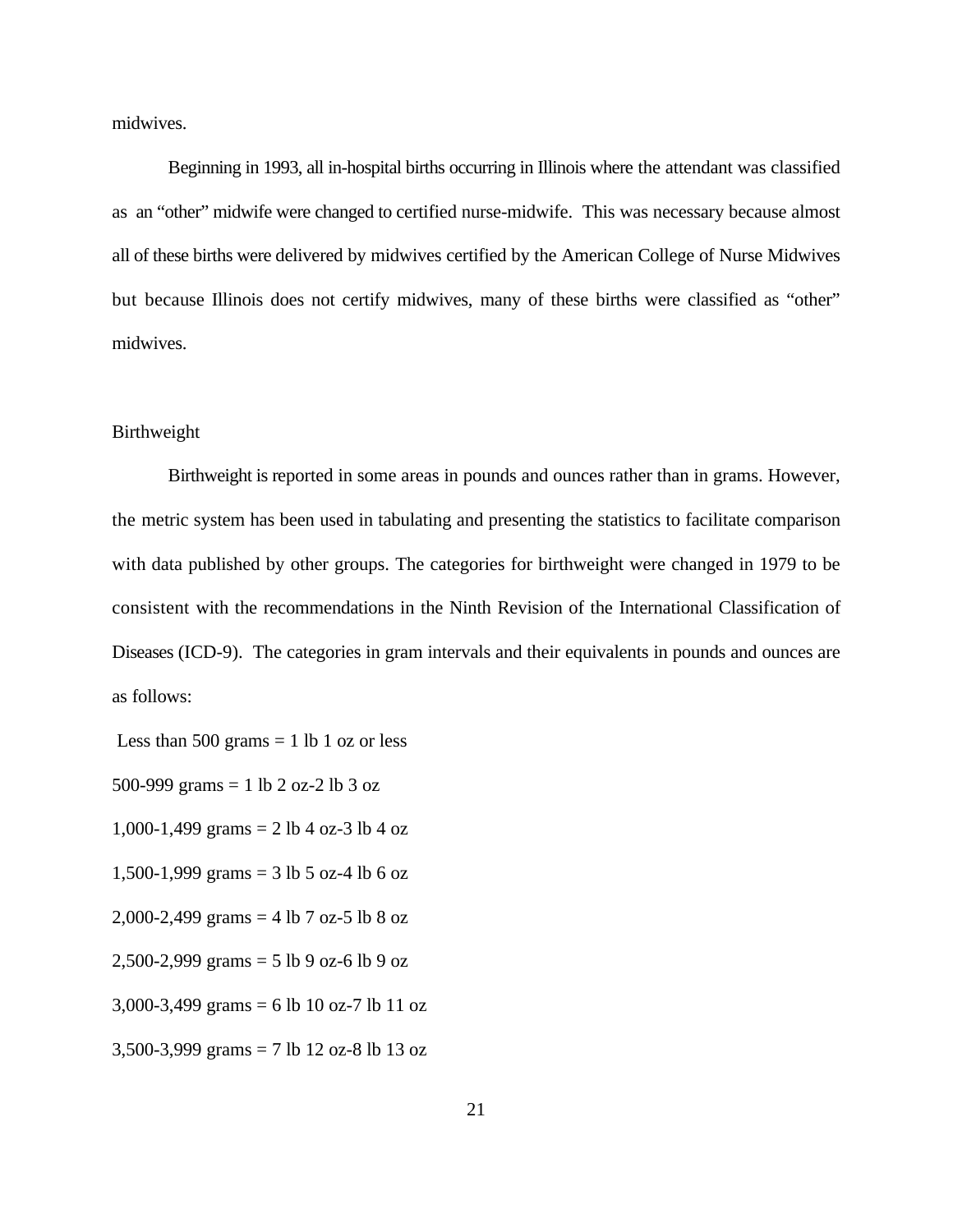4,000-4,499 grams = 8 lb l4 oz-9 lb l4 oz

4,500-4,999 grams = 9 lb 15 oz-11 lb 0 oz

5,000 grams or more  $= 11$  lb l oz or more

The ICD-9 defines low birthweight as less than 2,500 grams. This is a shift of 1 gram from the previous criterion of 2,500 grams or less, which was recommended by the American Academy of Pediatrics in 1935 and adopted in 1948 by the World Health Organization in the Sixth Revision of the International Lists of Diseases and Causes of Death.

After data classified by pounds and ounces are converted to grams, median weights are computed and rounded before publication. To establish the continuity of class intervals needed to convert pounds and ounces to grams, the end points of these intervals are assumed to be half an ounce less at the lower end and half an ounce more at the upper end. For example, 2 lb 4 oz-3 lb 4 oz is interpreted as 2 lb 3 1/2 oz-3 lb 4 1/2 oz.

Births for which birthweight is not reported are excluded from the computation of percents and medians.

# Period of gestation

The period of gestation is defined as beginning with the first day of the last normal menstrual period (LMP) and ending with the day of the birth. The LMP is used as the initial date because it can be more accurately determined than the date of conception, which usually occurs 2 weeks after the LMP.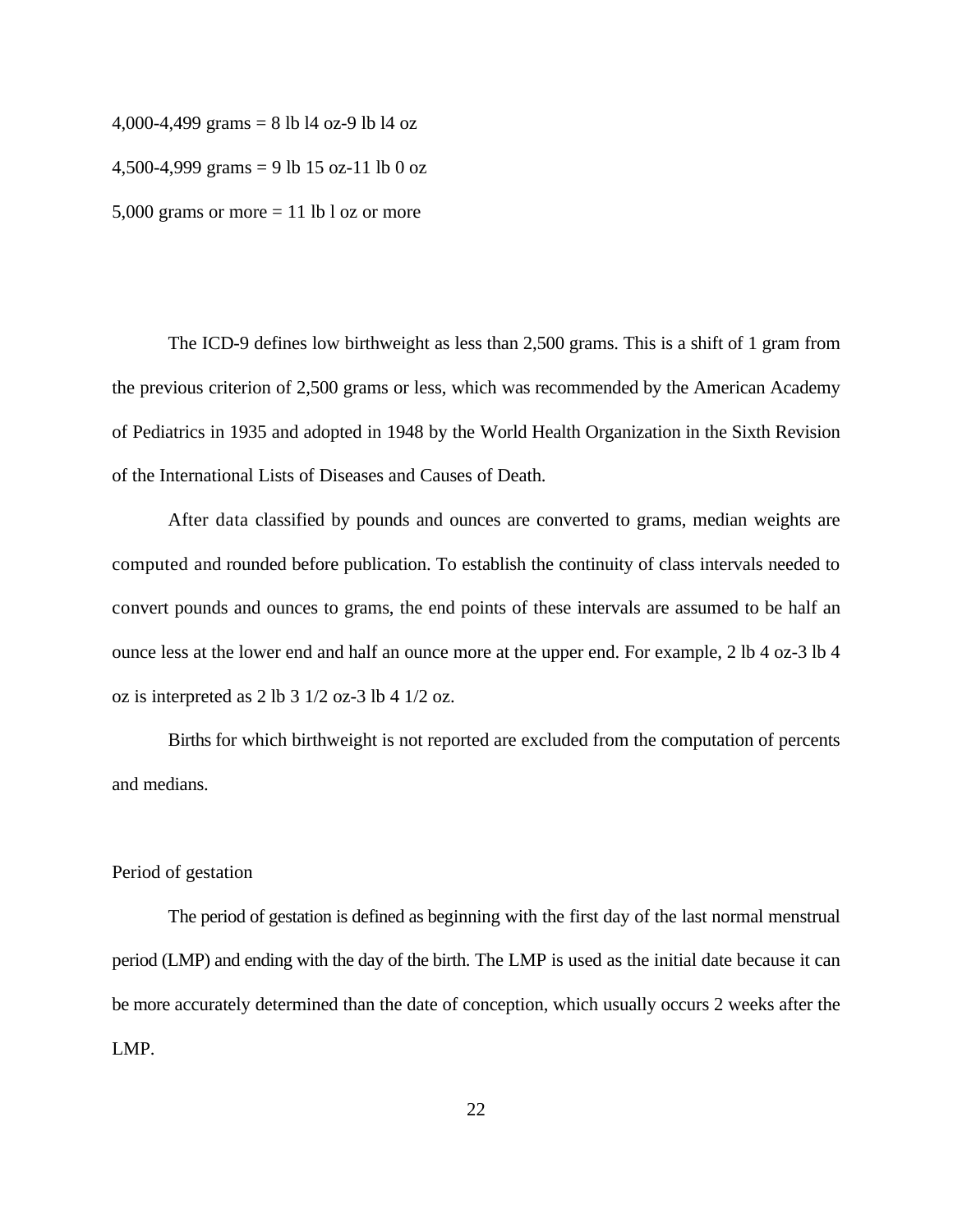Births occurring before 37 completed weeks of gestation are considered to be ``preterm'' or ``premature'' for purposes of classification. At 37-41 weeks gestation, births are considered to be ``term,'' and at 42 completed weeks and over, ``postterm.'' These distinctions are according to the ICD-9 definitions.

The 1989 revision of the U.S. Standard Certificate of Live Birth included a new item, ``clinical estimate of gestation,'' that is being compared with length of gestation computed from the LMP date when the latter appears to be inconsistent with birthweight. This is done for normal-weight births of apparently short gestations and very low-birthweight births reported to be full term. The clinical estimate also was used if the date of the LMP was not reported. The period of gestation for 4.1 percent of the births in 1994 was based on the clinical estimate of gestation. For 96 percent of these records the clinical estimate was used because the LMP date was not reported. For the remaining 4 percent the clinical estimate was used because it was compatible with the reported birthweight, whereas the LMP-computed gestation was not. In cases where the reported birthweight was inconsistent with both the LMP-computed gestation and the clinical estimate of gestation, the LMP-computed gestation was used if it was within 5 weeks of the clinical estimate and birthweight was reclassified as ``not stated.'' If the reported birthweight was inconsistent with both the LMPcomputed gestation and the clinical estimate of gestation, gestation and birthweight were classified as "not stated" if the LMP-computed gestation was not within 5 weeks of the clinical estimate. These changes result in only a very small discontinuity in the data. For further information on the use of the clinical estimate of gestation see ``Computer Edits for Natality Data, Effective 1989,'' NCHS Instruction Manual , Part 12, pages 34-36.

Before 1981 the period of gestation was computed only when there was a valid month, day,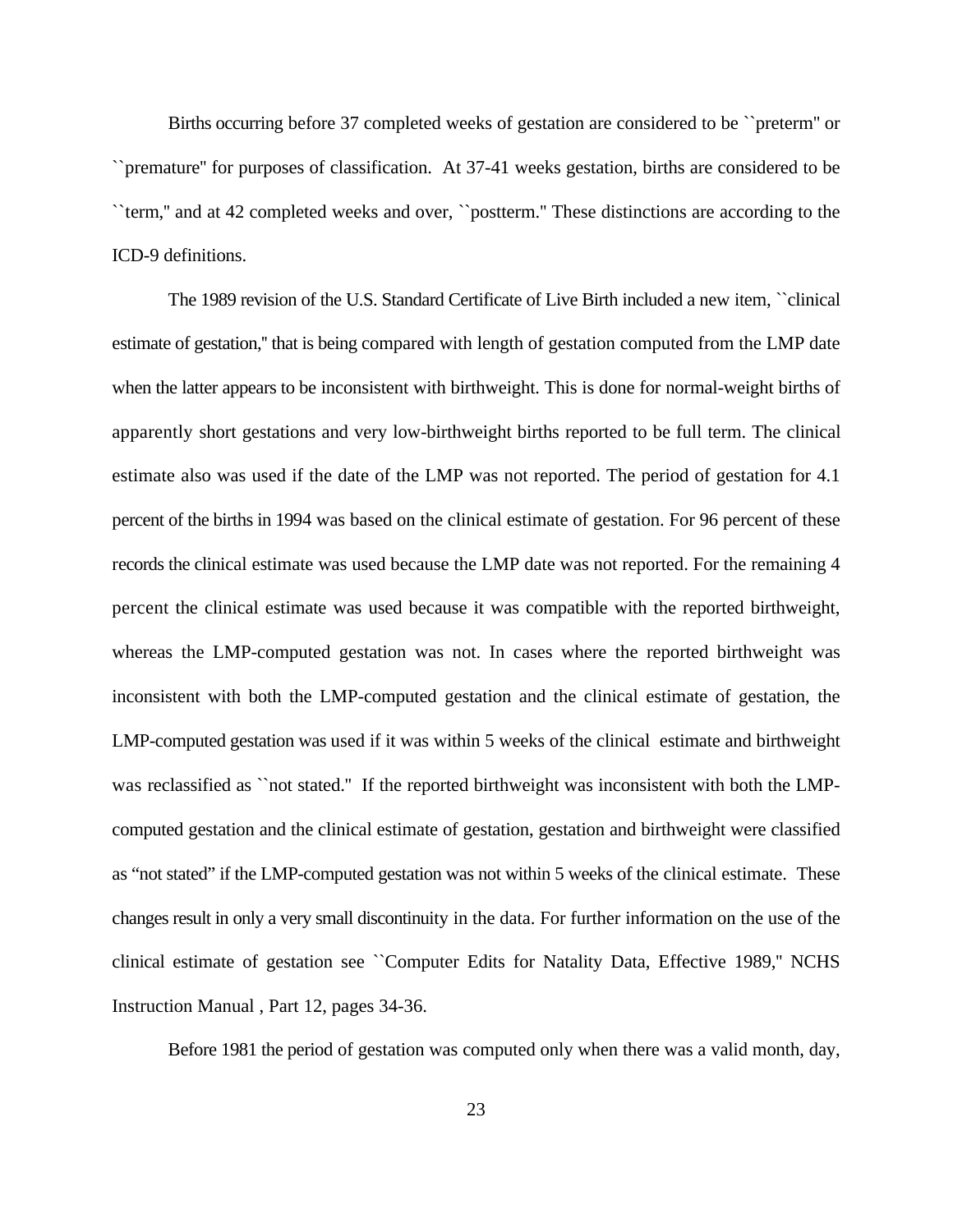and year of LMP. However, length of gestation could not be determined from a substantial number of live-birth certificates each year because the day of LMP was missing. Beginning in 1981 weeks of gestation have been imputed for records with missing day of LMP when there is a valid month and year. Each such record is assigned the gestational period in weeks of the preceding record that has a complete LMP date with the same computed months of gestation and the same 500-gram birthweight interval. The effect of the imputation procedure is to increase slightly the proportion of preterm births and to lower the proportion of births at 39, 40, 41, and 42 weeks of gestation. A more complete discussion of this procedure and its implications is presented in a previous report (13).

Because of postconception bleeding or menstrual irregularities, the presumed date of LMP may be in error. In these instances the computed gestational period may be longer or shorter than the true gestational period, but the extent of such errors is unknown.

# Month of pregnancy prenatal care began

For those records in which the name of the month is entered for this item, instead of first, second, third, and so forth, the month of pregnancy in which prenatal care began is determined from the month named and the month last normal menses began. For these births, if the item ``Date last normal menses began'' is not stated, the month of pregnancy in which prenatal care began is tabulated as not stated.

# Number of prenatal visits

Tabulations of the number of prenatal visits were presented for the first time in 1972. Beginning in 1989 these data were collected from the birth certificates of all States. Percent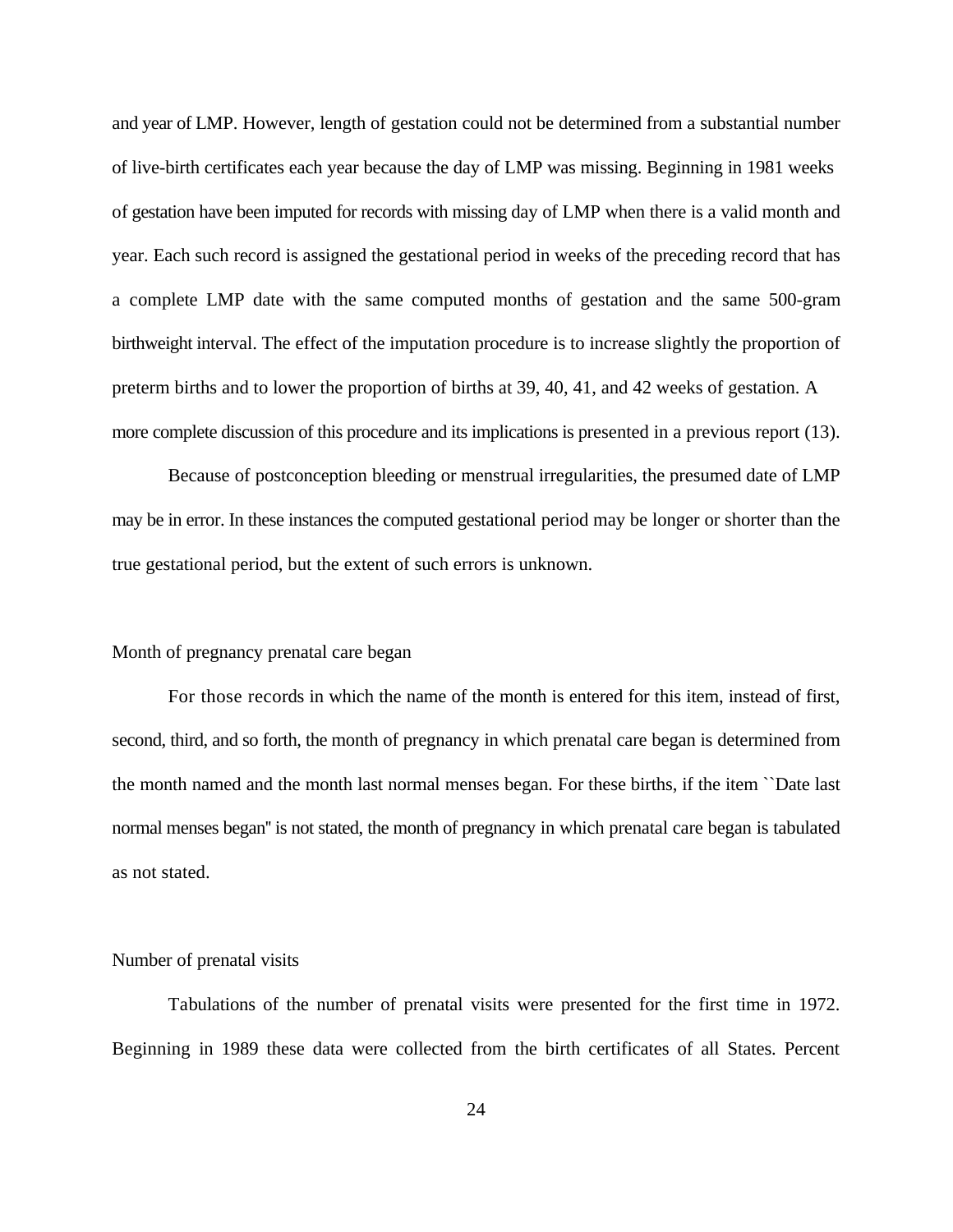distributions and the median number of prenatal visits exclude births to mothers who had no prenatal care.

# Apgar score

One- and 5-minute Apgar scores were added to the U.S. Standard Certificate of Live Birth in 1978 to evaluate the condition of the newborn infant at 1 and 5 minutes after birth. The Apgar score is a useful measure of the need for resuscitation and a predictor of the infant's chances of surviving the first year of life. It is a summary measure of the infant's condition based on heart rate, respiratory effort, muscle tone, reflex irritability, and color. Each of these factors is given a score of 0, 1, or 2; the sum of these 5 values is the Apgar score, which ranges from 0 to 10. A score of 10 is optimum, and a low score raises some doubts about the survival and subsequent health of the infant. In 1994 the reporting area for the 1- and 5-minute Apgar scores was comprised of 48 States and the District of Columbia, accounting for 78 percent of all births in the United States. California and Texas did not have information on Apgar scores on their birth certificate.

#### Tobacco and alcohol use during pregnancy

The checkbox format allows for classification of a mother as a smoker or drinker during pregnancy and for reporting the average number of cigarettes smoked per day or drinks consumed per week. When smoking and/or drinking status is not reported or is inconsistent with the quantity of cigarettes or drinks reported, the status is changed to be consistent with the amount reported. For example, if the drinking status is reported as ``no'' but one or more average drinks a week are reported, the mother is classified as a drinker. If the number of cigarettes smoked per day is reported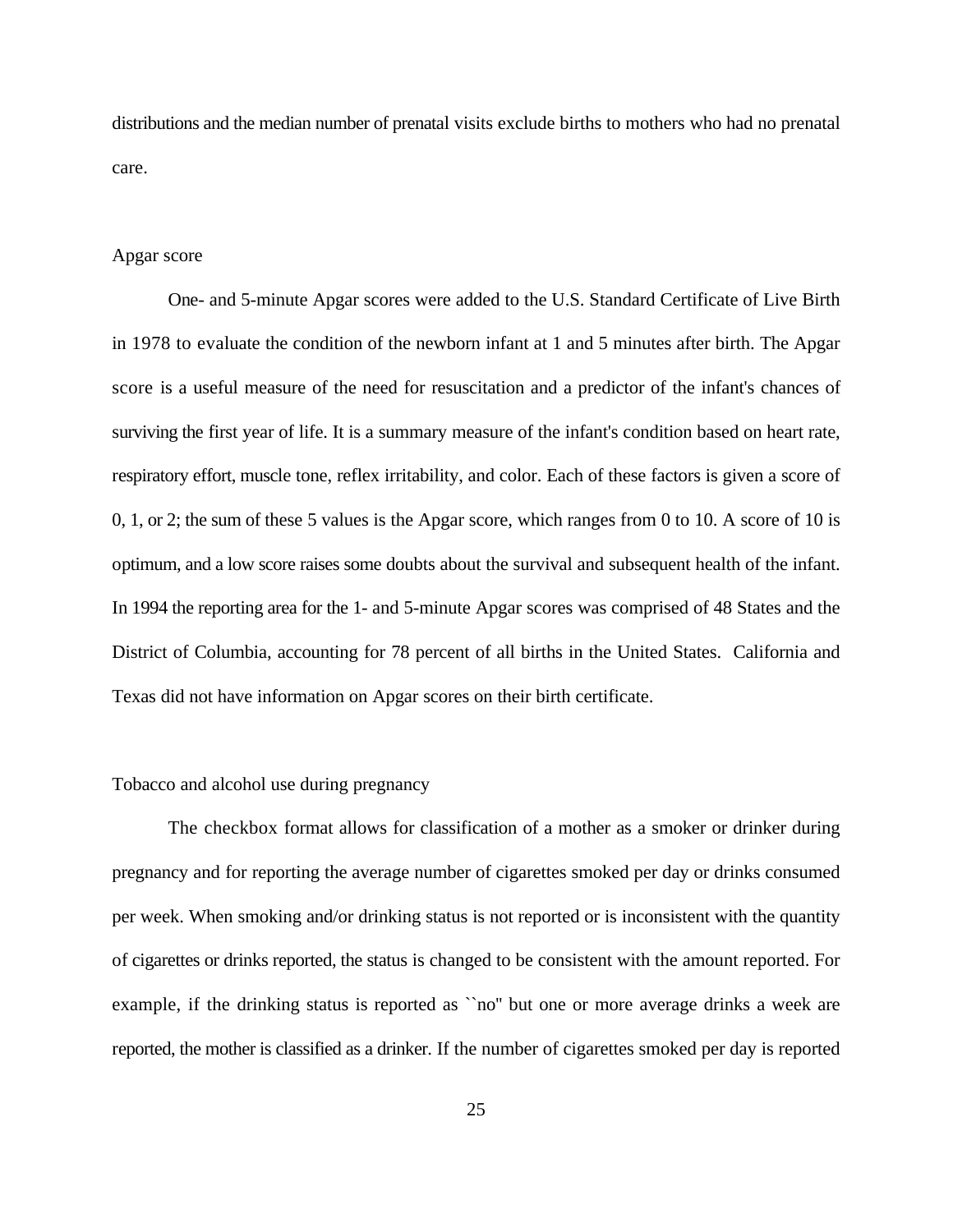as one or more, the mother is considered a smoker. When one (or a fraction of one) drink a week is recorded, the mother is classified as a drinker. For records on which the number of drinks or number of cigarettes is reported as a span, for example, 10-15, the lower number is used. The number of drinkers and number of drinks reported on birth certificates are believed to underestimate actual alcohol use.

Data on tobacco use were collected by 46 States, the District of Columbia, and New York City in 1994. This reporting area accounted for 79 percent of all births in the U.S. in 1994. Information on alcohol use was included on the certificates of 48 States and the District of Columbia, accounting for 85 percent of all U.S. births in 1994. California and South Dakota did not include items on alcohol use of their birth certificates.

# Weight gained during pregnancy

Weight gain is reported in pounds. A loss of weight is reported as zero gain. Computations of median weight gain were based on ungrouped data. This item was included on the certificates of 49 States and the District of Columbia; California did not report this information.This reporting area excluding California accounted for 86 percent of all births in the United States in 1994.

# Medical risk factors for this pregnancy

In 1994 an item on medical risk factors was included on the birth certificates of all States and the District of Columbia, but two States did not report all of the 16 risk factors. Texas did not report genital herpes or uterine bleeding while Kansas did not report Rh sensitization.

The format allows for the designation of more than one risk factor and includes a choice of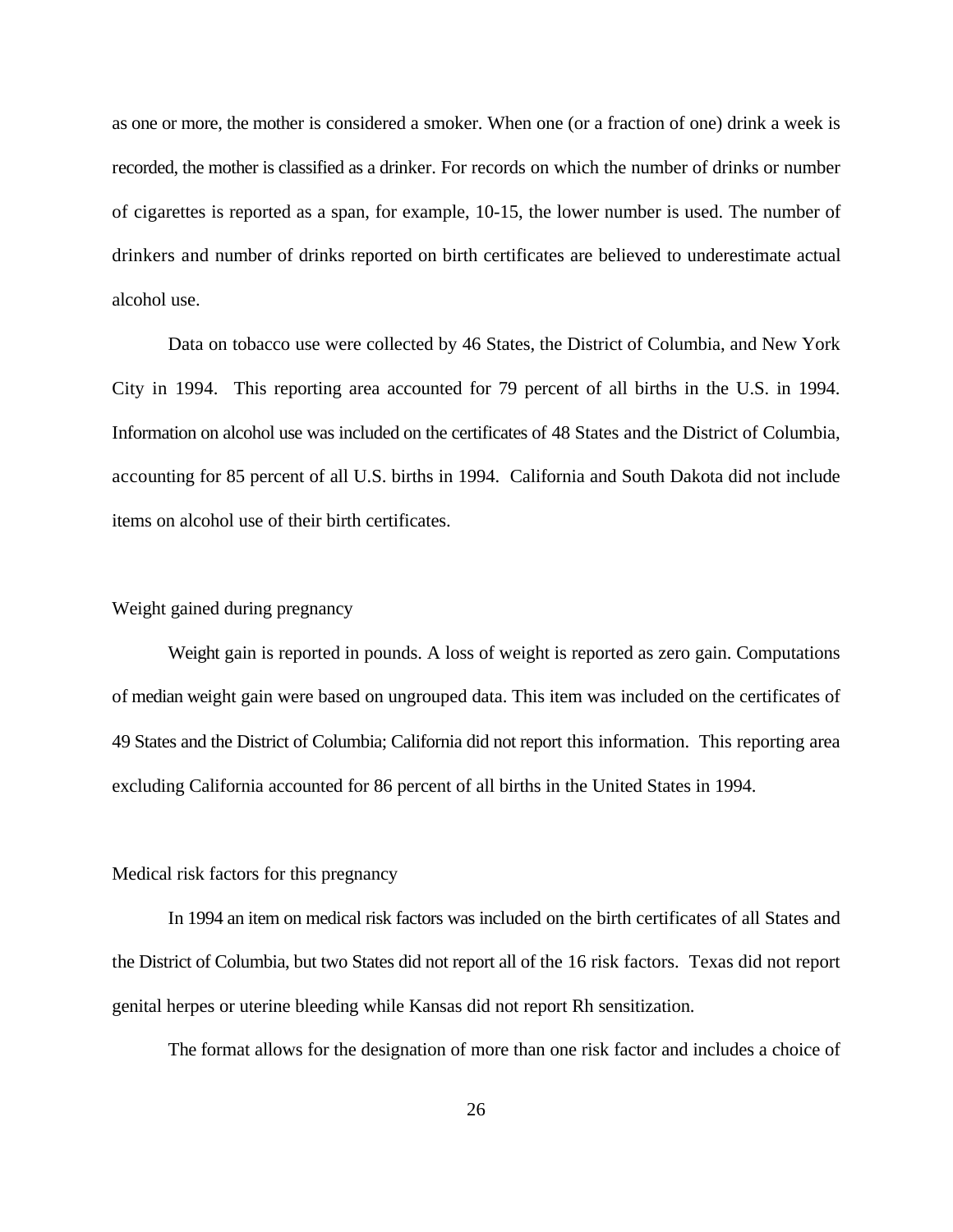``None.'' Accordingly, if the item is not completed, it is classified as ``Not stated.''

The following definitions are adapted and abbreviated from a set of definitions compiled by a committee of Federal and State health statistics officials for the Association for Vital Records and Health Statistics (14).

Definitions of medical terms

Anemia--Hemoglobin level of less than 10.0 g/dL during pregnancy or a hematocrit of less than 30 percent during pregnancy.

Cardiac disease--Disease of the heart.

Acute or chronic lung disease--Disease of the lungs during pregnancy.

Diabetes--Metabolic disorder characterized by excessive discharge of urine and persistent thirst; includes juvenile onset, adult onset, and gestational diabetes during pregnancy.

Genital herpes--Infection of the skin of the genital area by herpes simplex virus.

Hydramnios/Oligohydramnios--Any noticeable excess (hydramnios) or lack (oligohydramnios) of amniotic fluid.

Hemoglobinopathy--A blood disorder caused by alteration in the genetically determined molecular structure of hemoglobin (for example, sickle cell anemia).

Hypertension, chronic--Blood pressure persistently greater than 140/90, diagnosed prior to onset of pregnancy or before the 20th week of gestation.

Hypertension, pregnancy-associated--An increase in blood pressure of at least 30 mm Hg systolic or 15 mm Hg diastolic on two measurements taken 6 hours apart after the 20th week of gestation. Eclampsia--The occurrence of convulsions and/or coma unrelated to other cerebral conditions in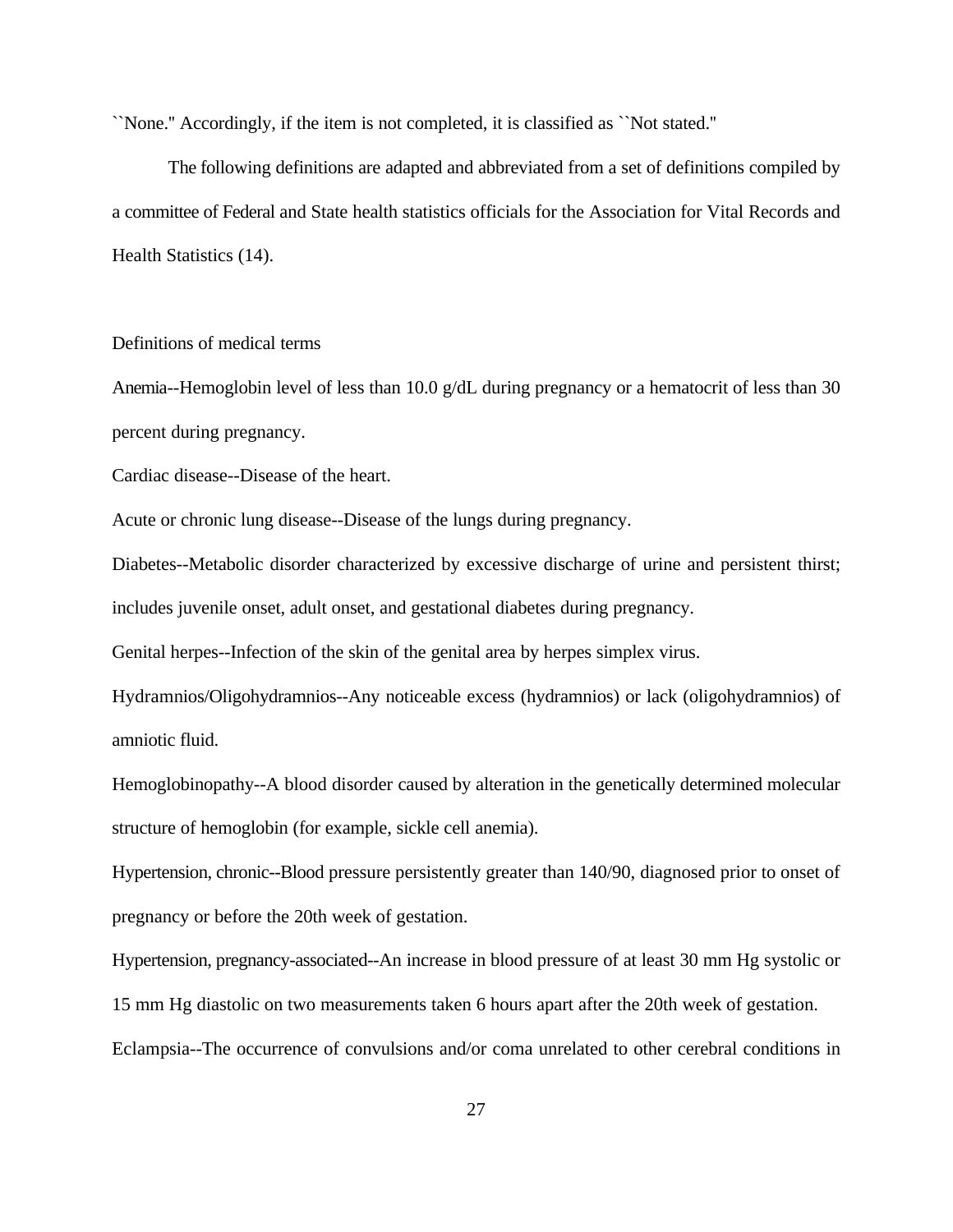women with signs and symptoms of pre-eclampsia.

Incompetent cervix--Characterized by painless dilation of the cervix in the second trimester or early in the third trimester of pregnancy, with prolapse of membranes through the cervix and ballooning of the membranes into the vagina, followed by rupture of membranes and subsequent expulsion of the fetus.

Previous infant 4,000+ grams--The birthweight of a previous live-born child was over 4,000 grams (8 lbs 13 oz).

Previous preterm or small-for-gestational-age infant--Previous birth of an infant prior to term (before 37 completed weeks of gestation) or of an infant weighing less than the 10th percentile for gestational age using a standard weight-for-age chart.

Renal disease--Kidney disease.

Rh sensitization--The process or state of becoming sensitized to the Rh factor as when an Rh-negative woman is pregnant with an Rh-positive fetus.

Uterine bleeding--Any clinically significant bleeding during the pregnancy, taking into consideration the stage of pregnancy; any second or third trimester bleeding of the uterus prior to the onset of labor.

#### Obstetric procedures

This item includes six specific obstetric procedures. Birth records with ``Obstetric procedures'' left blank are considered ``not stated." Data on obstetric procedures were reported by all States and the District of Columbia.

The following definitions are adapted and abbreviated from a set of definitions compiled by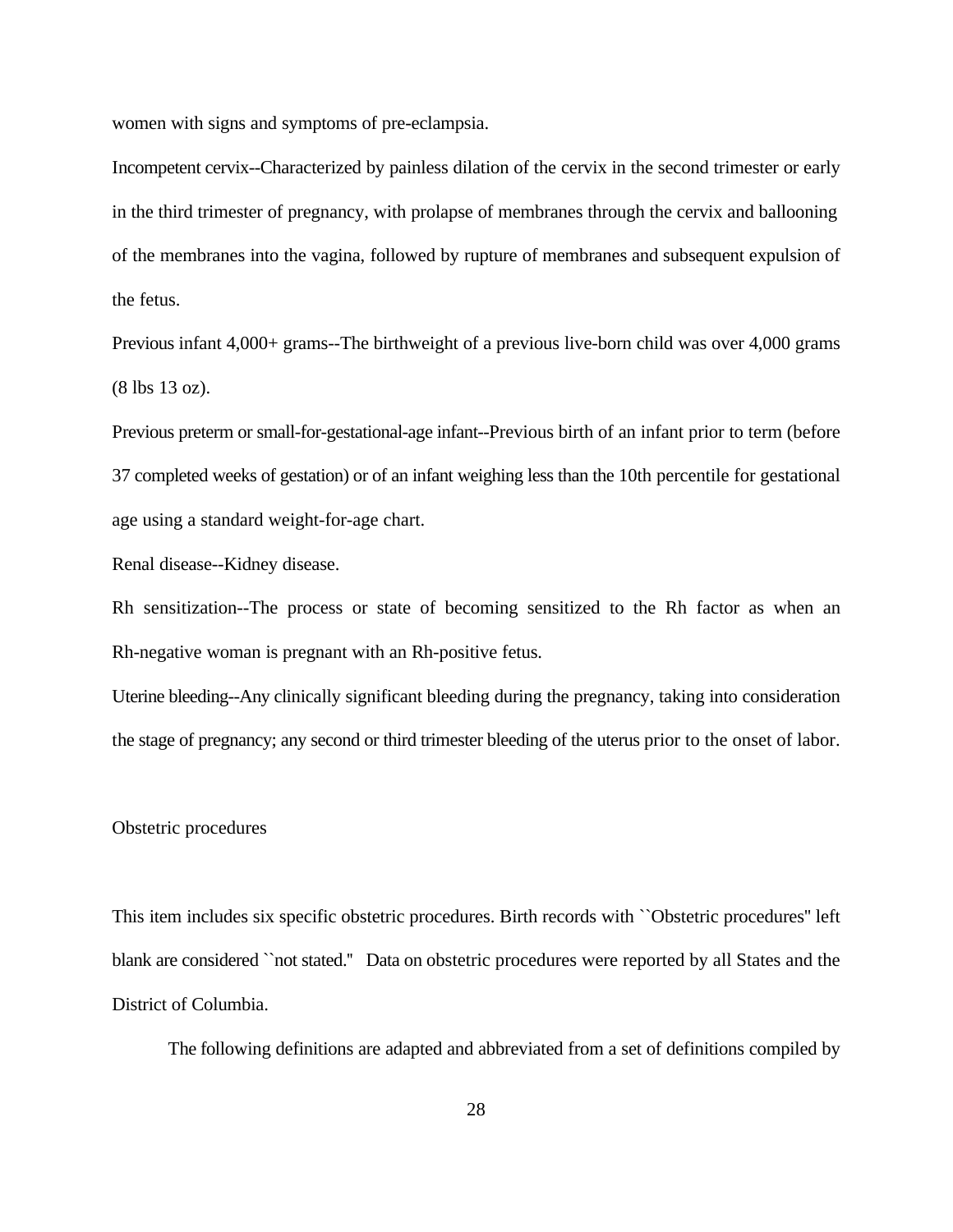a committee of Federal and State health statistics officials for the National Association for Public Health Statistics and Information Systems (NAPHSIS), formerly the Association for Vital Records and Health Statistics (14).

# Definitions of medical terms

Amniocentesis--Surgical transabdominal perforation of the uterus to obtain amniotic fluid to be used in the detection of genetic disorders, fetal abnormalities, and fetal lung maturity.

Electronic fetal monitoring--Monitoring with external devices applied to the maternal abdomen or with internal devices with an electrode attached to the fetal scalp and a catheter through the cervix into the uterus, to detect and record fetal heart tones and uterine contractions.

Induction of labor--The initiation of uterine contractions before the spontaneous onset of labor by medical and/or surgical means for the purpose of delivery.

Stimulation of labor--Augmentation of previously established labor by use of oxytocin.

Tocolysis--Use of medications to inhibit preterm uterine contractions to extend the length of pregnancy and therefore avoid a preterm birth.

Ultrasound--Visualization of the fetus and placenta by means of sound waves.

Complications of labor and/or delivery

The checkbox format allows for the selection of 15 specific complications and for the designation of more than 1 complication where appropriate. A choice of ``None'' is also included. Accordingly, if the item is not completed, it is classified as ``not stated.''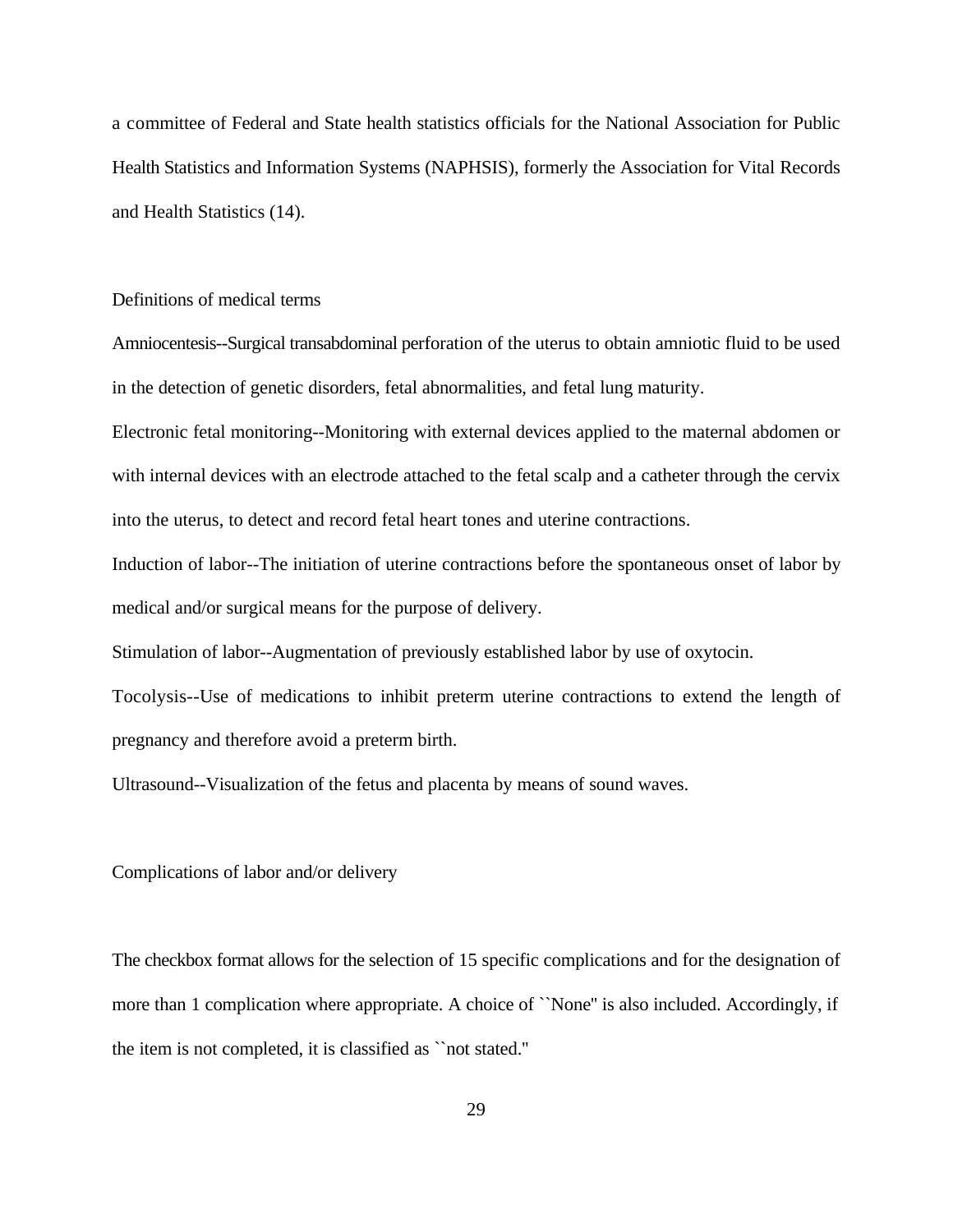All States and the District of Columbia included this item on their birth certificates. However, not all of the complications were reported by all reporting States (see table A).

The following definitions are adapted and abbreviated from a set of definitions compiled by a committee of Federal and State health statistics officials. (14).

# Definitions of medical terms

Febrile--A fever greater than 100 degrees F. or 38 C. occurring during labor and/or delivery. Meconium, moderate/heavy--Meconium consists of undigested debris from swallowed amniotic fluid, various products of secretion, excretion, and shedding by the gastrointestinal tract; moderate to heavy amounts of meconium in the amniotic fluid noted during labor and/or delivery.

Premature rupture of membranes (more than 12 hours)--Rupture of the membranes at any time during pregnancy and more than 12 hours before the onset of labor.

Abruptio placenta--Premature separation of a normally implanted placenta from the uterus.

Placenta previa--Implantation of the placenta over or near the internal opening of the cervix.

Other excessive bleeding--The loss of a significant amount of blood from conditions other than abruptio placenta or placenta previa.

Seizures during labor--Maternal seizures occurring during labor from any cause.

Precipitous labor (less than 3 hours)--Extremely rapid labor and delivery lasting less than 3 hours. Prolonged labor (more than 20 hours)--Abnormally slow progress of labor lasting more than 20 hours.

Dysfunctional labor--Failure to progress in a normal pattern of labor.

Breech/Malpresentation--At birth, the presentation of the fetal buttocks rather than the head, or other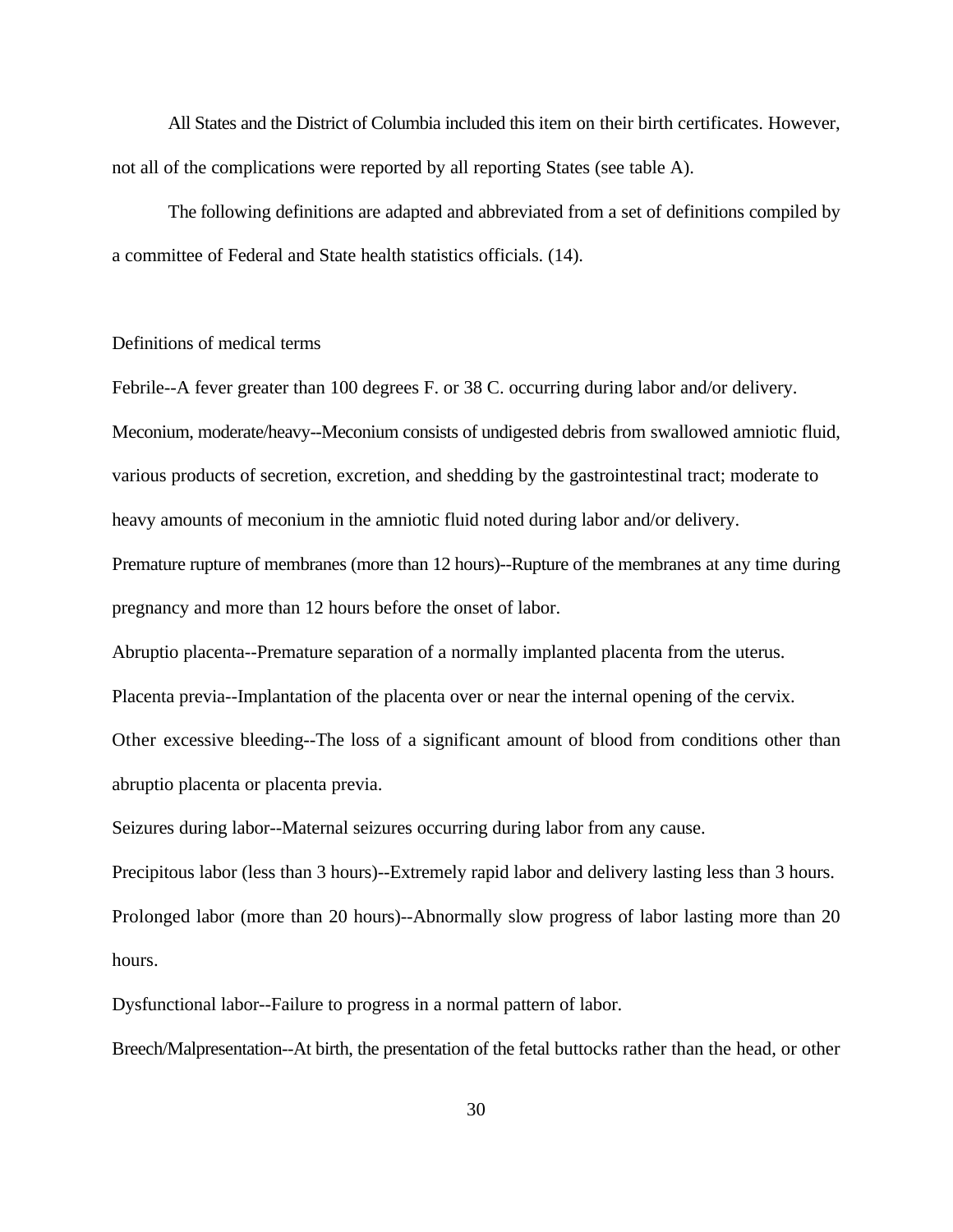malpresentation.

Cephalopelvic disproportion--The relationship of the size, presentation, and position of the fetal head to the maternal pelvis prevents dilation of the cervix and/or descent of the fetal head. Cord prolapse--Premature expulsion of the umbilical cord in labor before the fetus is delivered. Anesthetic complications--Any complication during labor and/or delivery brought on by an anesthetic agent or agents.

Fetal distress--Signs indicating fetal hypoxia (deficiency in amount of oxygen reaching fetal tissues).

## Abnormal conditions of the newborn

This item provides information on eight specific abnormal conditions. More than one abnormal condition may be reported for a given birth or ``None'' may be selected. If the item is not completed it is tabulated as ``not stated.'' This item was included on the birth certificates of all States and the District of Columbia in 1994. However, several States did not include all conditions (see table A).

The following definitions are adapted and abbreviated from a set of definitions compiled by a committee of Federal and State health statistics. (14).

# Definitions of medical terms

Anemia--Hemoglobin level of less than 13.0 g/dL or a hematocrit of less than 39 percent. Birth injury--Impairment of the infant's body function or structure due to adverse influences that occurred at birth.

Fetal alcohol syndrome--A syndrome of altered prenatal growth and development occurring in infants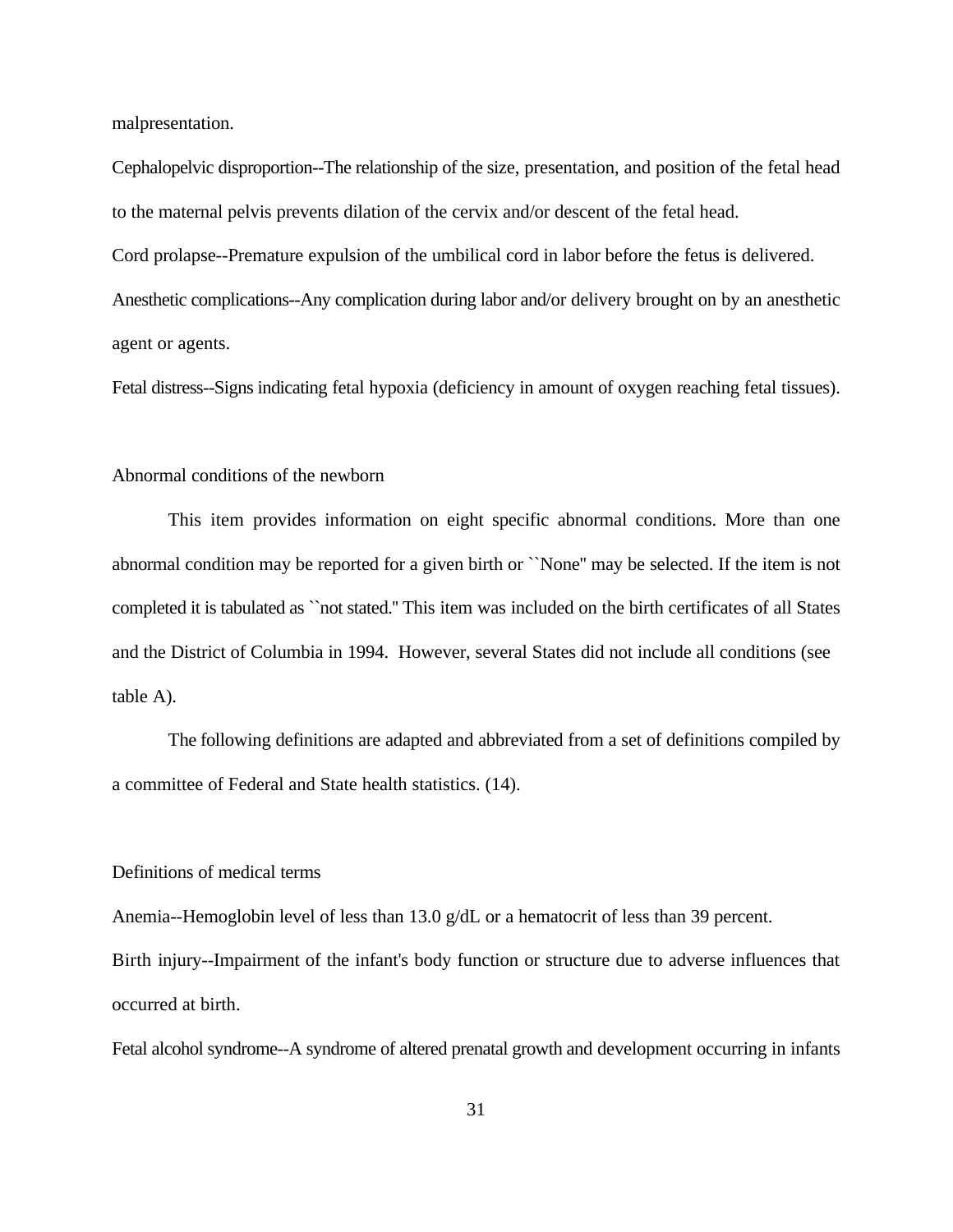born of women who consumed excessive amounts of alcohol during pregnancy.

Hyaline membrane disease/RDS--A disorder primarily of prematurity, manifested clinically by respiratory distress and pathologically by pulmonary hyaline membranes and incomplete expansion of the lungs at birth.

Meconium aspiration syndrome--Aspiration of meconium by the fetus or newborn, affecting the lower respiratory system.

Assisted ventilation (less than 30 minutes)--A mechanical method of assisting respiration for newborns with respiratory failure.

Assisted ventilation (30 minutes or more)--Newborn placed on assisted ventilation for 30 minutes or longer.

Seizures--A seizure of any etiology.

# Congenital anomalies of child

The data provided in this item relate to 21 specific anomalies or anomaly groups. It is well documented that congenital anomalies, except for the most visible and most severe, are incompletely reported on birth certificates. The completeness of reporting specific anomalies depends on how easily they are recognized in the short time between birth and birth registration. Forty-nine States and the District of Columbia included this item on their birth certificates (New Mexico and New York City did not). This reporting area included 96 percent of all births in the United States in 1994. The format allows for the identification of more than one anomaly including a choice of ``None'' should no anomalies be evident. The category ``not stated'' includes birth records for which the item is not completed.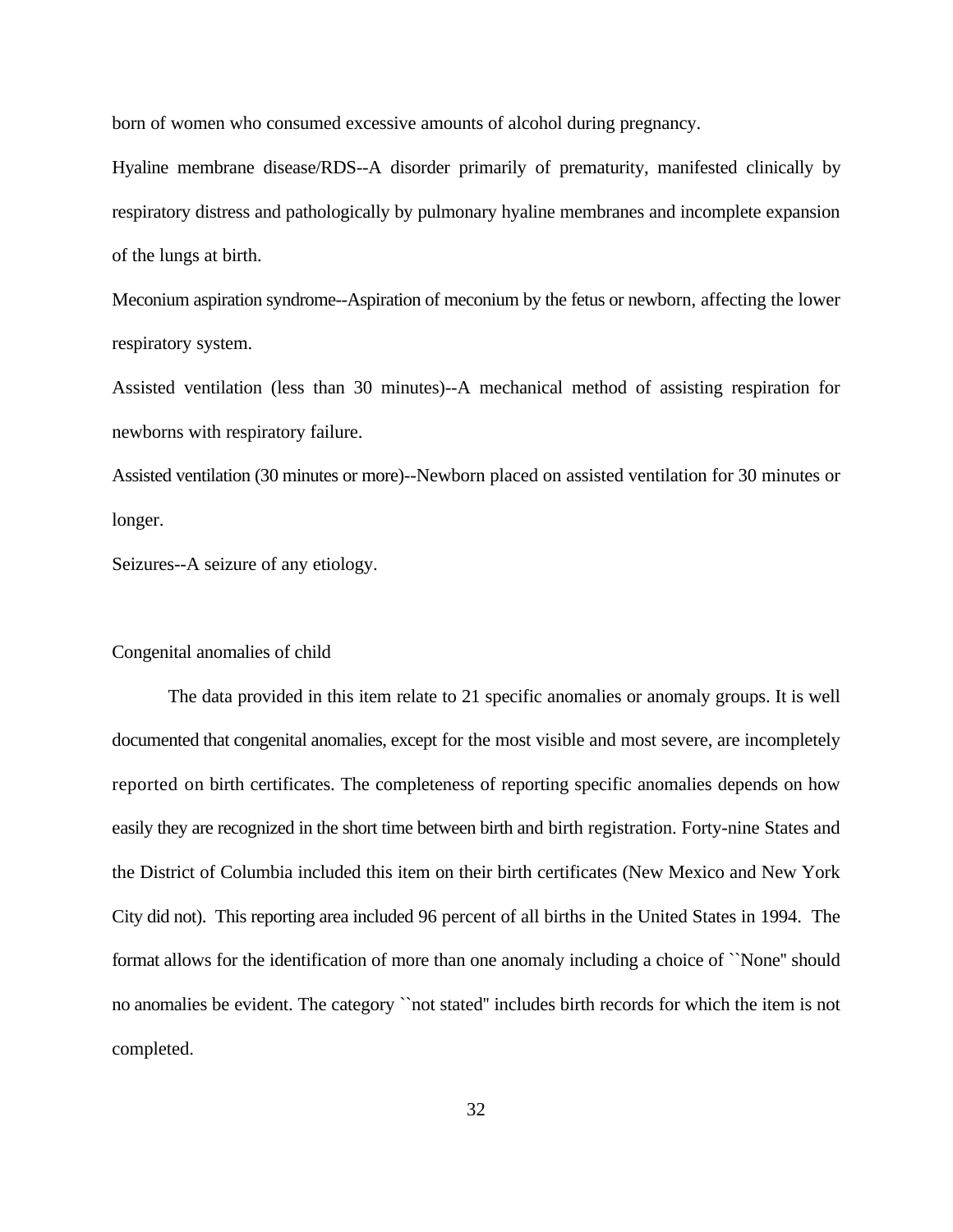The following definitions are adapted and abbreviated from a set of definitions compiled by a committee of Federal and State health statistics officials. (14).

Definitions of medical terms

Anencephalus--Absence of the cerebral hemispheres.

Spina bifida/meningocele--Developmental anomaly characterized by defective closure of the bony encasement of the spinal cord, through which the cord and meninges may or may not protrude. Hydrocephalus--Excessive accumulation of cerebrospinal fluid within the ventricles of the brain with

consequent enlargement of the cranium.

Microcephalus--A significantly small head.

Other central nervous system anomalies--Other specified anomalies of the brain, spinal cord, and nervous system.

Heart malformations--Congenital anomalies of the heart.

Other circulatory/respiratory anomalies--Other specified anomalies of the circulatory and respiratory systems.

Rectal atresia/stenosis--Congenital absence, closure, or narrowing of the rectum.

Tracheo-esophageal fistula/Esophageal atresia--An abnormal passage between the trachea and the esophagus; esophageal atresia is the congenital absence or closure of the esophagus.

Omphalocele/gastroschisis--An omphalocele is a protrusion of variable amounts of abdominal viscera from a midline defect at the base of the umbilicus. In gastroschisis, the abdominal viscera protrude through an abdominal wall defect, usually on the right side of the umbilical cord insertion.

Other gastrointestinal anomalies--Other specified congenital anomalies of the gastrointestinal system.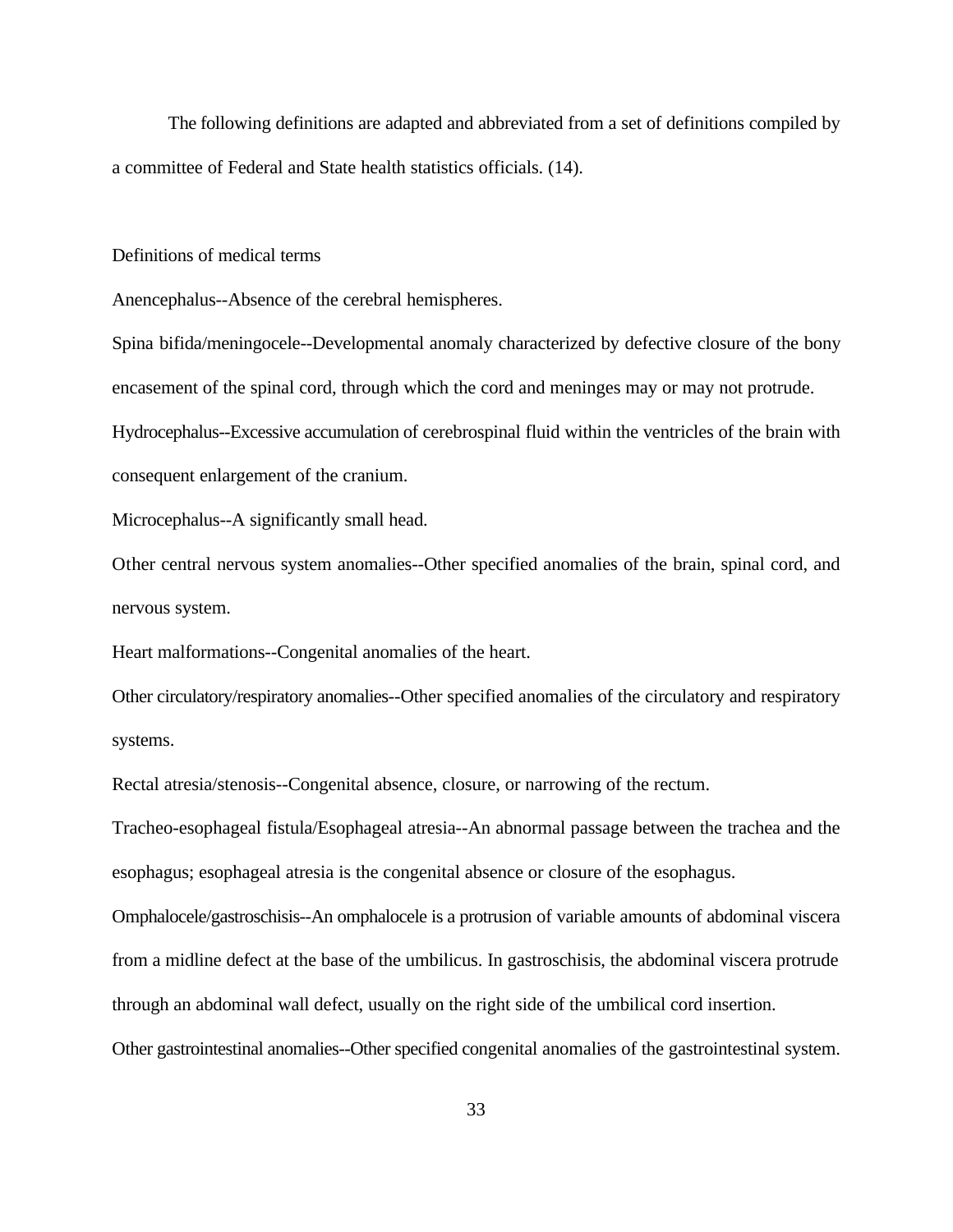Malformed genitalia--Congenital anomalies of the reproductive organs.

Renal agenesis--One or both kidneys are completely absent.

Other urogenital anomalies--Other specified congenital anomalies of the organs concerned in the production and excretion of urine, together with organs of reproduction.

Cleft lip/palate--Cleft lip is a fissure of elongated opening of the lip; cleft palate is a fissure in the roof of the mouth. These are failures of embryonic development.

Polydactyly/syndactyly/adactyly--Polydactyly is the presence of more than five digits on either hands and/or feet; syndactyly is having fused or webbed fingers and/or toes; adactyly is the absence of fingers and/or toes.

Club foot--Deformities of the foot, which is twisted out of shape or position.

Diaphragmatic hernia-- Herniation of the abdominal contents through the diaphragm into the thoracic cavity usually resulting in respiratory distress.

Other musculoskeletal/integumental anomalies--Other specified congenital anomalies of the muscles, skeleton, or skin.

Down's syndrome--The most common chromosomal defect with most cases resulting from an extra chromosome (trisomy 21).

Other chromosomal anomalies--All other chromosomal aberrations.

# Method of delivery

The birth certificate contains a checkbox item on method of delivery. The choices include vaginal delivery, with the additional options of forceps, vacuum, and vaginal birth after previous cesarean section (VBAC), as well as a choice of primary or repeat cesarean. When only forceps,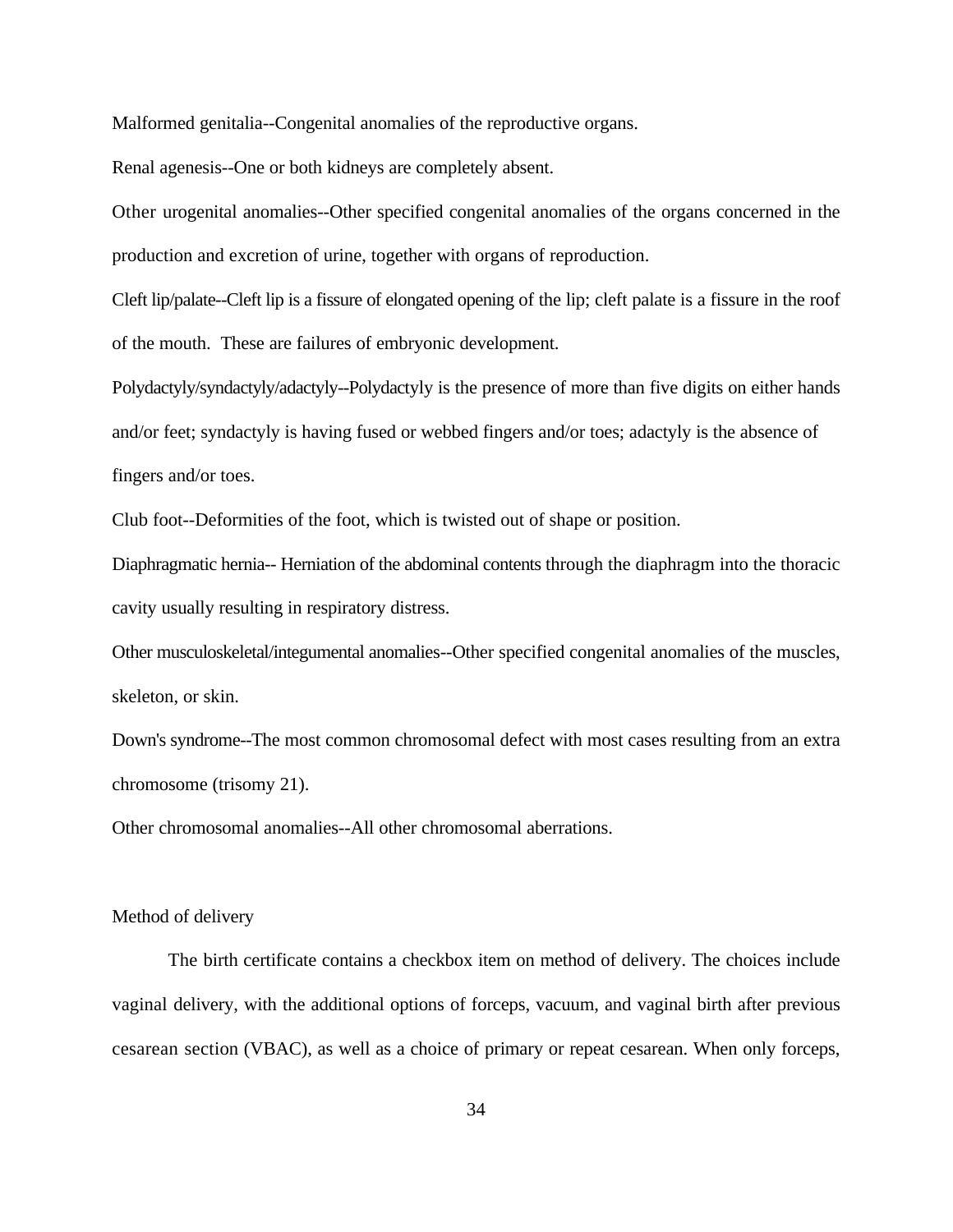vacuum, or VBAC is checked, a vaginal birth is assumed. In 1994 this information was collected from the birth certificates of all States and the District of Columbia.

Several rates are computed for method of delivery. The overall cesarean section rate or total cesarean rate is computed as the proportion of all births that were delivered by cesarean section. The primary cesarean rate is a measure that relates the number of women having a primary cesarean delivery to all women giving birth who have never had a cesarean delivery. The denominator for this rate includes all births, less those with method of delivery classified as repeat cesareans and vaginal birth after previous cesarean. The rate for vaginal birth after previous cesarean (VBAC) delivery is computed by relating all VBAC deliveries to the sum of VBAC and repeat cesarean deliveries, that is, to women with a previous cesarean section.VBAC rates for first births exist because the rates are computed on the basis of previous pregnancies, not just live births.

# Hispanic parentage

The 1989 revision of the U.S. Standard Certificate of Live Births includes items to identify the Hispanic origin of the parents. Concurrent with the 1978 revision of the U.S. Certificate of Live Birth, NCHS recommended that items to identify the Hispanic or ethnic origin of the newborn's parents be included on birth certificates and has tabulated and evaluated these data from the reporting States.All 50 States and the District of Columbia reported Hispanic origin of the parents for 1994.

In computing birth and fertility rates for the Hispanic population, births with origin of mother not stated are included with non-Hispanic births rather than being distributed. Thus, rates for the Hispanic population are underestimates of the true rates to the extent that the births with origin of mother not stated (1.1 percent in 1994) were actually to Hispanic mothers. The population with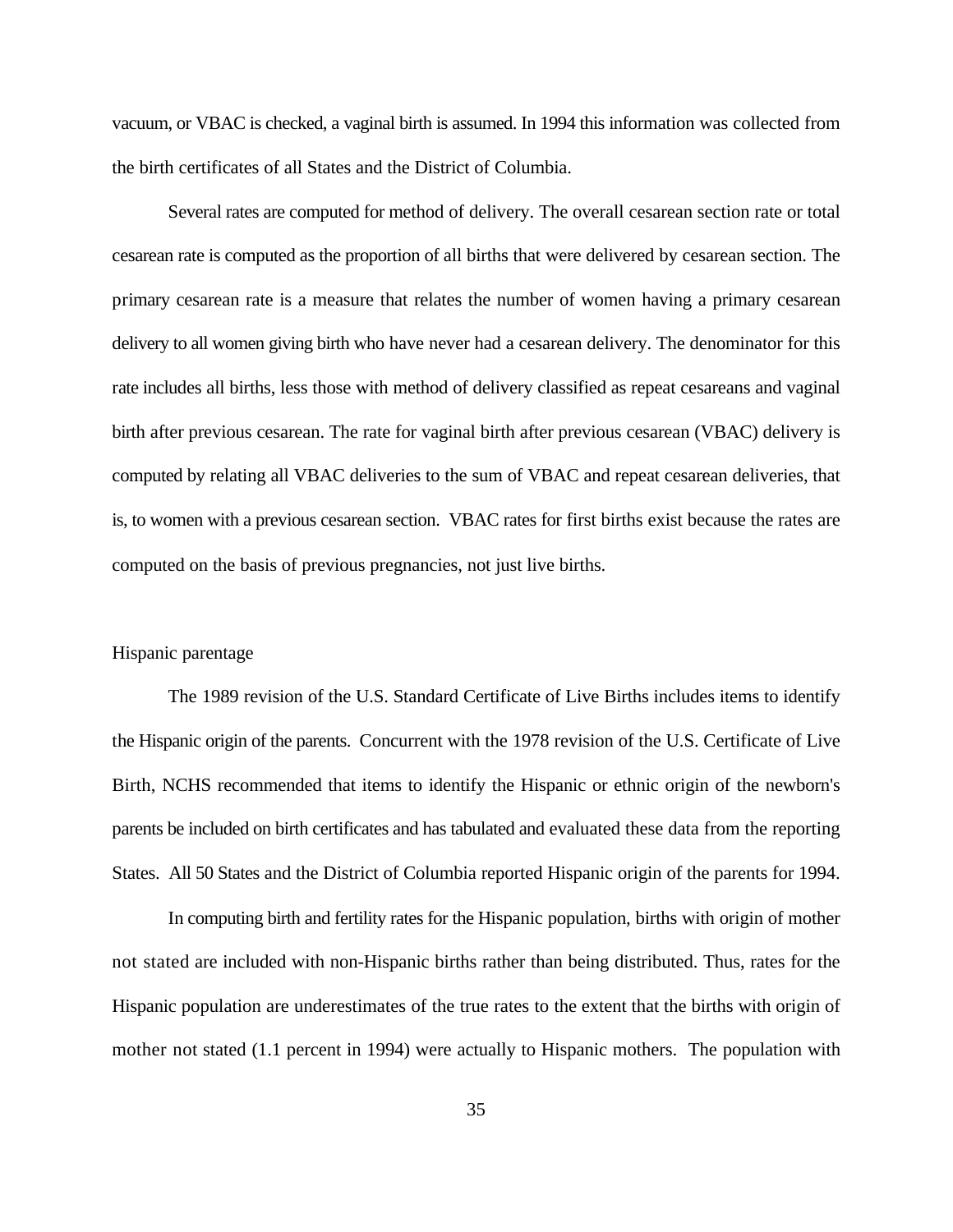origin not stated was imputed. The effect on the rates is believed to be small.

#### Quality of data

Although vital statistics data are useful for a variety of administrative and scientific purposes, they cannot be correctly interpreted unless various qualifying factors and methods of classification are taken into account. The factors to be considered depend on the specific purposes for which the data are to be used. It is not feasible to discuss all the pertinent factors in the use of vital statistics tabulations, but some of the more important ones should be mentioned.

Most of the factors limiting the use of data arise from imperfections in the original records or from the impracticability of tabulating these data in very detailed categories. These limitations should not be ignored, but their existence does not lessen the value of the data for most general purposes.

# Completeness of registration

An estimated 99 percent of all births occurring in the United States in 1994 were registered; for white births registration was 99.4 percent complete and for all other births, 98.6 percent complete. These estimates are based on the results of the 1964-68 test of birth-registration completeness according to place of delivery (in or out of hospital) and race and on the 1989 proportions of births in these categories. The primary purpose of the test was to obtain current measures of registration completeness for births in and out of hospital by race on a national basis. Data for States were not available as they had been from the previous birth-registration tests in 1940 and 1950. A detailed discussion of the method and results of the 1964-68 birth-registration test is available (15).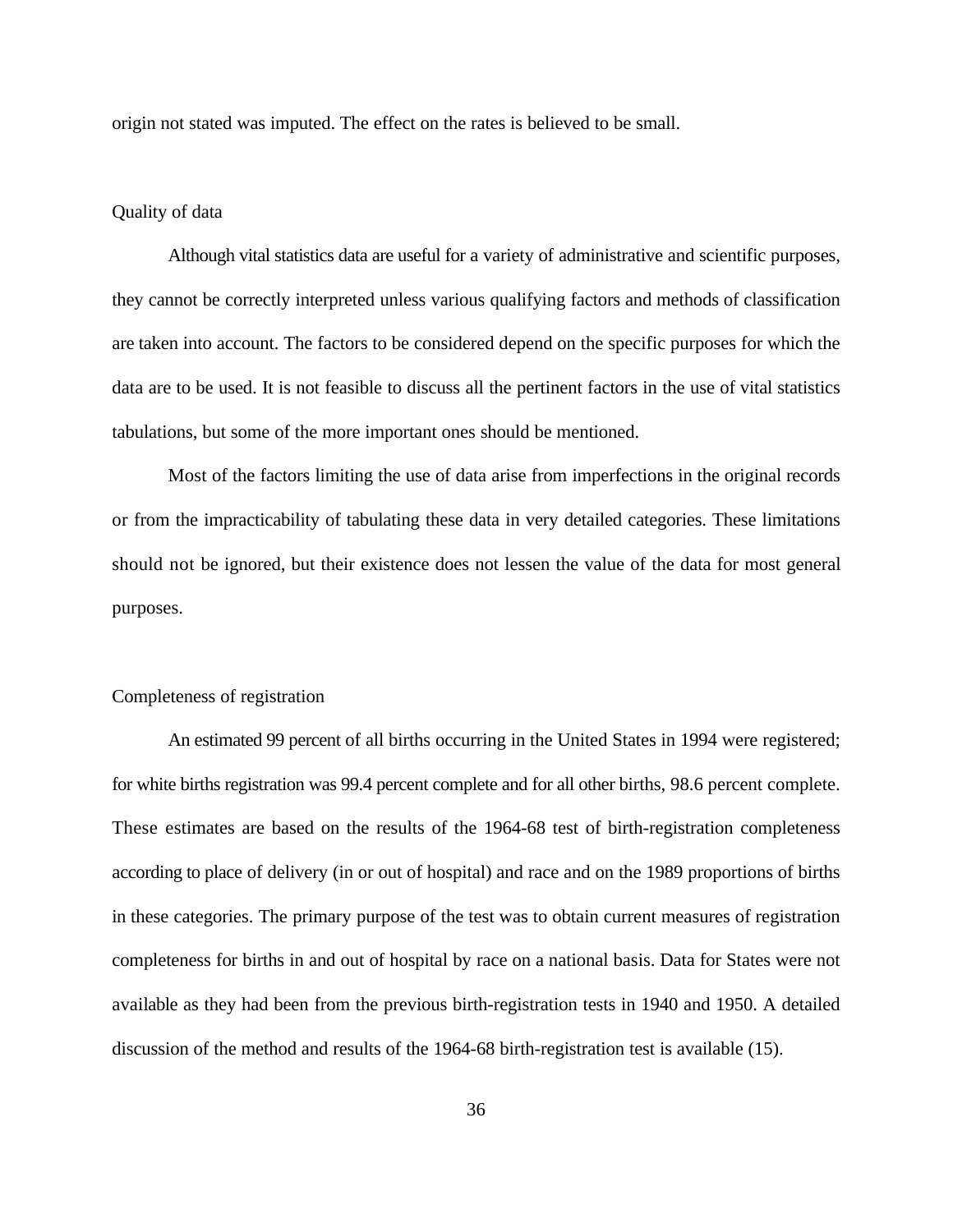The 1964-68 test has provided an opportunity to revise the estimates of birth-registration completeness for the years since the previous test in 1950 to reflect the improvement in registration. This has been done using registration completeness figures from the two tests by place of delivery and race. Estimates of registration completeness for four groups (based on place of delivery and race) for 1951-65 were computed by interpolation between the test results. (It was assumed that the data from the more recent test are for 1966, the midpoint of the test period.) The results of the 1964-68 test are assumed to prevail for 1966 and later years. These estimates were used with the proportions of births registered in these categories to obtain revised numbers of births adjusted for underregistration for each year. The overall percent of birth-registration completeness by race was then computed.

Data adjusted for underregistration for 1951-59 have been revised to be consistent with the 1964-68 test results and differ slightly from data shown in annual reports for years before 1969. For these years the published number of births and birth rates for both racial groups have been revised slightly downward because the 1964-68 test indicated that previous adjustments to registered births were slightly inflated. Because registration completeness figures by age of mother and by live-birth order are not available from the 1964-68 test, it must be assumed that the relationships among these variables have not changed since 1950.

Discontinuation of adjustment for underregistration, 1960--

Adjustment for underregistration of births was discontinued in 1960 when birth registration for the United States was estimated to be 99.1 percent complete. This removed a bias introduced into age-specific rates when adjusted births classified by age were used. Age-specific rates are calculated by dividing the number of births to an age group of mothers by the population of women in that age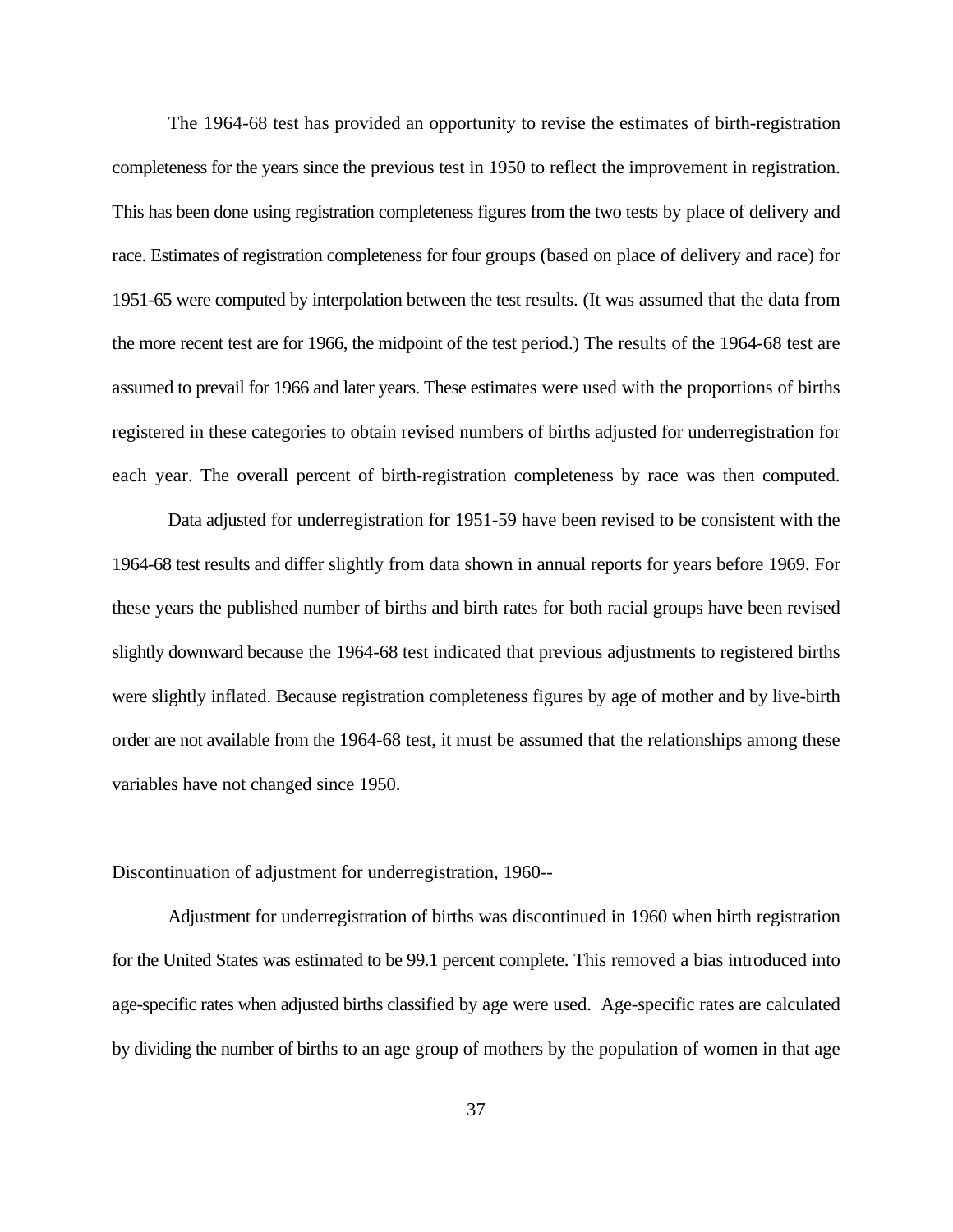group. Tests have shown that population figures are likely to be understated through census undercounts; these errors compensate for underregistration of births. Adjustment for underregistration of births, therefore, removes the compensating effect of underenumeration, biasing the age-specific rates more than when uncorrected birth and population data are used. (For further details see page 4-11 in the Technical Appendix of volume I, Vital Statistics of the United States, 1963.)

The age-specific rates used in the cohort fertility tables are an exception to the above statement. These rates are computed from births corrected for underregistration and population estimates adjusted for underenumeration and misstatement of age.

Adjusted birth and population estimates are used for the cohort rates because they are an integral part of a series of rates, estimated with a consistent methodology. It was considered desirable to maintain consistency with respect to the cohort rates, even though it means that they will not be precisely comparable with other rates shown for 5-year age groups.

# Completeness of reporting

Interpretation of these data must include evaluation of item completeness. The percent ``not stated'' is one measure of the quality of the data. Completeness of reporting varies among items and States. See table A for the percent of birth records on which specified items were not stated.

# Quality control procedures

States in the Vital Statistics Cooperative Program are required to have an error rate of less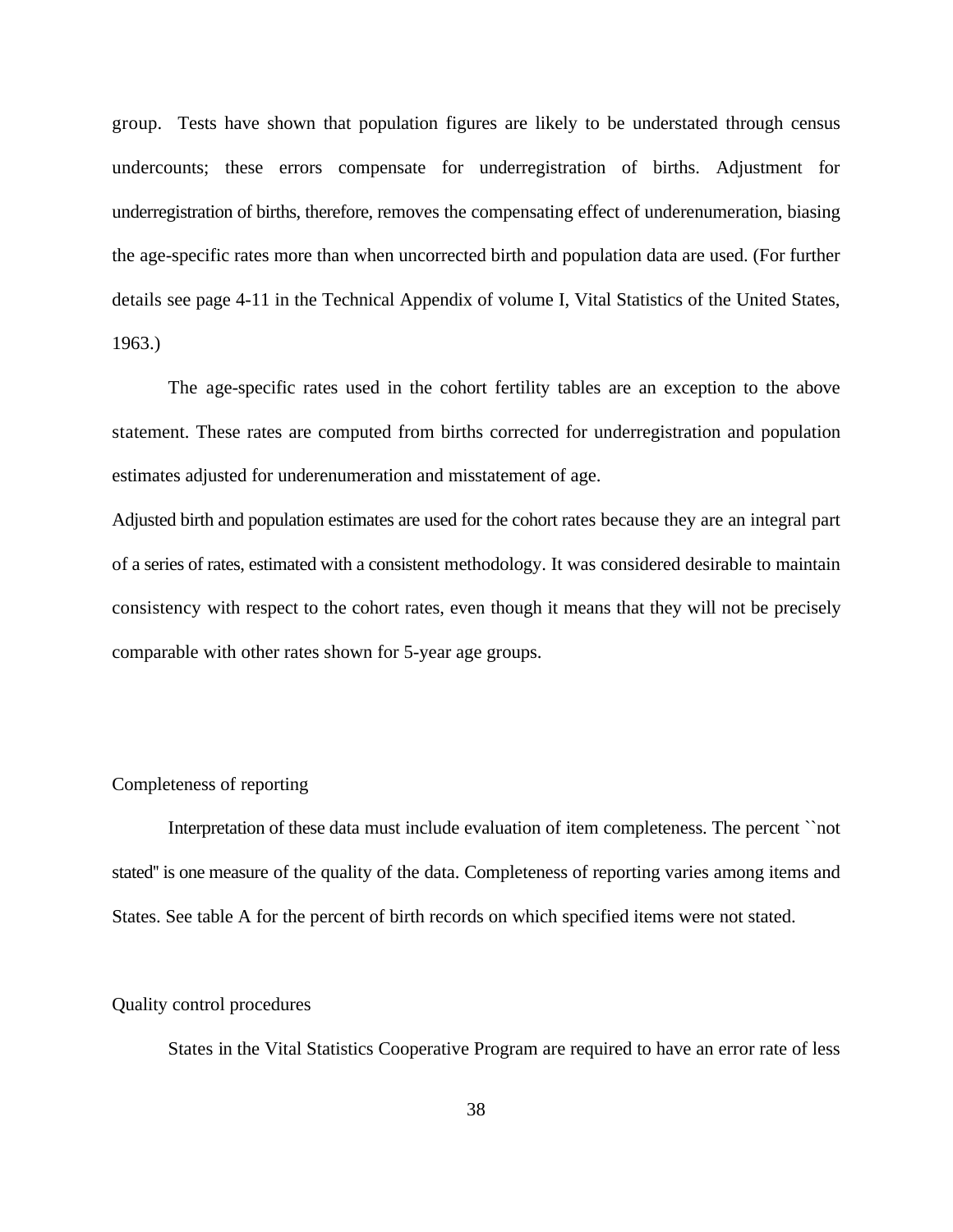than 2.0 percent for each item for 3 consecutive data months during the initial qualifying period. Once a State is qualified, NCHS monitors the quality of data received.This was achieved through independent verification of a sample of records for some States as well as comparing the State data with data from previous years. In addition, there is verification at the State level before NCHS is sent the data.

After the coding is completed, counts of the taped records are balanced against control totals for each shipment of records from a registration area. Impossible codes are eliminated during the editing processes on the computer and corrected on the basis of reference to the source record or adjusted by arbitrary code assignment. All subsequent operations involved in tabulation and table preparation are verified during computer processing or by statistical clerks.

# Small frequencies

The numbers of births reported for an area represent complete counts. As such, they are not subject to sampling error, although they are subject to errors in the registration process. However, when the figures are used for analytical purposes, such as the comparison of rates over a period of time or for different areas, the number of events that actually occurred may be considered as one of a large series of possible results that could have arisen under the same circumstances. The probable range of values may be estimated from the actual figures according to certain statistical assumptions.

In general, distributions of vital events may be assumed to follow the binomial distribution. Estimates of standard errors and tests of significance under this assumption are described in most standard statistics texts. When the number of events is large, the relative standard error, expressed as a percent of the number or rate, is usually small.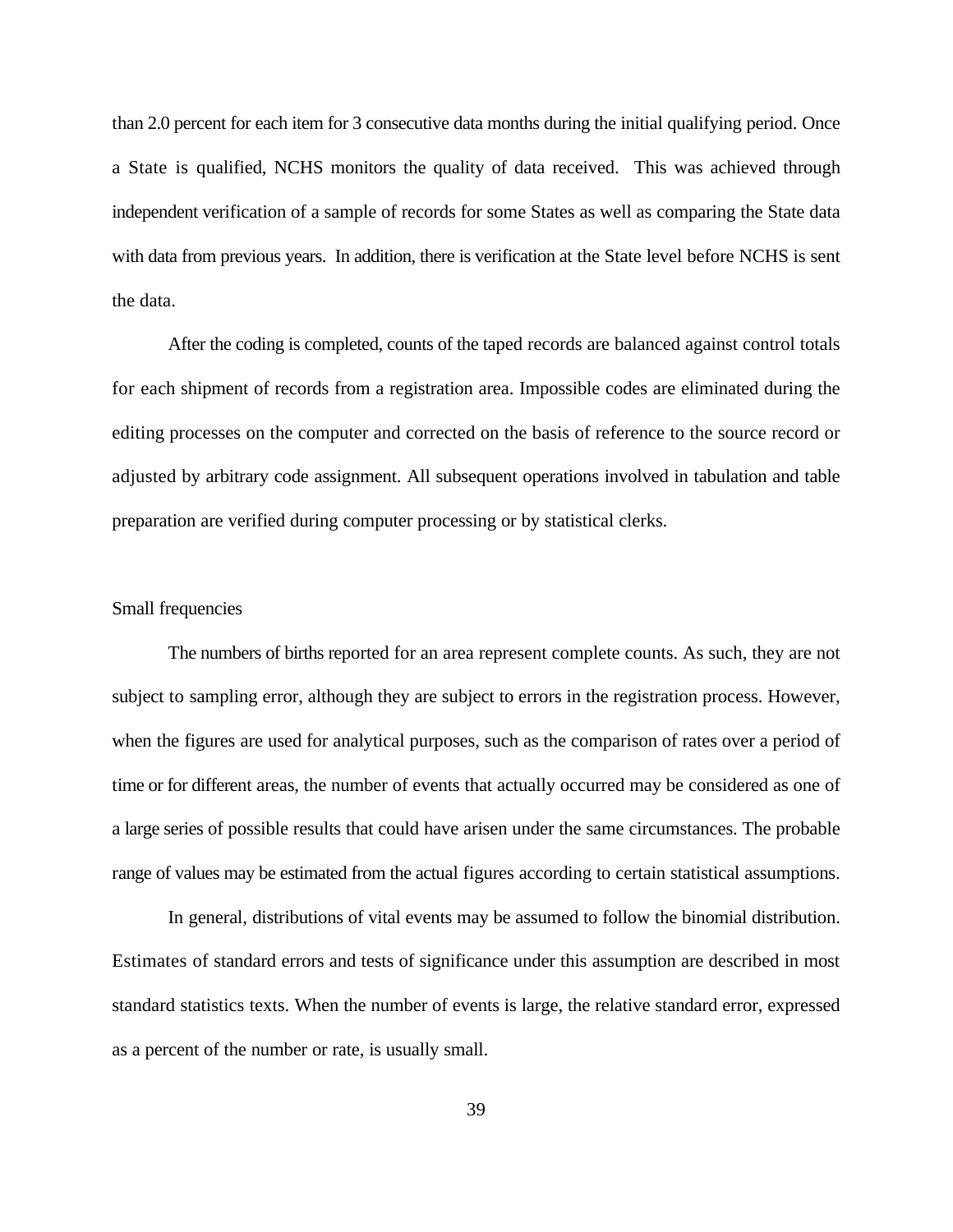When the number of events is small (fewer than 100) and the probability of such an event is small, considerable caution must be observed in interpreting the conditions described by the figures. Events of rare nature may be assumed to follow a Poisson probability distribution. For this distribution, a simple approximation may be used to estimate the error as follows:

If N is the number of births and R is the corresponding rate, the chances are 19 in 20 that 1. The ``true'' number of events lies between

$$
N - 2\sqrt{N} \text{ and } N + 2\sqrt{N}
$$

2. The ``true'' rate lies between

$$
R - 2\frac{R}{\sqrt{N}} \text{ and } R + 2\frac{R}{\sqrt{N}}
$$

If the rate R1 corresponding to N1 events is compared with the rate R2 corresponding to N2 events, the difference between the two rates may be regarded as statistically significant if it exceeds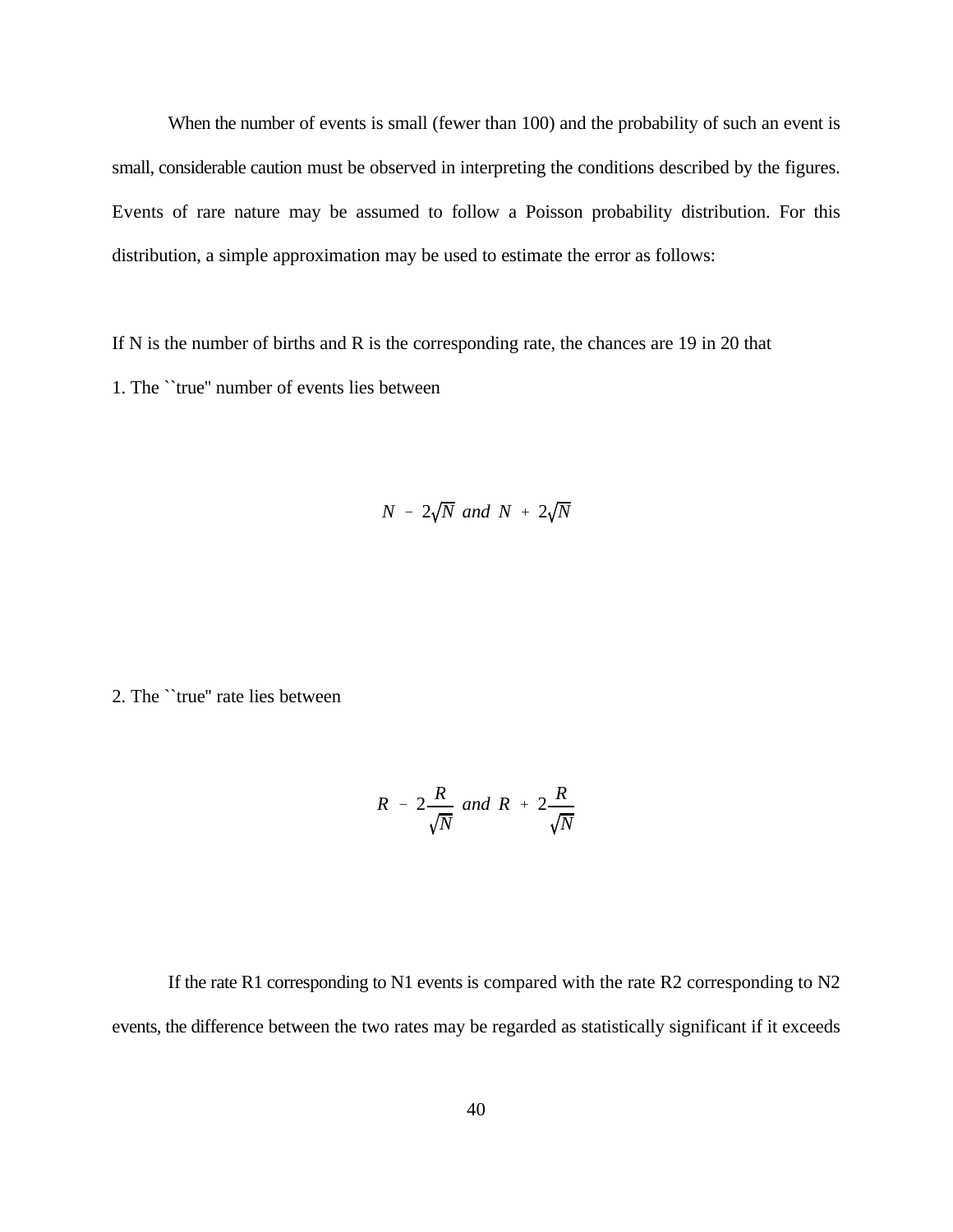$$
2\sqrt{\frac{R_1^2}{N_1} + \frac{R_2^2}{N_2}}
$$

For example, suppose that the observed birth rate for area A was 15.0 per 1,000 population and that this rate was based on 50 recorded births. Given prevailing conditions, the chances are 19 in 20 that the ``true'' or underlying birth rate for that area lies between 10.8 and 19.2 per 1,000 population. Let it be further supposed that the birth rate for area A of 15.0 per 1,000 population is being compared with a rate of 20.0 per 1,000 population for area B, which is based on 40 recorded births. Although the difference between the rates for the two areas is 5.0, this difference is less than twice the standard error of the difference

$$
2\sqrt{\frac{(15.0)^2}{50}+\frac{(20.0)^2}{40}}
$$

of the two rates that is computed to be 7.6. From this, it is concluded that the difference between the rates for the two areas is not statistically significant.

Computation of rates and other measures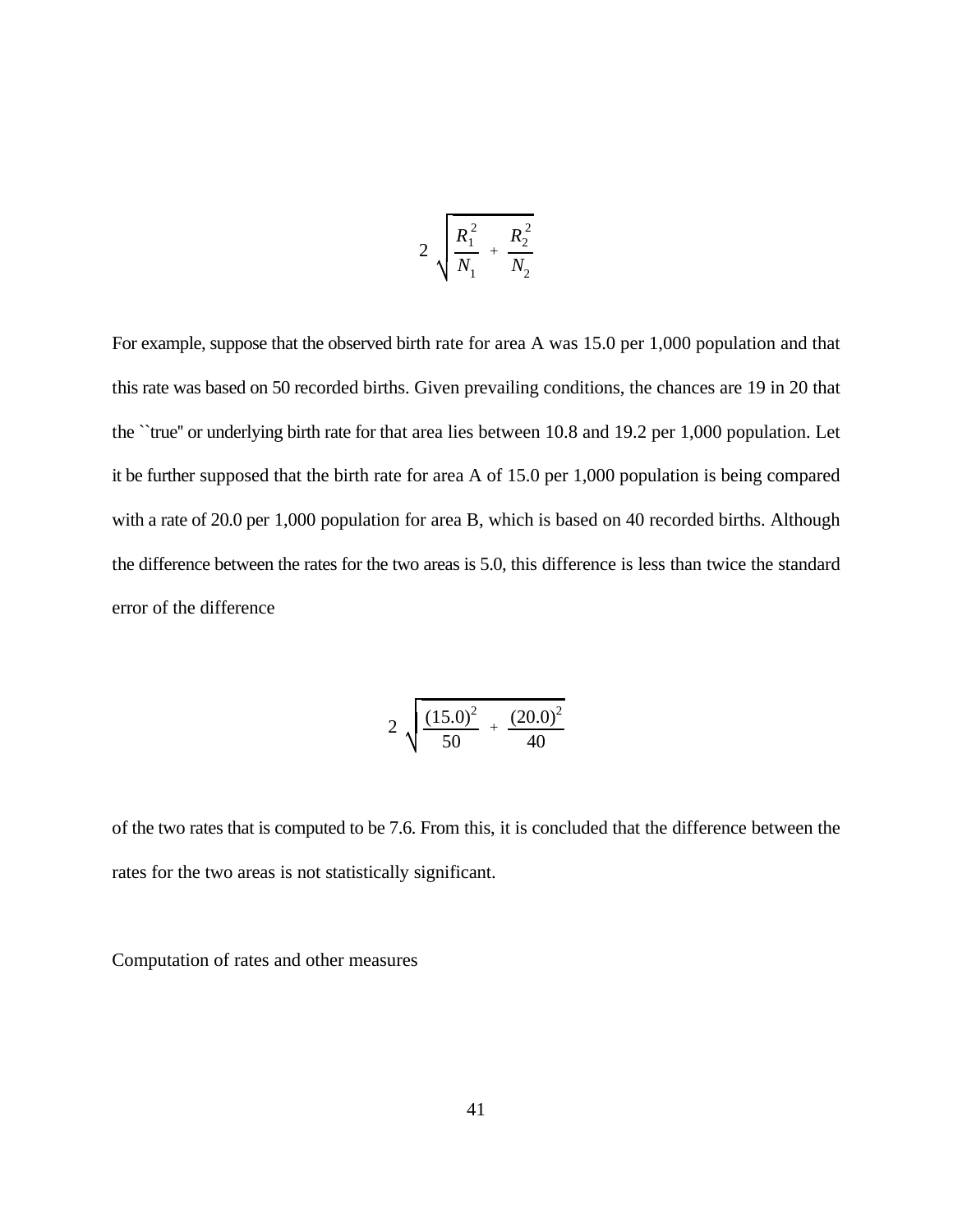Population bases

The rates shown in this report were computed on the basis of population statistics prepared by the U.S. Bureau of the Census. Rates for 1940, 1950, 1960, 1970, 1980, and 1990 are based on the population enumerated as of April 1 in the censuses of those years. Rates for all other years are based on the estimated midyear (July 1) population for the respective years. Birth rates for the United States, individual States, and metropolitan areas are based on the total resident populations of the respective areas. Except as noted these populations exclude the Armed Forces abroad but include the Armed Forces stationed in each area.

The resident population of the birth- and death-registration States for 1900-32 and for the United States for 1900-94 is shown in table 4-1. In addition, the population including Armed Forces abroad is shown for the United States. Table B shows the sources for these populations.

In both the 1980 and 1990 censuses, a substantial number of persons did not specify a racial group that could be classified as any of the White, Black, American Indian, Eskimo, Aleut, Asian, or Pacific Islander categories on the census form (16). In 1980 the number of persons of "other" race was 6,758,319; in 1990 it was 9,804,847. In both censuses, the large majority of these persons were of Hispanic origin (based on response to a separate question on the form), and many wrote in their Hispanic origin, or Hispanic origin type (for example, Mexican, Puerto Rican) as their race. In both 1980 and 1990, persons of unspecified race were allocated to one of the four tabulated racial groups (white, black, American Indian, Asian or Pacific Islander), based on their response to the Hispanic origin question. These four race categories conform with the 1979 edition of OMB Directive 15 which mandates that race data must contain at least these 4 categories. These categories are also more consistent with the race categories in vital statistics.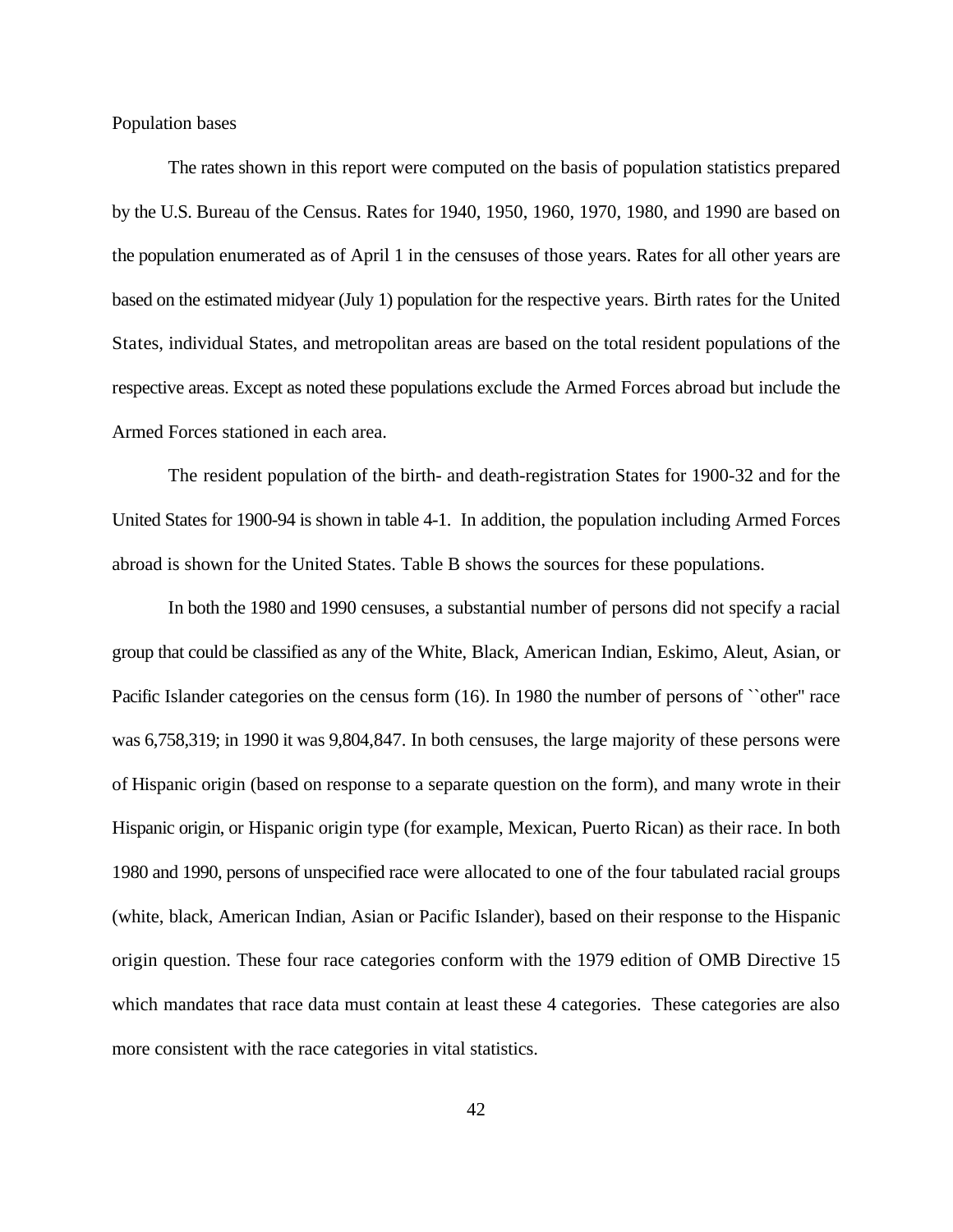In the allocation of unspecified race was carried out using cross-tabulations of age, sex, race, type of Hispanic origin, and county of residence. Persons of Hispanic origin and unspecified race were allocated to either white or black, based on their Hispanic origin type. Persons of ``other'' race and Mexican origin were categorically assumed to be white, while persons in other Hispanic categories were distributed to white and black pro rata within the county-age-sex group. For ``other-not-specified'' persons who were not Hispanic, race was allocated to white, black, or Asian and Pacific Islander, based on proportions gleaned from sample data. The 20-percent sample (respondents who were enumerated on the longer census form) provided a highly detailed coding of race, which allowed identification of otherwise unidentifiable responses with a specified race category. Allocation proportions were thus established at the State level, which were used to distribute the non-Hispanic persons of ``other'' race in the 100-percent tabulations.

In 1990 the race modification procedure was carried out using individual census records. Persons whose race could not be specified were assigned to a racial category using a pool of ``race donors,'' which was derived from persons of specified race and the identical response to the Hispanic origin question within the auspices of the same Census District Office. As in 1980, the underlying assumption was that the Hispanic origin response was the major criterion for allocating race. Unlike 1980, persons of Hispanic origin, including Mexican, could be assigned to any racial group, rather than white or black only, and the non-Hispanic component of ``other'' race was allocated primarily on the basis of geography (District Office), rather than detailed characteristic.

The means by which respondent's age was determined were fundamentally different in the two censuses; therefore, the problems that necessitated the modification were different. In 1980 respondents reported year of birth and quarter of birth (within year) on the census form. When census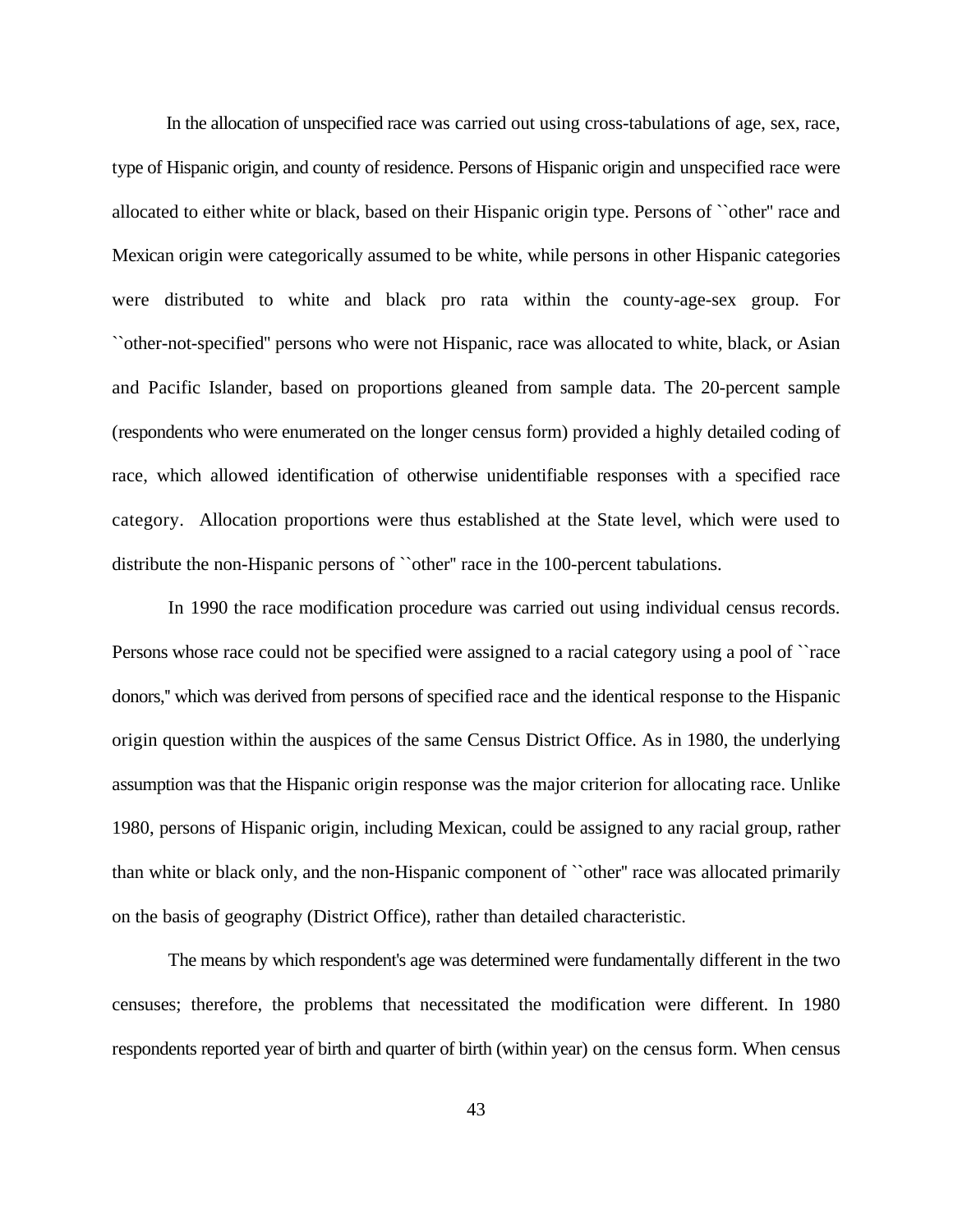results were tabulated, persons born in the first quarter of the year (before April 1) had age equal to 1980 minus year of birth, while persons born in the last three quarters had age equal to 1979 minus year of birth.

In 1990 the quarter year of birth was not reported on the census form, so that direct determination of age from year of birth was impossible. In 1990 census publications age is based on respondents' direct reports of age at last birthday. This definition proved inadequate for postcensal estimates, because it was apparent that many respondents had reported their age at time of either completion of the census form or interview by an enumerator, which could occur several months after the April 1 reference data. As a result, age was biased upward. Modification was based on a respecification of age, for most individual respondents, by year of birth, with allocation to first quarter (persons aged 1990 minus year of birth) and last three quarters (aged 1989 minus year of birth) based on a historical series of registered births by month. This process partially restored the 1980 logic for assignment of age. It was not considered necessary to correct for age overstatement and heaping in 1990, because the availability of age and year of birth on the census form provided elimination of spurious year-of-birth reports in the census data before modification occurred.

Populations for 1994--The population of the United States by age, sex, race, and Hispanic origin are shown in the Census Bureau report, United States population estimates by age, sex, race and Hispanic origin: 1990 to 1994. U.S. Bureau of the Census. PPL-21. Washington: U.S. Department of Commerce. 1995.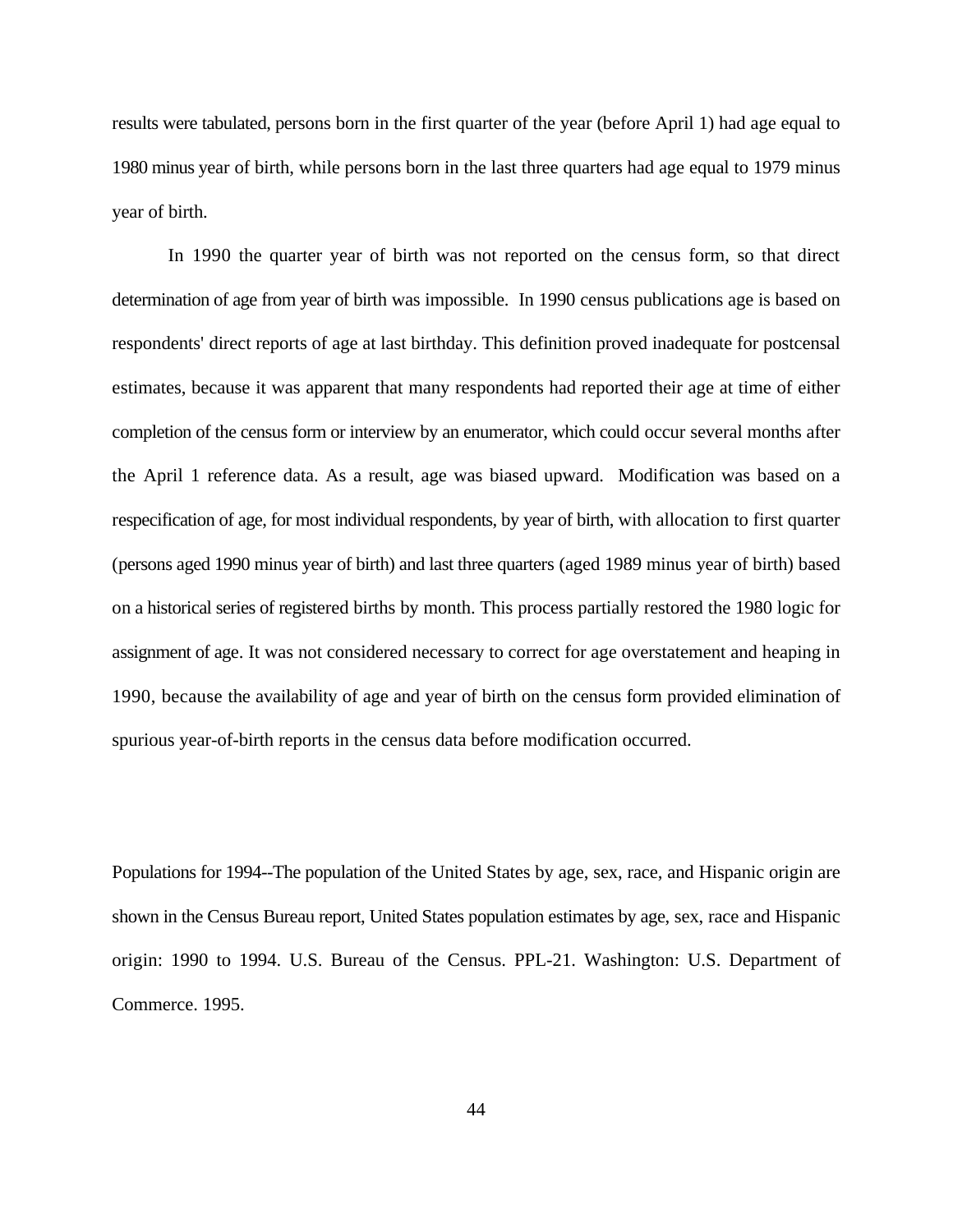Populations for 1993--The population of the United States by age, sex, race and Hispanic origin are tabulated from Census file RESO793. Washington: U.S. Department of Commerce. 1995.

Populations for 1992--The population of the United States by age, sex, race and Hispanic origin are tabulated from census file RESPO792. Washington: U.S. Department of Commerce. 1994.

Populations for 1991--The population of the United States by age, race, and sex are shown in Current Population Reports, Series P-25, Number 1095. Monthly population figures were published in Current Population Reports, Series P-25, Number 1097.

Populations for 1990--The population of the United States by age, race, and sex, and the population for each State are shown in Current Population Reports, Series P-25, Number 1095. The figures have been modified as described above. Monthly population figures were published in Current Population Reports, Series P-25, Number 1094.

Population estimates for 1981-89--Birth rates for 1981-89 (except those for cohorts of women) have been revised, based on revised population estimates that are consistent with the 1990 census levels, and thus may differ from rates published in volumes of Vital Statistics of the United States for these years. The 1990 census counted approximately 1.5 million fewer persons than had earlier been estimated for April 1, 1990. The revised estimates for the United States by age, race, and sex were published by the U.S. Bureau of the Census in Current Population Reports, Series P-25, Number 1095. Population estimates by month are based on data published in Current Population Reports,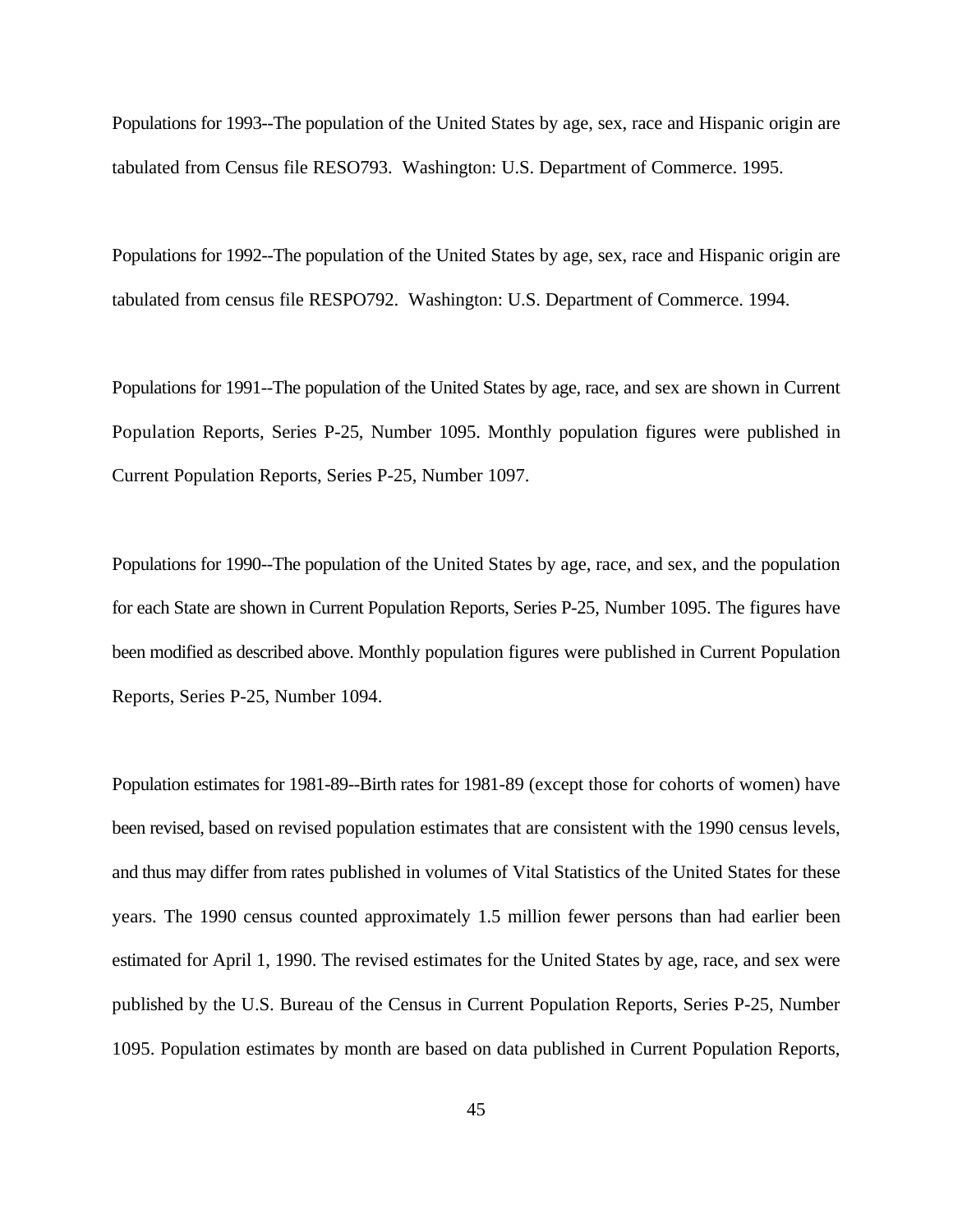Series P-25, Number 1094 and unpublished data. Unpublished revised estimates for States were obtained from the U.S. Bureau of the Census.

Populations for 1980--The population of the United States by age, race, and sex, and the population for each State are shown in tables 4-2 and 4-3 of volume I, Vital Statistics of the United States, 1980. The figures by race have been modified as described above. Monthly population figures were published in Current Population Reports, Series P-25, Number 899.

Population estimates for 1971-79--Birth rates for 1971-79 (except those for cohorts of women) have been revised, based on revised population estimates that are consistent with the 1980 census levels, and thus may differ from rates published in volumes of Vital Statistics of the United States for these years. The 1980 census counted approximately 5.5 million more persons than had earlier been estimated for April 1, 1980 (17). The revised estimates for the United States by age, race, and sex were published by the U.S. Bureau of the Census in Current Population Reports, Series P-25, Number 917. Population estimates by month are based on data published in Current Population Reports, Series P-25, Number 899. Unpublished revised estimates for States were obtained from the U.S. Bureau of the Census.

Population estimates for 1961-69--Birth rates for 1961-69 are based on revised estimates of the population and thus may differ slightly from rates published before 1976. The revised estimates used in computing these rates were published in Current Population Reports, Series P-25, Number 519. The rates for 1961-64 are based on revised estimates of the population published in Current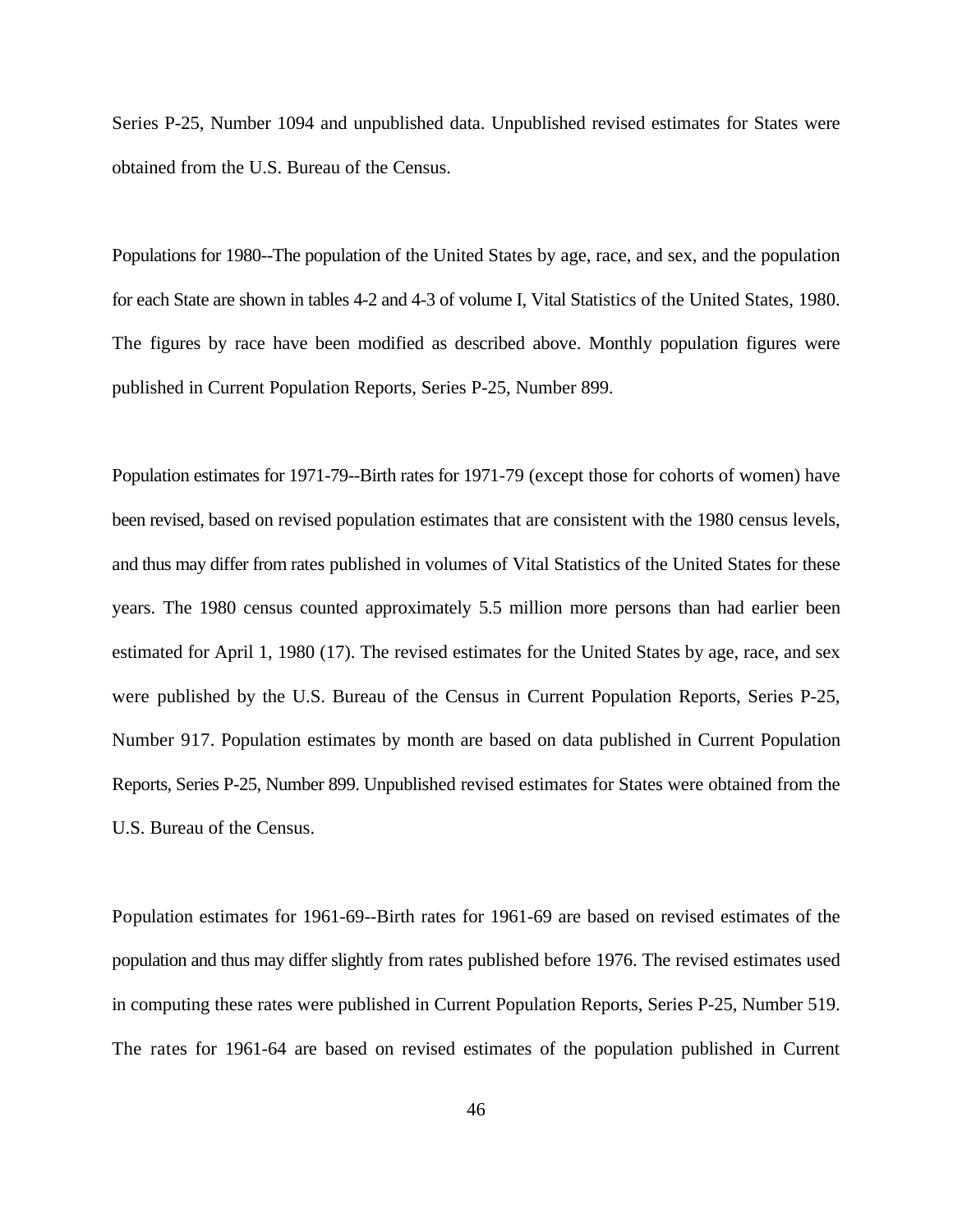Population Reports, Series P-25, Numbers 321 and 324 and may differ slightly from rates published in those years.

Population estimates for 1951-59--Final intercensal estimates of the population by age, race, and sex and total population by State for 1951-59 are shown in tables 4-4 and 4-5 of volume I, Vital Statistics of the United States, 1966. Beginning with 1963 these final estimates have been used to compute birth rates for 1951-59 in all issues of Vital Statistics of the United States.

## Net census undercounts and overcounts

The U.S. Bureau of the Census has conducted extensive research to evaluate the coverage of the U.S. population (including undercount, overcount, and misstatement of age, race, and sex) in the last five decennial censuses 1950, 1960, 1970, 1980, and 1990. These studies provide estimates of the national population, that were not enumerated or overenumerated in the respective censuses, by age, race, and sex (17-19). The report for 1990 (20) includes estimates of net underenumeration and overenumeration for age, sex, and racial subgroups of the national population, modified for race consistency with previous population counts as described in the section ``Population bases.''

These studies indicate that there are differential coverages in the censuses among the population subgroups; that is, some age, race, and sex groups are more completely enumerated than others. To the extent that these estimates of overcounts or undercounts are valid, that they are substantial, and that they vary among subgroups and geographic areas, census miscounts can have consequences for vital statistics measures (18). However, the effects of undercounts in the census are reduced to the extent that there is underregistration of births. If these two factors are of equal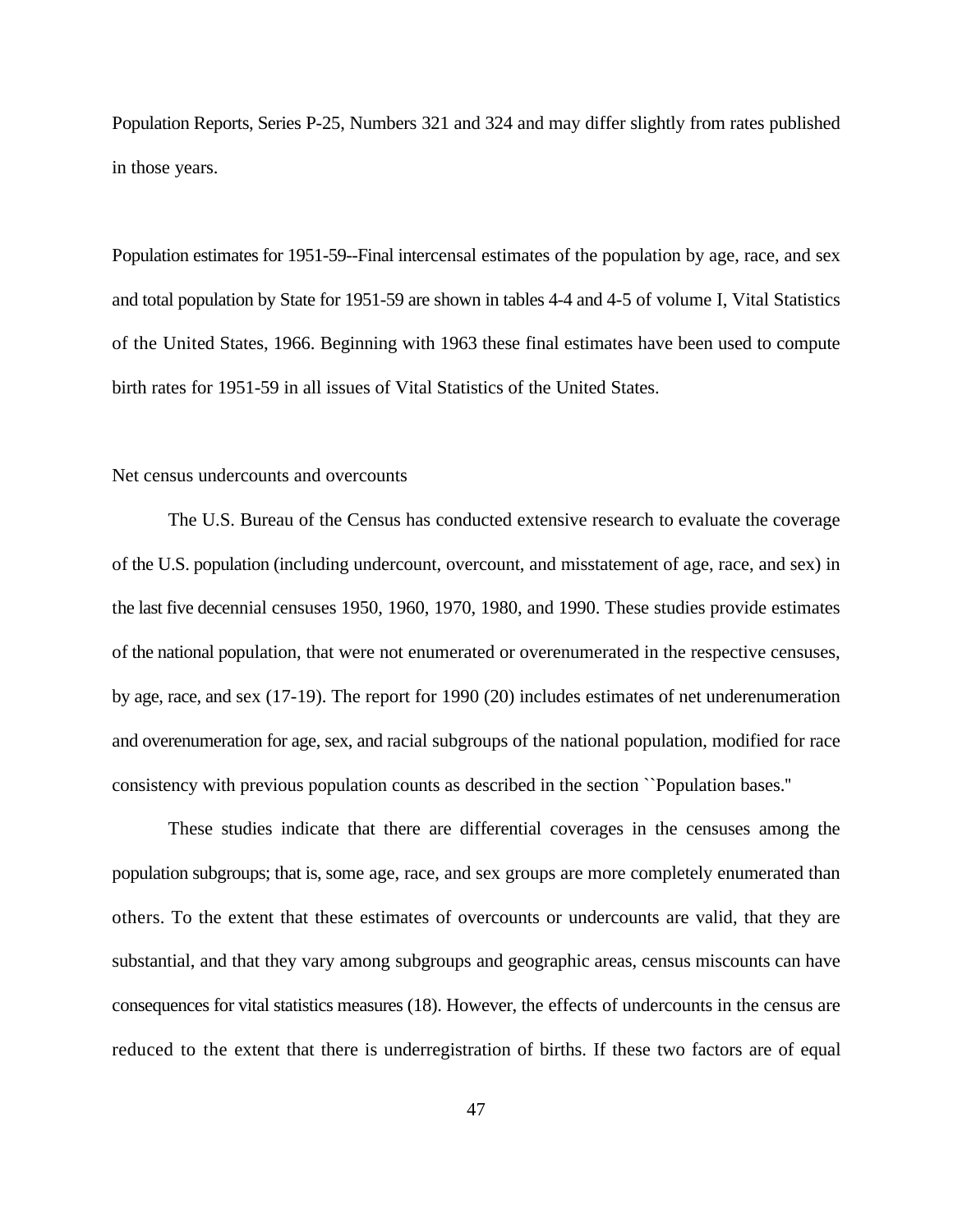magnitude, rates based on unadjusted populations are more accurate than those based on adjusted populations because the births have not been adjusted for underregistration.

The impact of net census miscounts on vital statistics measures includes the effects on levels of the rates and effects on differentials among groups.

If adjustments were made for persons who were not counted in the census of population, the size of the denominators would generally increase and the rates would be smaller than without an adjustment. Adjusted rates for 1990 can be computed by multiplying the reported rates by ratios of the 1990 census-level population adjusted for the estimated net census miscounts, which are shown in table C. A ratio of less than 1.0 indicates a net census undercount and would result in a corresponding decrease in the rate. A ratio in excess of 1.0 indicates a net census overcount and would result in a corresponding increase in the rate.

Enumeration of white females in the childbearing ages was at least 97 percent complete for all ages. Among black women, the undercount ranged up to 5 percent. Generally, females in the childbearing ages were more completely enumerated than males for similar race-age groups.

If vital statistics measures were calculated with adjustments for net census miscounts for each of these subgroups, the resulting rates would have been differentially changed from their original levels; that is, rates for those groups with the greatest estimated overcounts or undercounts would show the greatest relative changes due to these adjustments. Thus the racial differential in fertility between the white and the ``All other'' population can be affected by such adjustments.

# Cohort fertility tables

The various fertility measures shown for cohorts of women are computed from births adjusted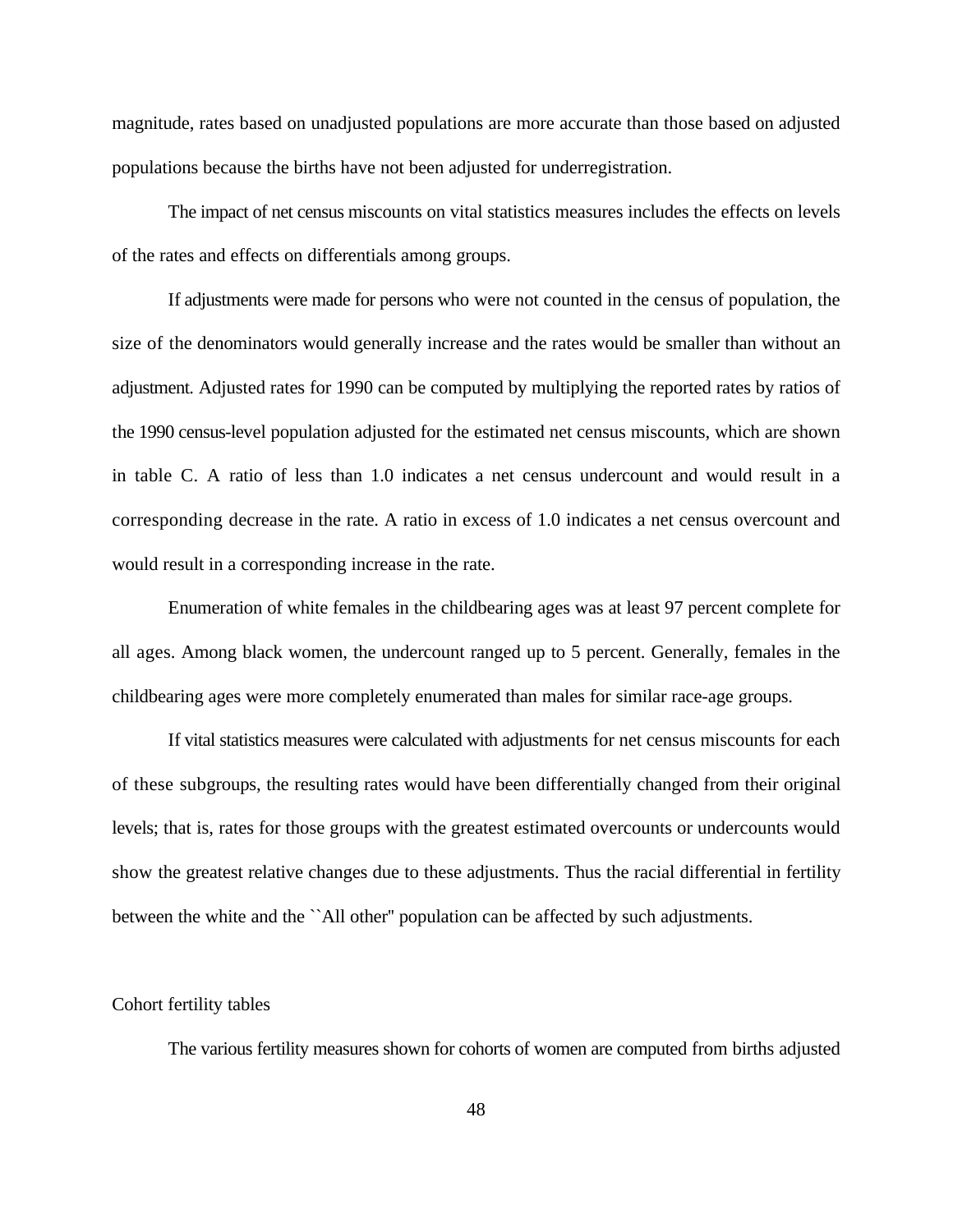for underregistration and population estimates corrected for underenumeration and misstatement of age. Data published after 1974 use revised population estimates prepared by the U.S. Bureau of the Census and have been expanded to include data for the two major racial groups. Heuser has prepared a detailed description of the methods used in deriving these measures as well as more detailed data for earlier years (21).

Parity distribution--The percent distribution of women by parity (number of children ever born alive to mother) is derived from cumulative birth rates by order of birth. The percent of zero-parity women is found by subtracting the cumulative first birth rate from 1,000 and dividing by 10. The proportions of women at parities one through six are found from the following formula:

Percent at N parity = (cum. rate, order N) - (cum. rate, order  $N + 1$ )10

The percent of women at seventh higher parities is found by dividing the cumulative rate for seventh-order births by 10.

Birth probabilities--birth probabilities indicate the likelihood that a woman of a certain parity and age at the beginning of the year will have a child during the year. Birth probabilities differ from central birth rates in that the denominator for birth probabilities is specific for parity as well as for age.

Age-sex-adjusted birth rates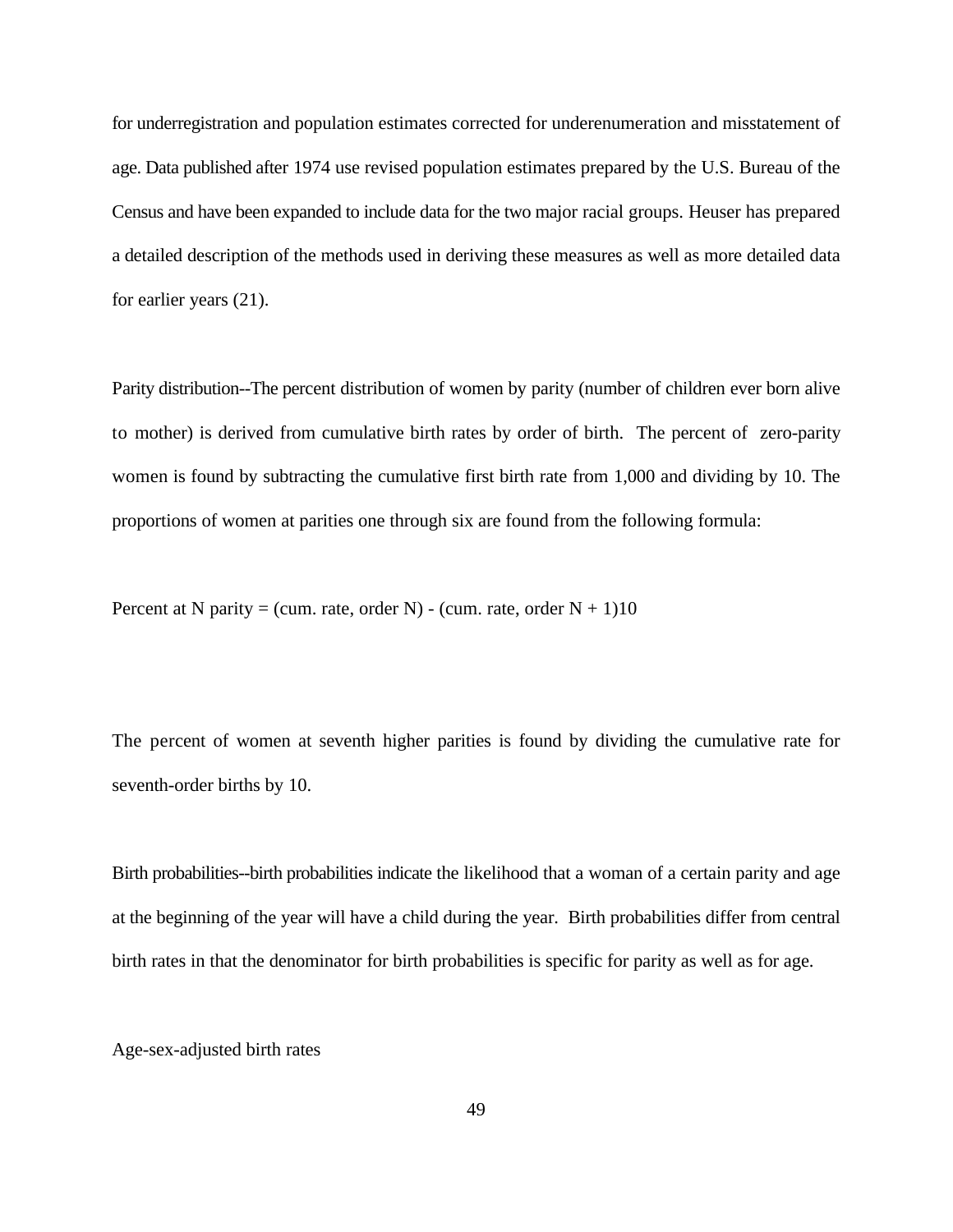The age-sex-adjusted birth rates are computed by the direct method. The age distribution of women aged 10-49 years as enumerated in 1940 and the total population of the United States for that year are used as the standard populations. The age-sex-adjusted birth rates show differences in the level of fertility independent of differences in the age and sex composition of the population. It is important not to confuse these adjusted rates with the crude rates shown in other tables.

# Total fertility rate

The total fertility rate is the sum of the birth rates by age of mother (in 5-year age groups) multiplied by 5. It is an age-adjusted rate because it is based on the assumption that there are the same number of women in each age group. The rate of 2,036 in 1994, for example, means that if a hypothetical group of 1,000 women were to have the same birth rates in each age group that were observed in the actual childbearing population in 1994, they would have a total of 2,036 children by the time they reached the end of the reproductive period (taken here to be age 50 years), assuming that all of the women survived to that age.

# Intrinsic vital rates

The intrinsic vital rates are calculated from a stable population. A stable population is that hypothetical population, closed to external migration, that would become fixed in age-sex structure after repeated applications of a constant set of age-sex specific birth and death rates. For the mathematical derivation of intrinsic vital rates, see pages 4-13 and 4-14 in the Technical Appendix of volume I, Vital Statistics of the United States, 1962. The technique of calculating intrinsic vital rates is described by Barclay (22).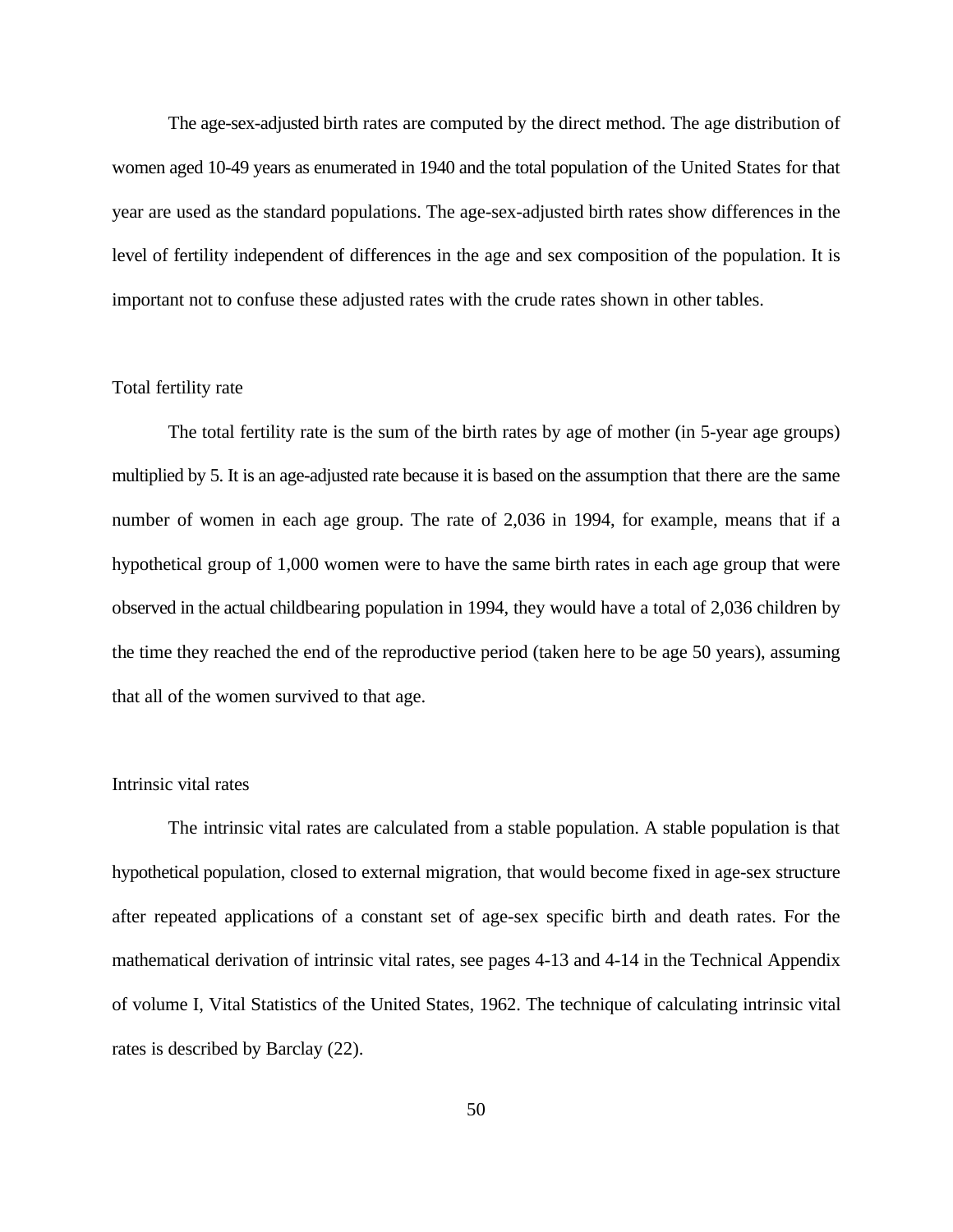Seasonal adjustment of rates

The seasonally adjusted birth and fertility rates are computed from the X-11 variant of Census Method II (23). This method of seasonal adjustment used since 1964 differs slightly from the U.S. Bureau of Labor Statistics (BLS) Seasonal Factor Method, which was used for Vital Statistics of the United States, 1964. The fundamental technique is the same in that it is an adaptation of the ratio-to-moving-average method. Before 1964 the method of seasonal adjustment was based on the X-9 variant and other variants of Census Method II. A comparison of the Census Method II with the BLS Seasonal Factor Method shows the differences in the seasonal patterns of births to be negligible.

## Computation of percents, medians, and means

Percent distributions, medians, and means are computed using only events for which the characteristic is reported. The ``Not stated'' category is subtracted from the total before computation of these measures. The asterisk (\*) indicates that the numerator and/or denominator number is less than 20.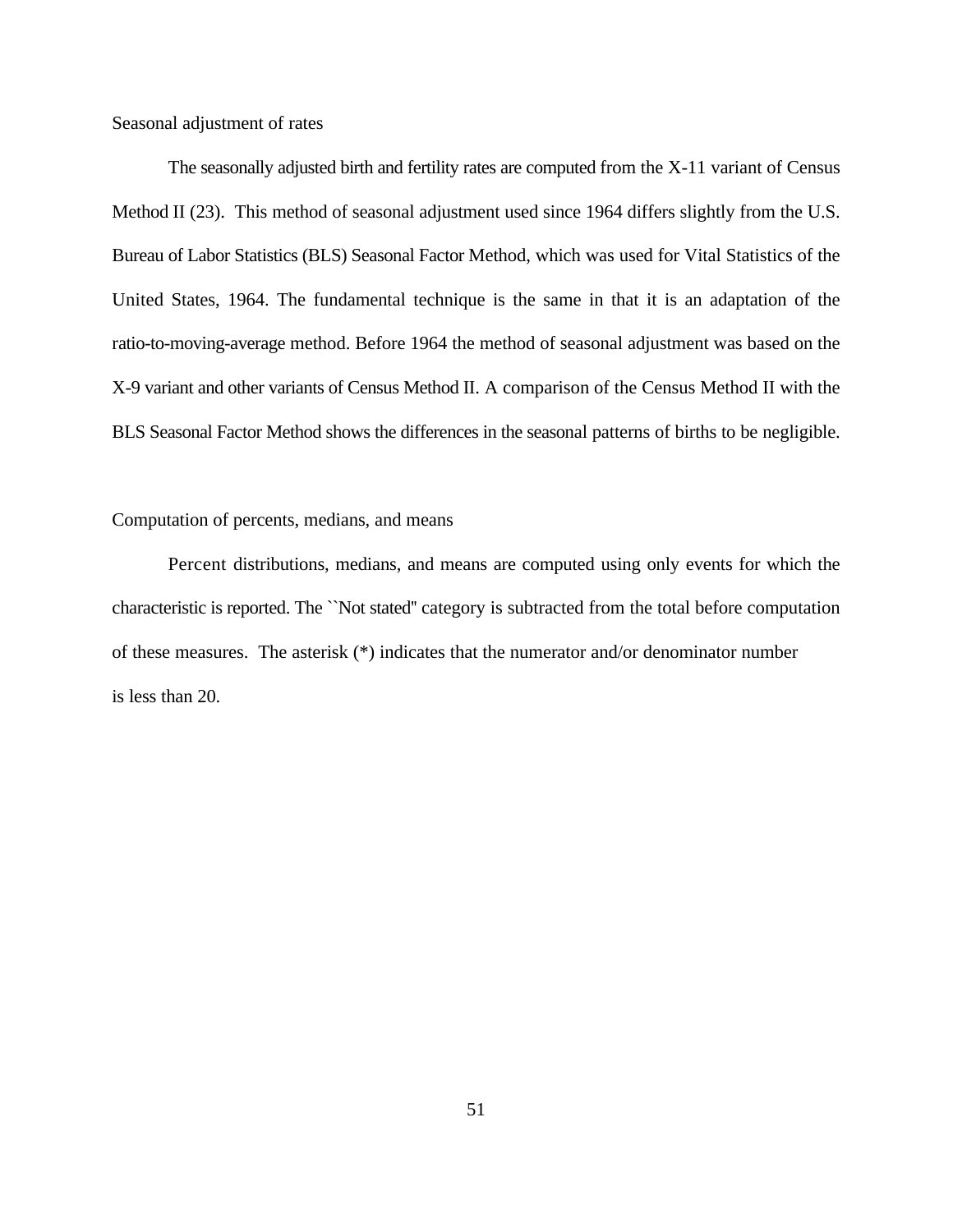#### References

1. World Health Organization. Official records; no 28 (Third World Health Assembly 3.6). Geneva: World Health Organization, 16-17. 1950.

2. National Office of Vital Statistics. International recommendations on definitions of live birth and fetal deaths. Washington: Public Health Service. 1950.

3. Statistical Office of the United Nations. Principles for vital statistics system: Recommendations for the improvement and standardization of vital statistics. Doc. ST/STAT/SER.M/19. New York: United Nations. 1953.

4. National Office of Vital Statistics. Births and birth rates in the entire United States, 1909 to 1948. Vital Statistics--Special reports; vol 33 no 8. Washington: Public Health Service. 1950.

5. U.S. Bureau of the Census. Population of metropolitan areas and component geography: 1990 and 1980 (6-30-90 definitions). 1990 CPH-L-10. Washington: U.S. Department of Commerce. 1991.

6. U.S. Department of Commerce. Metropolitan statistical area classification. Federal Register; vol 45 no 2. Washington: U.S. Government Printing Office, 956-62. 1980.

7. U.S. Office of Management and Budget. Standard metropolitan statistical areas. Rev. ed. Washington: U.S. Government Printing Office, 89-90. 1975.

8. U.S. Bureau of the Census. 1990 Census of Population. General population characteristics; (1990 CP-1-1). Washington: U.S. Department of Commerce. 1992.

9. Martin JA. Birth characteristics for Asian or Pacific Islander subgroups, 1992. Monthly vital statistics report; vol 43 no 10, suppl. Hyattsville, Maryland: National Center for Health Statistics.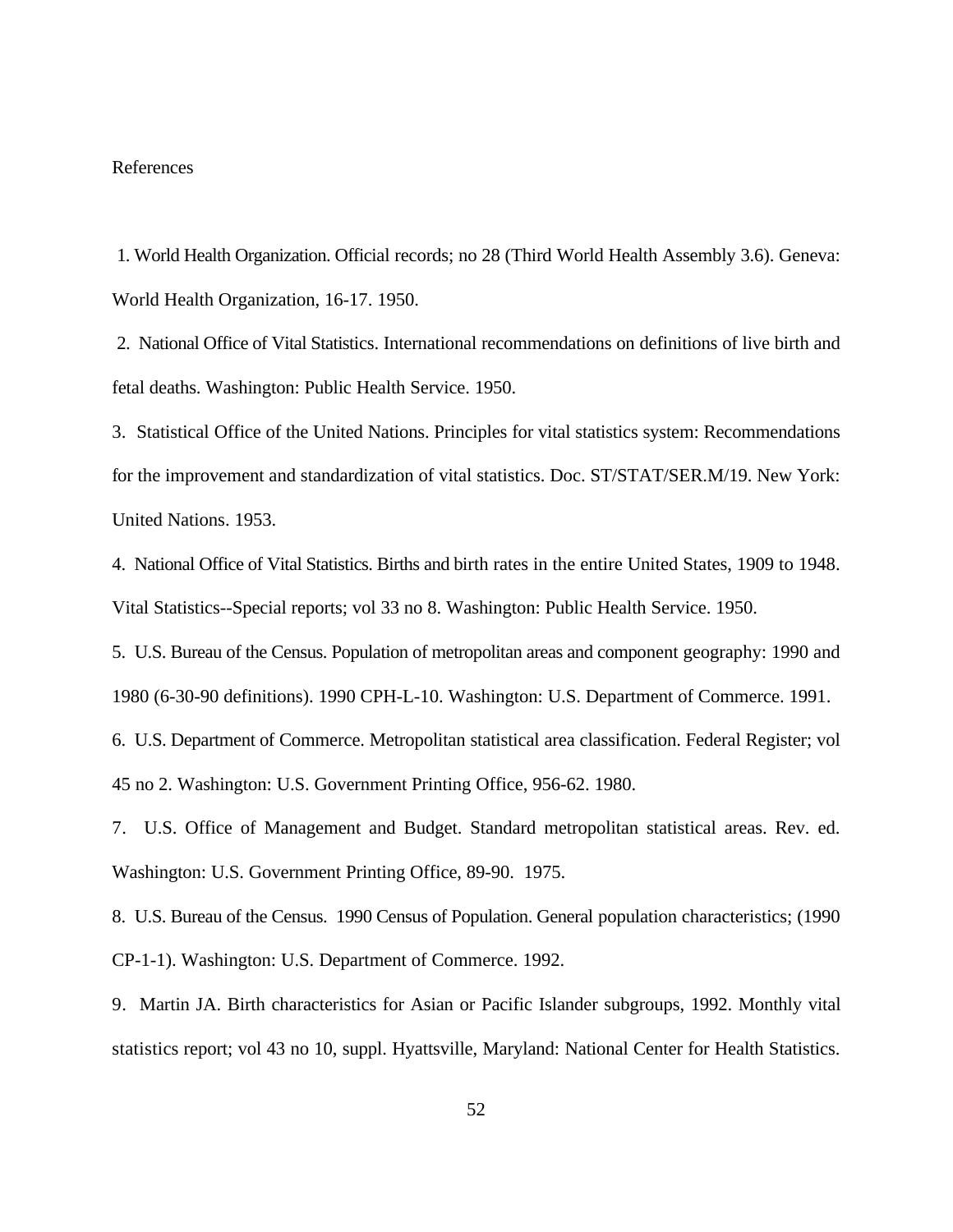1995.

10. Schachter J. Matched record comparison of birth certificate and census information in the United States, 1950. Vital statistics--Special Reports; vol 47 no12. Washington: Public Health Service. 1962. 11. Office of the State Registrar. Michigan Department of Public Health. Unpublished tabulation. 1995.

12. Ventura SJ. Births to unmarried mothers, United States, 1980-92. National Center for Health Statistics. Vital Health Stat 21(53). 1995.

13. Taffel S, Johnson D, Heuser R. A method for imputing length of gestation on birth certificates. National Center for Health Statistics. Vital Health Stat 2(93). 1982.

14. Brockert JE, Stockbauer JW, Senner JW, et al. Recommended standard medical definitions for the U.S. Standard Certificate of Live Birth, 1989 revision. Paper presented at annual meeting of the Association for the Vital Record and Health Statistics. June 1990.

15. U.S. Bureau of the Census. Test of birth-registration completeness, 1964 to 1968. 1970 census of population and housing; PHC (E)-2. Evaluation and Research Program. Washington: U.S. Department of Commerce. 1973.

16. U.S. Bureau of the Census. U.S. population estimates, by age, sex, race, and Hispanic origin, 1980-91. Current population reports; series P-25, no 1095. Washington: U.S. Department of Commerce. 1993.

17. U.S. Bureau of the Census. Coverage of the national population in the 1980 census by age, sex, and race. Preliminary estimates by demographic analysis. Current population reports; series P-23, no 115. Washington: U.S. Department of Commerce. 1982.

18. U.S. Bureau of the Census. Estimates of coverage of the population by sex, race, and